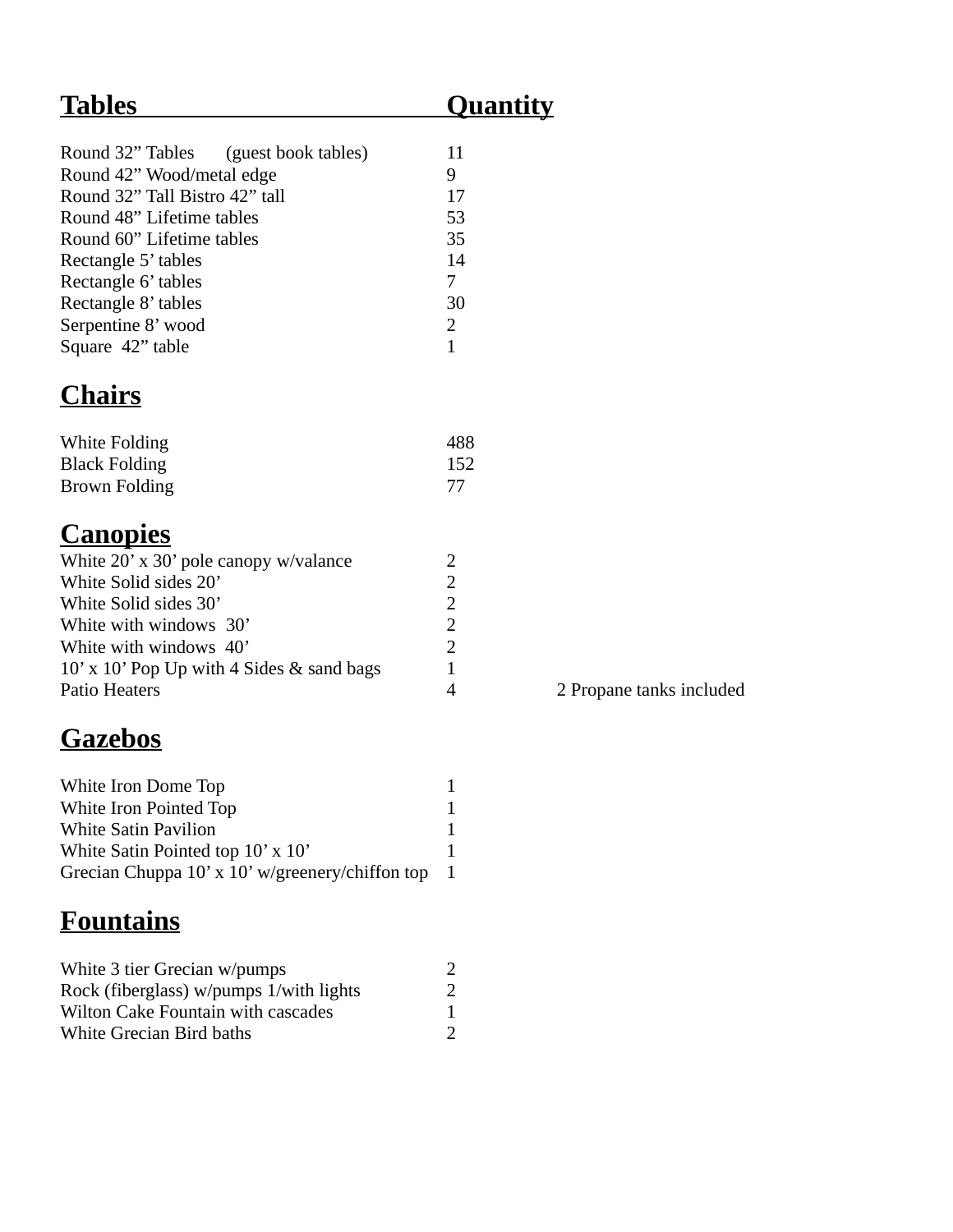### **Easels Quantity**

| White Iron Chabby Chic 53" tall Floor style |    |
|---------------------------------------------|----|
| Black Iron floor style 53" tall             | 1  |
| Bronze 67" tall floor style                 | 1  |
| Dark Bronze / Gold top 60" tall floor style | 1  |
| Brass floor style 60" tall                  | 1  |
| White PVC 67" tall floor style              | 1  |
| Table Top Easels Black Iron 12" to 24"      | 13 |
|                                             |    |

#### **Monetary Trunks/Box's**

| White Trunk w/tassel Locks          | 1 |
|-------------------------------------|---|
| White Trunk w/tassel NO lock        | 1 |
| White Basket with satin lid NO lock | 1 |
| White Satin Mailbox NO lock         | 1 |
| White PVC Wishing Well w/lock       | 1 |
| White Iron Birdcage w/lock          | 1 |
| Suitcases NO locks Various Styles   | 5 |

### **Grass & Carpet**

| Green Grass Mats 3' x 6'  | 25 |  |
|---------------------------|----|--|
| Green Grass 6' x 9'       |    |  |
| Green Grass 6' x 12'      |    |  |
| Green Carpet 12' x 25'    |    |  |
| Brown Raffia Mats 3' x 6' | 20 |  |

### **Gift Area Items**

| <b>Western Buck Board</b>         |    |
|-----------------------------------|----|
| Red Sleigh                        | 1  |
| White Ric-Sha                     | 1  |
| Western Feed Bags/Burlap          | 5  |
| <b>Western Hay Bales</b>          | 10 |
| <b>Wooded Quilt Stand Display</b> |    |

#### **Furniture**

| Black Iron Set 2 chairs 1 table        | 1 set |
|----------------------------------------|-------|
| Black Iron Bistro Set 1 table 2 chairs | 1 set |
| White Iron Set 1 table 1 love seat     | 1 Set |
| Grecian Bench's                        | -3    |
| <b>Black Iron Panels/ Fence</b>        | я     |

each 42" tall 14" wide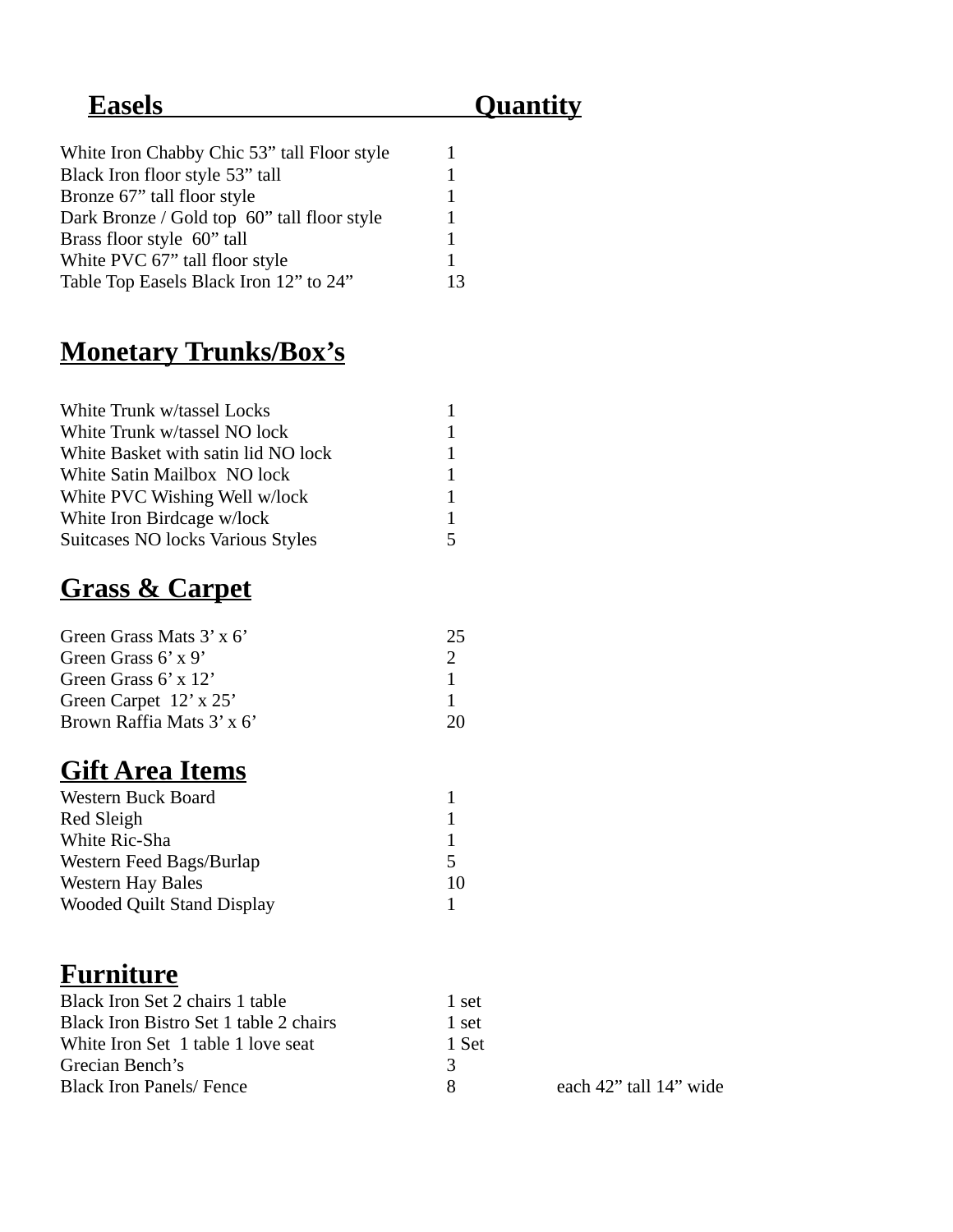| <b>Fencing</b>                                          |                | <u>Quantity</u>   |
|---------------------------------------------------------|----------------|-------------------|
| Cedar Fence 3' x 6'                                     | 8              |                   |
| White PVC Picket 3' x 8'                                | 3              |                   |
| White PVC Picket 3' x 4'                                | 2              |                   |
| White PVC End Posts w/ brackets                         | 4              |                   |
| White PVC Fence metal legs                              | 12             |                   |
| Grecian Balustrades 28" x 4'                            | 17             |                   |
| <u>Pole Lights</u>                                      |                |                   |
| White Iron 81" tall                                     | 4              |                   |
| White Grecian Ball 80" tall                             | 5              |                   |
| Black Grecian Ball 80" tall                             | 5              |                   |
| Clamp Lights                                            | 22             |                   |
| <b>Floor Lights</b>                                     | 2              |                   |
| Grapevine Pole Light -NEW-                              | 1              |                   |
| <u>'I'rees</u>                                          |                |                   |
| Green Ficus 6' tall w/lights                            | 6              |                   |
| Large Green Ficus 7' tall                               | $\mathbf{1}$   |                   |
| White Dogwood 5' tall                                   | $\mathbf{1}$   |                   |
| Green Ivy Topiary w/lights 40" tall                     | 6              |                   |
|                                                         |                |                   |
| <b>Lattice</b>                                          |                |                   |
| White Wooden Lattice $4' \times 7'$ (2/hinged together) | 5 sets         |                   |
| PVC White Lattice 4' x 7' Panels                        | 14             |                   |
| <b>White Tri-fold Lattice Sections</b>                  | 4              |                   |
| White Scallop Top Lattice 4' to 8' tall sections        | 5              |                   |
| PVC Lattice White middle section 4'x7'                  | 1              |                   |
| PVC Lattice White Middle section 3' x 7'                | 1              |                   |
| <b>Natural Lattice Tri-fold sections</b>                | 3              | $(1 \text{tri-f}$ |
| <u>Candelabras</u>                                      |                |                   |
| White Iron Angle 7 candles each                         | 4              |                   |
| Western Horseshoe's Pillar syle Candles                 | 2              |                   |
| Brass Spirals 15 candles each                           | 2              |                   |
| Brass Hearts 17 candles each                            | $\overline{2}$ |                   |
| Brass Crescent 15 Candles each                          | $\mathbf{1}$   |                   |
| <b>Brass Unity</b>                                      | $\mathbf{1}$   |                   |
| Brass Lighters snuffers w/ box of wicks                 | 3              |                   |
| Iron table Candelabras w/glass 5 candles each           | 13             |                   |
| Brass 5 candle table candelabras w/glass                | 16             |                   |
| Silver 3 candle table candelabras                       | 13             |                   |
| <b>Sterling Silver Unity Alter Candle Holder</b>        | 1              |                   |
| <b>Silver Unity Alter Candle Holder</b>                 | 1              |                   |
| Gold Unity Alter Candle Holder 3 pieces                 | $\mathbf{1}$   |                   |
| White Ceramic Columns 3 piece set (for alter)           | 1              |                   |
| White Ceramic Cherub 3 Piece set (for alter)            | 1              |                   |

 $-$ fold section 8'tall 2 sections are 84" tall)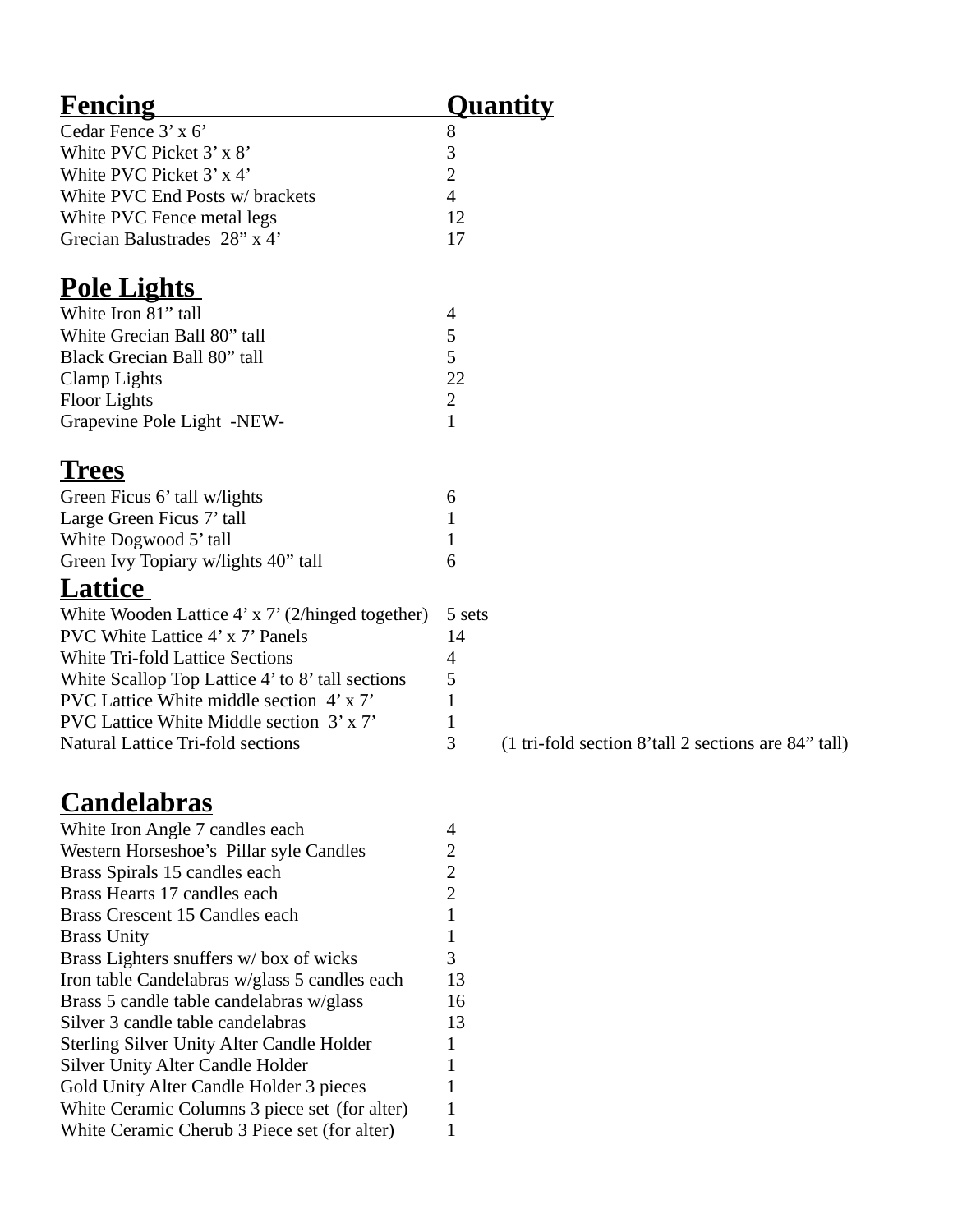#### **Reception Posts/Aisle Posts \_\_\_\_ Quantity**

| White Iron with Greenery Base                     | 6  |
|---------------------------------------------------|----|
| White Iron Heart top                              | 6  |
| White PVC Picket style                            | 15 |
| White Iron Cage top w/glass holds candle 54"tall  | 8  |
| White Iron Pencil Sticks w/glass holds candle 54" | 12 |
| Grecian 24" columns Empire Style                  | 6  |
| Grecian 24" detailed style                        | 6  |
| Grecian w/greenery tops                           | 9  |
| Brass Aisle Candles w/glass they attach to Pews   | 10 |
| <b>Brass Stanchions</b>                           | 6  |
| Brass Flat top holds hurricanes and candles       | 8  |
| Black Iron Shepard Hooks 60" tall                 | 12 |
| Black Iron HG iron w/glass 68" tall               | 11 |
| <b>Black Iron Cage Style</b>                      | 5  |
| Black Iron w/ Cylinder glass holds candles        | 12 |
| Green Iron ground candles w/bubble glass          | 24 |
| Ivy Topiary w/stick base 36" tall                 | 4  |
|                                                   |    |

#### **Vintage Equipment**

| Vintage Doors w/legs                           | 13     |                |
|------------------------------------------------|--------|----------------|
| Vintage tri-fold doors 3/door each             | 2 sets |                |
| Wood Slices for top of doors w/metal bracket   | 2      |                |
| Wooden Stands 40" tall                         | 4      |                |
| Log Arch's                                     | 2      |                |
| Oak & Lace backdrop white/cream lace           |        | 1 set/4 pieces |
| Oak & Lace 3 panel tri-fold panels             | 1 set  |                |
| Pergolas w/ transport bags                     | 3      |                |
| Large Iron Pergola with transport bags         | 1      |                |
| Wood Slices w/felt base for tables             | 24     |                |
| Vintage Signs Large                            | 5      |                |
| Wedding Signs in ground w/post                 | 2      |                |
| <b>Hanging Signs</b>                           | 3      |                |
| Kissing Balls Burlap/Lace                      | 12     |                |
| Burlap/Organza Backdrop Panels 42" wide        | 5      | Include        |
| Vintage Picket Fence 21" x 90" (Table Display) | 1      |                |
|                                                |        |                |

#### **Fountain Flowers/Large Bouquets**

Large Floral's in pots Mixed colors 6 sets Custom Floral's 1 set Christmas/winter 1 set Fall 1 set Red Rose w/greenery fully around style 1 set Lavender/purple 1 set bright pinks/orange/yellow 1 set white/cream w greenery 1 Large White Rose/Hydrangea/Calla Lily Full Round Style

ludes 3 Bags and 5 hangers for Fabric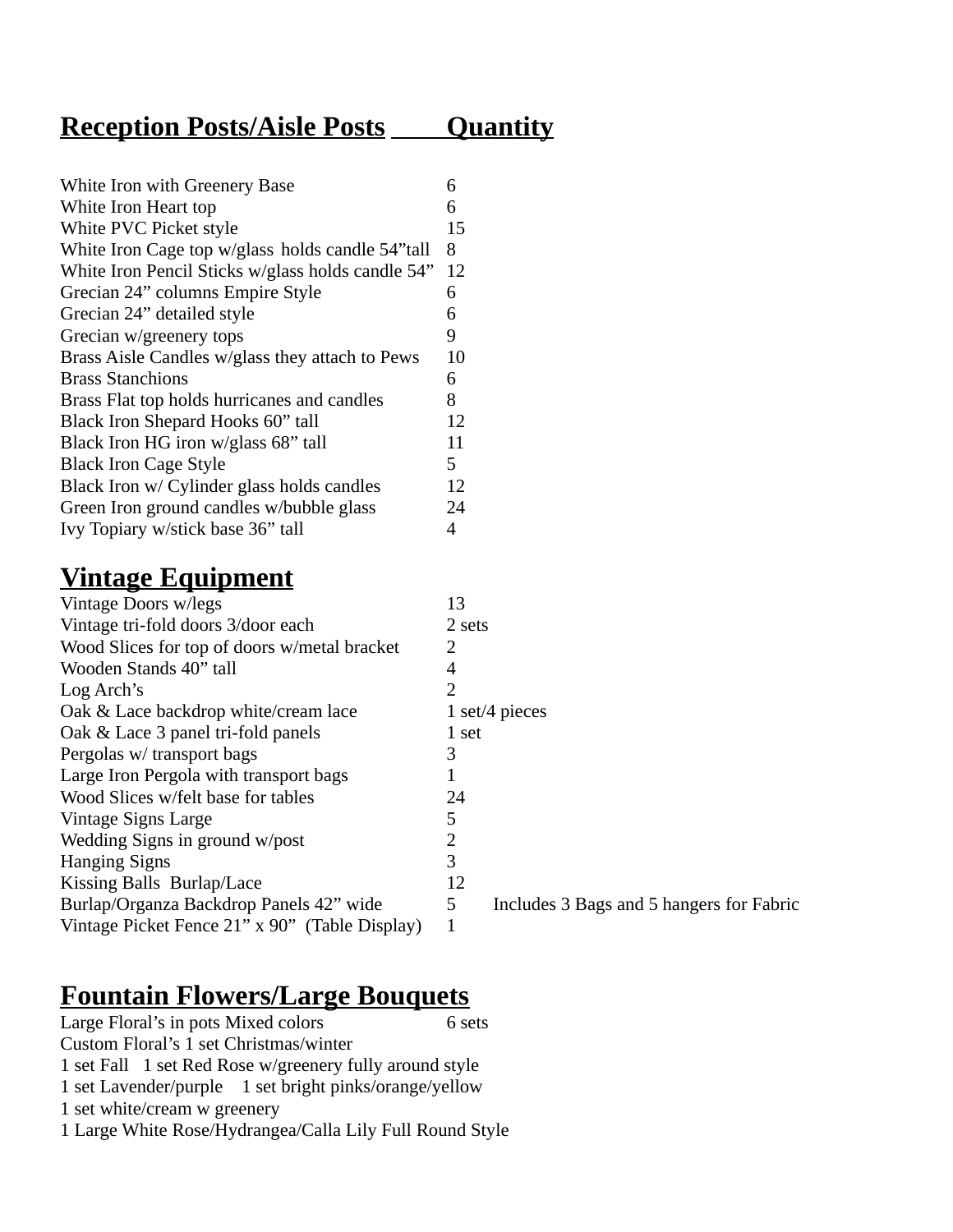#### **Arches**

| White Iron w/ Column Sides w/ 3 travel bags  | 1 (Arch is powder coated)                            |
|----------------------------------------------|------------------------------------------------------|
| White Iron (Heavy)                           | -1                                                   |
| White Iron Arbor                             |                                                      |
| White Iron Heart Arch w/ 3 travel bags       | 1 (Arch is powder coated)                            |
| <b>Brass Arch</b>                            |                                                      |
| Black Iron w/ arch top                       | 1 set                                                |
| Black Iron w/arbor top                       | 6 sets                                               |
| <b>Black Iron Column Arch's</b>              | 2 sets                                               |
| <b>Garden Arbors</b>                         | 4                                                    |
| HG Iron Arch (2 columns 1 arch top)          | 3 sets                                               |
| Grapevine Arch's 4' x 7'                     | 8                                                    |
| Grecian Arch's (2columns 1 arch top)         | 7 sets                                               |
| Square Grecian arch 2 square columns 1 top)  | 3 sets                                               |
| White Iron Arbor top w/ white iron panels)   | 2 White Iron is powder coated 3 travel bags each set |
| White Grecian Round top Arch 2columns/1 arch | 1set                                                 |
| Pergolas w/travel bags                       | З                                                    |
| Large Iron Pergola w/travel bags             |                                                      |
| Black Iron Arch tops -NEW-                   | 5                                                    |
| <b>Flower Stands</b>                         |                                                      |

| White Iron 51" tall w/travel bags             | 2              |
|-----------------------------------------------|----------------|
| White Wicker                                  | 4              |
| <b>Brass</b>                                  | $\overline{2}$ |
| Black Iron45" tall                            | 4              |
| Grecian Tall Urns White w/travel bags         | 4              |
| Grecian Tall Urns Marbled Brown w/travel bags | 2              |
| <b>HG Iron Columns</b>                        | 2              |
| Grecian Columns 40" tall                      | 8              |
| Square Grecian Columns 24" tall               | 9              |
| <b>Wooden Stands</b>                          | 4              |
| Marble Column 42" tall                        |                |

#### **Fabric/Framework**

| <b>Metal Uprites</b>                     | 31             |                           |
|------------------------------------------|----------------|---------------------------|
| 10' Metal Poles                          | 24             |                           |
| 8' Metal Poles                           | $\overline{4}$ |                           |
| 6' Metal Poles                           | 4              |                           |
| Black Fabric Panels 21' long x 108" high | 16             | includes bags and hangers |
| White Fabric Panels 21' long x 108" high | 12             | includes bags and hangers |
| Cream Crinkle Panels 40" x 80"           | 10             | includes bags and hangers |
| Cream Crinkle 1 -20' / 1 -16' section    | 2              | includes bags and hangers |
| Cream Crinkle 32" x 72"                  | 4              | includes bag and hanger   |
| White Sheer Panels 48" x 80"             | 8              | includes bags and hangers |
| Cream Lace Panels 40 x 80"               | 17             | includes bags and hangers |
| White Lace Panels 48" x 96"              | 16             | includes bags and hangers |
| Austrian Pouf Panels 10' x 90"           | 10             | includes bags and hangers |
| Cream Lace Panels HEAVY/Thick Lace       | 8              | includes Bags and hangers |
|                                          |                |                           |

- 
- 
- 10 includes bags and hangers
- 2 includes bags and hangers
	-
- 
- 17 includes bags and hangers
- 16 includes bags and hangers
- $10$  includes bags and hangers
- 8 includes Bags and hangers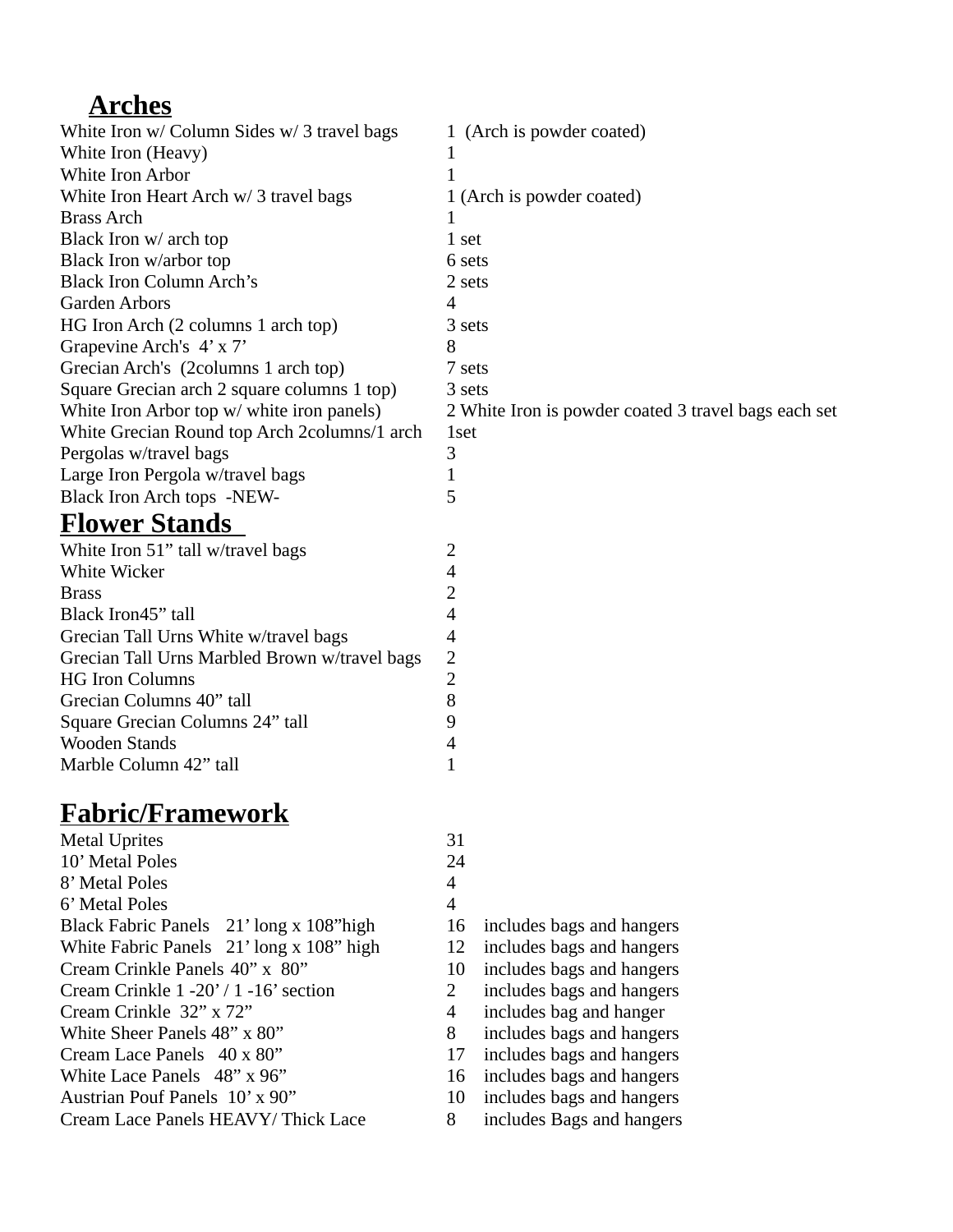| <u> Fabric &amp; Framework cont.</u>          | <u>Quantity</u>                                         |
|-----------------------------------------------|---------------------------------------------------------|
| $96'' \times 10'$<br><b>Brown Fabric</b>      | $\overline{4}$<br>includes bags & hangers               |
| White Satin & Chiffon Sections 18' x 108"     | includes bags & hangers<br>5 sets                       |
| Gold Shimmer<br>72" x 96"                     | includes bags & hangers<br>6                            |
| Ribbons Panels 10' wide x 90" long            | $\overline{2}$<br>includes bags & hangers               |
| Burlap & Organza 42" x 90"                    | 5<br>includes bags & hangers                            |
| Burlap & Organza 48" x 90"                    | includes bag & hanger<br>1                              |
| <b>Silver Sparkle Mesh Several Sections</b>   | 10 Yards includes hanger                                |
| Crossing Chiffon 3 sides x 2 arch each set    | 5 sets (these have velcro on them to attach to arch)    |
| Crossing Chiffon for arch set of 2            | (these have velcro on them to attach to arch)<br>2 sets |
| Marble Column Crossing & Sweeping chiffon set | 1 set (set consists of 3 sweeping sides and 2 for arch) |
|                                               | ** All chiffon sets above include bags and hangers**    |
| <u>Sparkle fabrics panels:</u>                | <u>Quantity</u>                                         |
| Champagne & Gold Sparkle 42" x 84"            | 19                                                      |
| Blush Pink & Silver Sparkle 42" x 84"         | 8                                                       |
| Black & Silver Sparkle 42" x 84"              | 8                                                       |
| White & Silver Sparkle 42" x 84"              | 34                                                      |
|                                               |                                                         |
| <u>Grecian</u>                                | <u>Quantity</u>                                         |
| Scamozzi Style Columns 6'                     | 24                                                      |
| Empire Style Columns 6'                       | $\overline{\mathcal{A}}$                                |
| Empire Style Columns 5'                       | $\overline{4}$                                          |
| Empire Style Columns 40"                      | 8                                                       |
| Empire Style Columns 32"                      | 9                                                       |
| Empire Style Columns 24"                      | 12                                                      |
| Square Columns 24"                            | 9                                                       |
| <b>Square Column Tops</b>                     | 7                                                       |
| Square Chunky Style Columns 6'                | 8                                                       |
| Square Chunky Style Columns 5'                | $\overline{2}$                                          |
| Grecian Column Lighted Bases                  | 10                                                      |
| Curved Base/Tops                              | 14                                                      |
| <b>Straight Base/Tops</b>                     | 15                                                      |
| Pointed Top Arch's                            | 7                                                       |
| Rounded Grecian Arch                          | 1                                                       |
| Square Column Arch Chunky Style               | 3                                                       |
| <b>Grecian Risers</b>                         | 2                                                       |
| <b>Square Base Urns</b>                       | 3                                                       |
| Round Base Urns                               | 11                                                      |
| Grecian Floor Urns 24" wide                   | 2                                                       |
| Grecian Bench's                               | 3                                                       |
| <b>Tall Grecian Urns White</b>                | $\overline{\mathcal{A}}$                                |
| <b>Tall Grecian Urns Brown</b>                | $\overline{2}$                                          |
| <b>Grecian Balustrades</b>                    | 17                                                      |
| Grecian Pole Lights White                     | 5                                                       |
| Grecian Pole Lights Black                     | 5                                                       |
| Grecian Fountains w/pumps                     | 2                                                       |
| <b>Grecian Bird Baths</b>                     | $\overline{2}$                                          |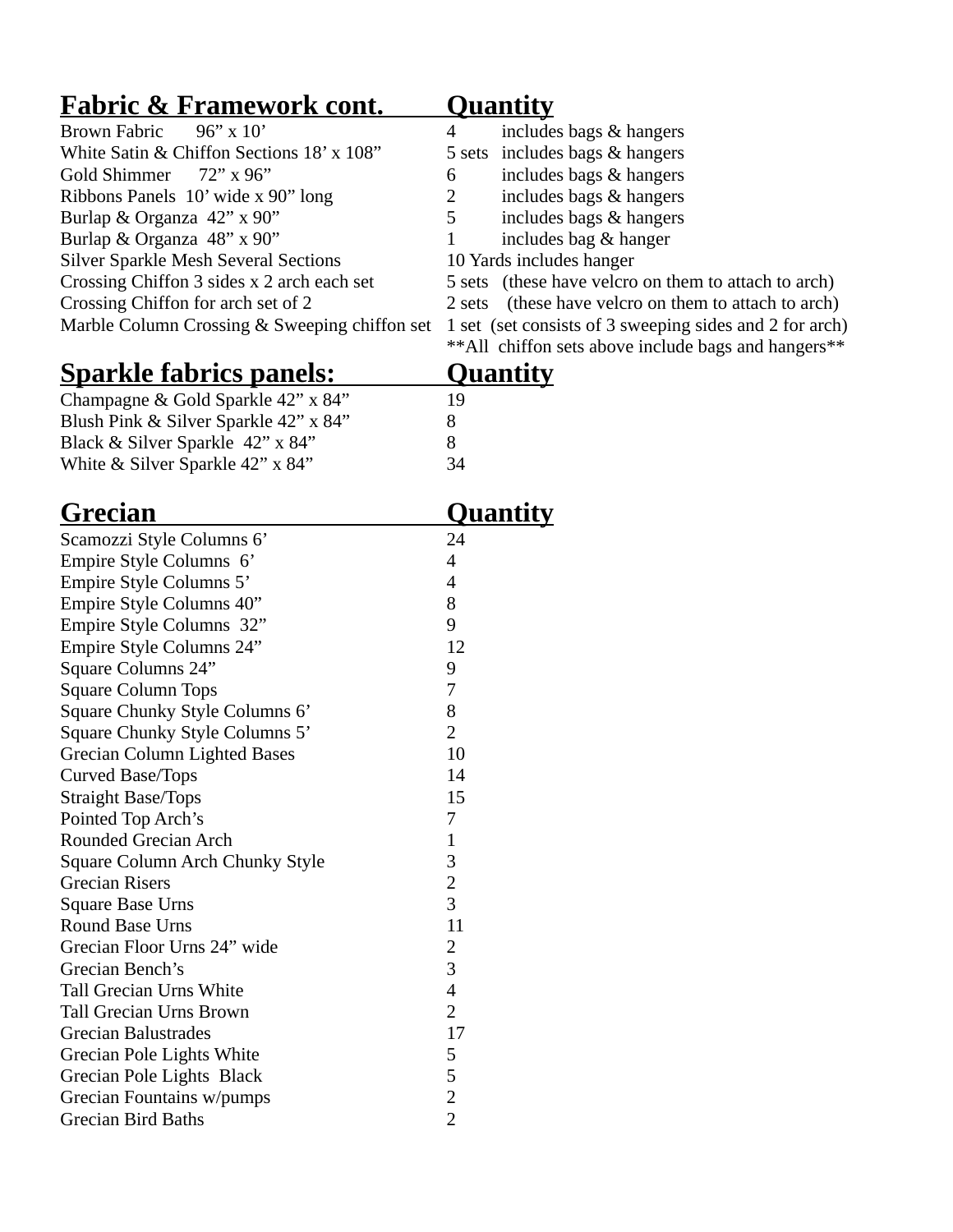| <u>Backdrops</u><br><u>Consists of:</u><br><b>Quantity</b>                                                                  |  |
|-----------------------------------------------------------------------------------------------------------------------------|--|
| Marble Columns<br>1 backdrop<br>6 columns 4 greenery bars                                                                   |  |
| (1 main backdrop 1 cake backdrop)                                                                                           |  |
| Grecian Columns w/ arch tops<br>4 columns 1 arch & 4<br>7 backdrops                                                         |  |
| bases/tops                                                                                                                  |  |
| (Main Backdrops)                                                                                                            |  |
| Square Grecian Columns w/arch top<br>1 backdrop<br>4 columns 1 arch 2 columns 1 arch                                        |  |
| (1 main backdrop 1 cake Backdrop)<br>or can be done with 4 greenery bars                                                    |  |
| Outside Grecian Set with arch<br>set includes all metal base's w/brackets<br>1 backdrop                                     |  |
| 1 Main & 1 cake backdrop<br>and hooks to brace and secure to ground                                                         |  |
| 2 backdrops<br>each, 4 columns 2 greenery bars 2 risers<br><b>Grecian with Greenery Bars</b>                                |  |
| 2 main 2 cakes<br>2 brackets, 2 cake, 2 columns 1 G. bar                                                                    |  |
| Iron Column's Backdrop<br>main backdrop 4 columns & 1 arch<br>1 backdrop                                                    |  |
| 1 main & 1 cake backdrop<br>cake backdrop 2 columns 1 arch                                                                  |  |
| <b>Lighted Columns Backdrop</b><br>each backdrop: 1-7'column 2-6' columns<br>2 backdrops<br>$2-5$ ' columns $2-4$ ' columns |  |
| 3 french doors for main, 1 for cake<br>French Doors 4 pieces<br>1 backdrop                                                  |  |
| <b>Black Iron Backdrops</b><br>2 backdrops<br>each has 6 tall 6 short iron panels 2 archs                                   |  |
| (each has 1 main backdrop & 1 cake backdrop)                                                                                |  |
| White Iron Backdrop<br>1 backdrop<br>6 tall & 6 short iron panels & 2 archs                                                 |  |
| (backdrop is powder coated and include travel bags for each piece)                                                          |  |
| <b>Scallop Top Lattice</b><br>2 backdrops<br>each has full backdrop & cake backdrop<br>(White lattice)                      |  |
| <b>Scallop top Natural Lattice</b><br>backdrop has 3 tri-fold sections<br>1 backdrop                                        |  |
| Scallop Top Lattice Ends 10' Fabric center<br>4 backdrops<br>each have 2 tri-fold ends w/10' fabric                         |  |
| 1 backdrop<br>backdrop has 4 hinged sections 8 panels<br>Oak & Lace Backdrop                                                |  |
| Numerous fabric choices for the 8 panels (lace or sheer / white or ivory)                                                   |  |
| Oak Lattice w/ Mirror Insets<br>1 backdrop<br>backdrop has $4 - 4' \times 8'$ panels w/legs                                 |  |
| 2 backdrops<br>each has 6 doors 12 legs<br>Vintage doors w/ legs                                                            |  |
| Vintage Tri-fold doors w/ Pergola<br>1 backdrop<br>1 pergola and 1 set of 2 tri-fold doors                                  |  |
| Drawn Fabric Backdrop 20'<br>consists of 2 white 2 black fabric sections<br>6 backdrops                                     |  |
| can be black and white drawn or white on white<br>4 backdrops 4 cake backdrops                                              |  |
| Pointed White Satin Fabric Backdrop<br>30' main backdrop 10' cake backdrop<br>1 backdrop                                    |  |
| 1 main backdrop 1 cake backdrop                                                                                             |  |
| Grapevine Arch's<br>6 panels for main 2 panels for cake<br>1 backdrop                                                       |  |
| 30' main 10' cake<br>(1 main backdrop 1 cake backdrop)                                                                      |  |
| main: 20' long, 4 burlap 3 cream sheer<br>Burlap & Organza Panels with Cream Sheer<br>1 backdrop                            |  |
| 1 main backdrop 1 cake backdrop<br>cake:10' 1 burlap 2 cream sheer panels                                                   |  |
| <b>Black Iron Columns</b><br>6 columns with 2 arch's<br>1 backdrop                                                          |  |
| 1 main 1 cake backdrop                                                                                                      |  |
| White Satin & Chiffon Backdrops<br>1 backdrop<br>30' for main 10' for cake backdrop<br>1 main 1 cake backdrop               |  |
| Satin Arch's Backdrop<br>Main backdrop 3 arch's cake 1 arch<br>2 backdrops                                                  |  |
| Drawn up fabric backdrop w/lights<br>Main has 30' and cake is 10' with lights<br>1 backdrop                                 |  |
| Fabric with LED lights behind<br>1 backdrop<br>Main has 30' and cake is 10' with lights                                     |  |
| White Iron Panel Backdrop<br>1 backdrop<br>9 white iron panels                                                              |  |
|                                                                                                                             |  |
| Log Arch with drawn fabric<br>2 backdrops                                                                                   |  |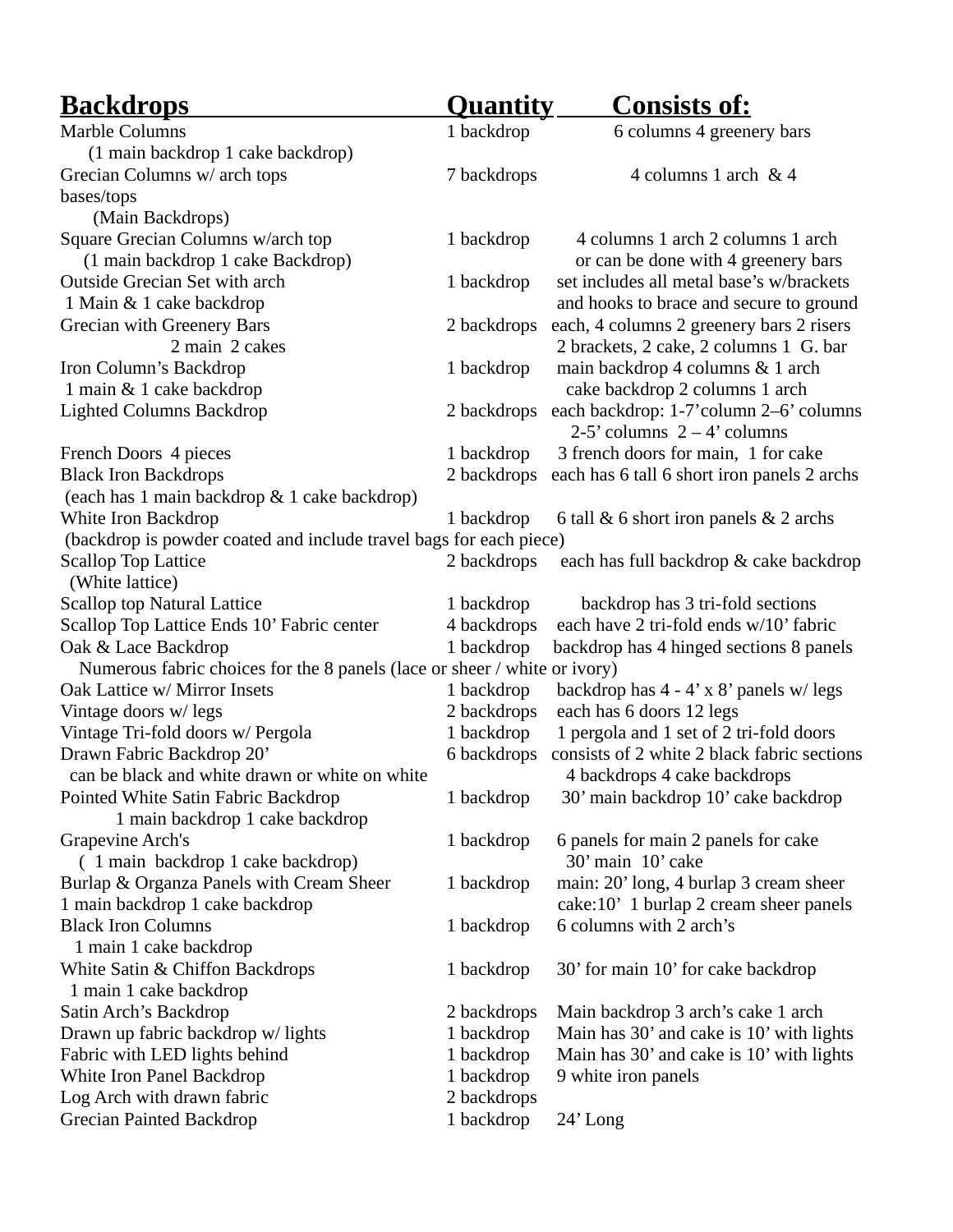# **Cake Stands / Cup Cake Stands Quantity**

| <b>Clear Cup Cake Stands</b>          | 5 sets Each stand holds 75 to 250 cupcakes |
|---------------------------------------|--------------------------------------------|
| White Iron Cake Stands set/3          | 1 set                                      |
| Clear Cake Stands Set/5               | 1 set                                      |
| Wilton Cake Fountain w/cascades       | 1 set                                      |
| Stone Column set/2                    | 1 set                                      |
| 4 Tier Cake Stand                     | 1 Set                                      |
| <b>Floating Tiers Cake Stand</b>      | 1 Set                                      |
| <b>Additional Acrylic Plates/Legs</b> | 73 Pieces                                  |

### **Flower Pots**

| Vintage Dark Bronze Pots Lg.               | 1 set/2              |
|--------------------------------------------|----------------------|
| Vintage Dark Bronze Pots Med.              | $2 \text{ sets} / 2$ |
| <b>White Iron Pots</b>                     | $1$ set/2            |
| <b>Brass Pots</b>                          | $1$ set/2            |
| Dark Bronze Urns w/handles                 | $1$ set/2            |
| Floral Saddles (for backdrop florals)      | 8                    |
| Grey Granite Grecian Style Urns            | 3                    |
| Pulp Pot Floral Pots -NEW-                 | 21                   |
| Black Iron 3 Pot Floral Holder -NEW-       | 1                    |
| <b>Black Iron Floral Holders -NEW-</b>     | 3                    |
| <b>Black Iron Flower Holder Tall -NEW-</b> | 1                    |
| Metal Urn Style Vases                      | 3                    |
| Metal Square Style Vase                    |                      |
|                                            |                      |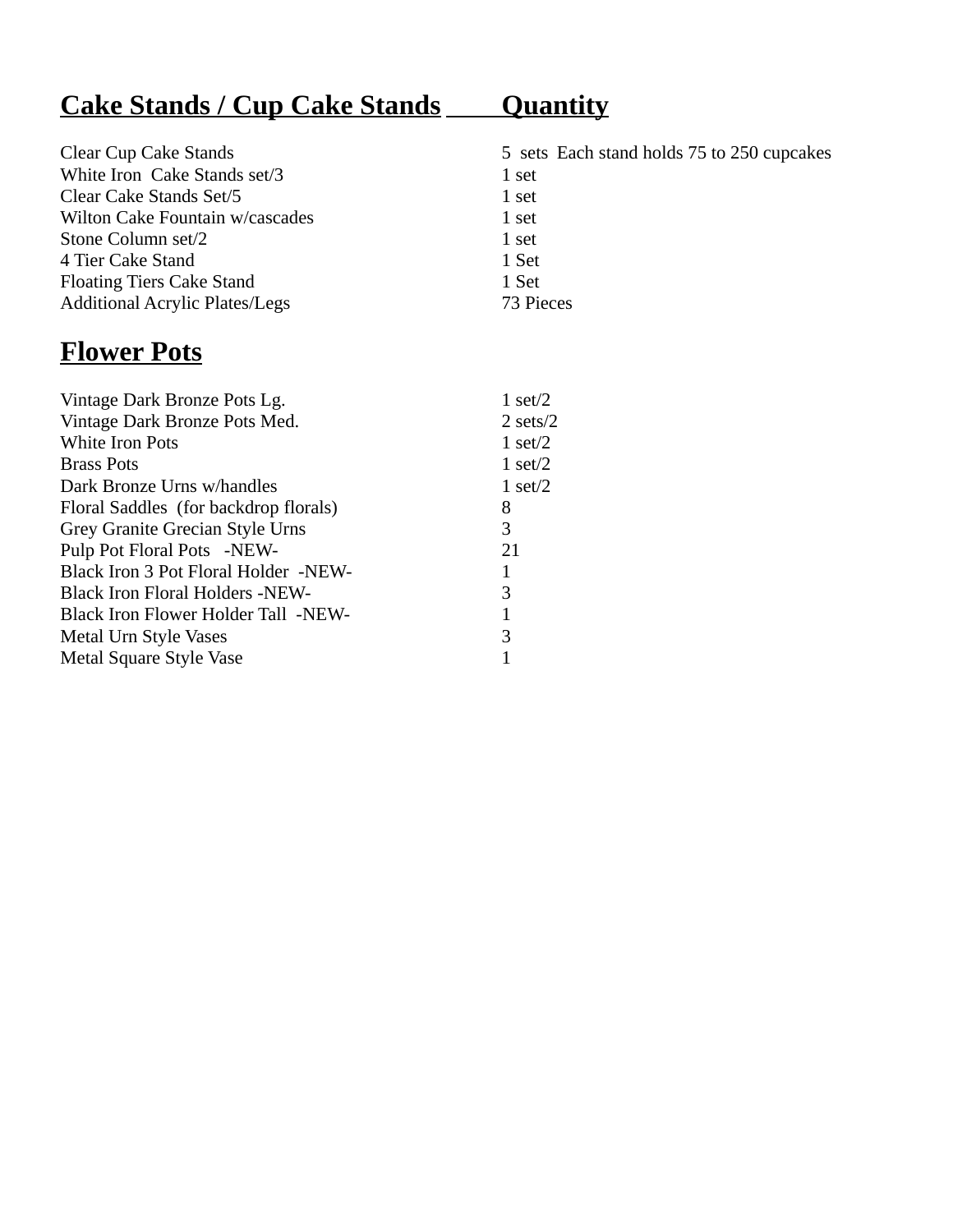| <u>Centerpieces</u>                                             | <u>Quantity</u> |
|-----------------------------------------------------------------|-----------------|
| White Iron Hanging Lanterns                                     | 12              |
| <b>Black Iron Hanging Lanterns</b>                              | 6               |
| Large Black Iron Wire Lanterns 12" round w/glass                | $\overline{4}$  |
| Medium Black Iron Wire Lanterns 9" round w/glass                | 11              |
| Lanterns Various sizes & styles 10' to 24" w/glass              | 42              |
| Large Floor Lanterns 24" to 36" w/glass                         | 6               |
| Stick Vases 12" tall w/ pussy willows & hydrangea bouquets      | 12              |
| Parchment Iron Cages                                            | 12              |
| Vintage Cage's w/ arrangements                                  | 12              |
| Vintage Milk Jugs                                               | 12              |
| Clear Vintage glass jars with tops                              | 12              |
| Mixed Vintage glass jars w/ décor & iron centerpieces           | 60              |
| Large Lace mason jars w/lids                                    | 16              |
| Plain Glass mason jars w/lids                                   | 16              |
| Medium Mason jars with burlap & lace wrap w/ handle             | 12              |
| Chalk Jars w/ jute wrap 12" tall                                | 36              |
| Verdigris Metal fluted vases                                    | 12              |
| Large Green Topiary balls 10"                                   | 16              |
| Galvanized 9" flower pots                                       | 16              |
| Galvanized Tall vase's with jute wrap                           | 16              |
| <b>Black Iron Bird Cage</b>                                     | $\mathbf{1}$    |
| Small Grapevine Balls 5"                                        | 12              |
| <b>Large Grapevine Balls</b>                                    | 3               |
| Large Frosted Ivy Wreaths 18" w/ round tote                     | 12              |
| Large Eucalyptus Wreaths 18" w/ round tote                      | 12              |
| Large Mixed greenery & roses Wreaths w/round tote               | 12              |
| Tall Crystal Votive Holders w/ stems 18" to 30" tall            | 12              |
| Black Iron Vases w/ Base 16" tall w/ cover bags                 | 19              |
| Brown Large Hurricanes w/ glass includes packing box's 15" tall | 14              |
| Black Iron Cage w/ hanging votive holders                       | 12              |
| Pastel Flowers arrangement w/ mixed flowers                     | 10              |
| Bright Colored arrangements w/ mixed flowers                    | 8               |
| Gerber Daisy Arrangements w/wooden box holders                  | 14              |
| Tall White Iron Flower Stands w/ Iron bowls                     | 12              |
| Dark Bronze Metal Tri-pod Centerpiece w/covers                  | 15              |
| Crystal Eiffel Tall Crystal Vases 32" tall w/boxes              | 23              |
| Silver Pot Vases w/ design 10" tall                             | 12              |
| Sandalwood Mixed flower topiary's                               | 8               |
| Burgundy & Navy mixed flower topiary's                          | 12              |
| <b>Hurricanes for Aisle Candles</b>                             | 10              |
| <b>Brandy Bowls large</b>                                       | 12              |
| <b>Brandy Bowls small</b>                                       | 24              |
| Glass Vases 5" x 5" x $12"$                                     | 12              |
| Topiary Vine Bases (for flower bouquets)                        | 12              |
| Coral Flower Topiary's w/ cream porcelain vase                  | 6               |
| Yellow Flower Topiary's w/cream porcelain vase                  | 6               |
| <b>Driftwood Succulents Centerpieces</b>                        | 16              |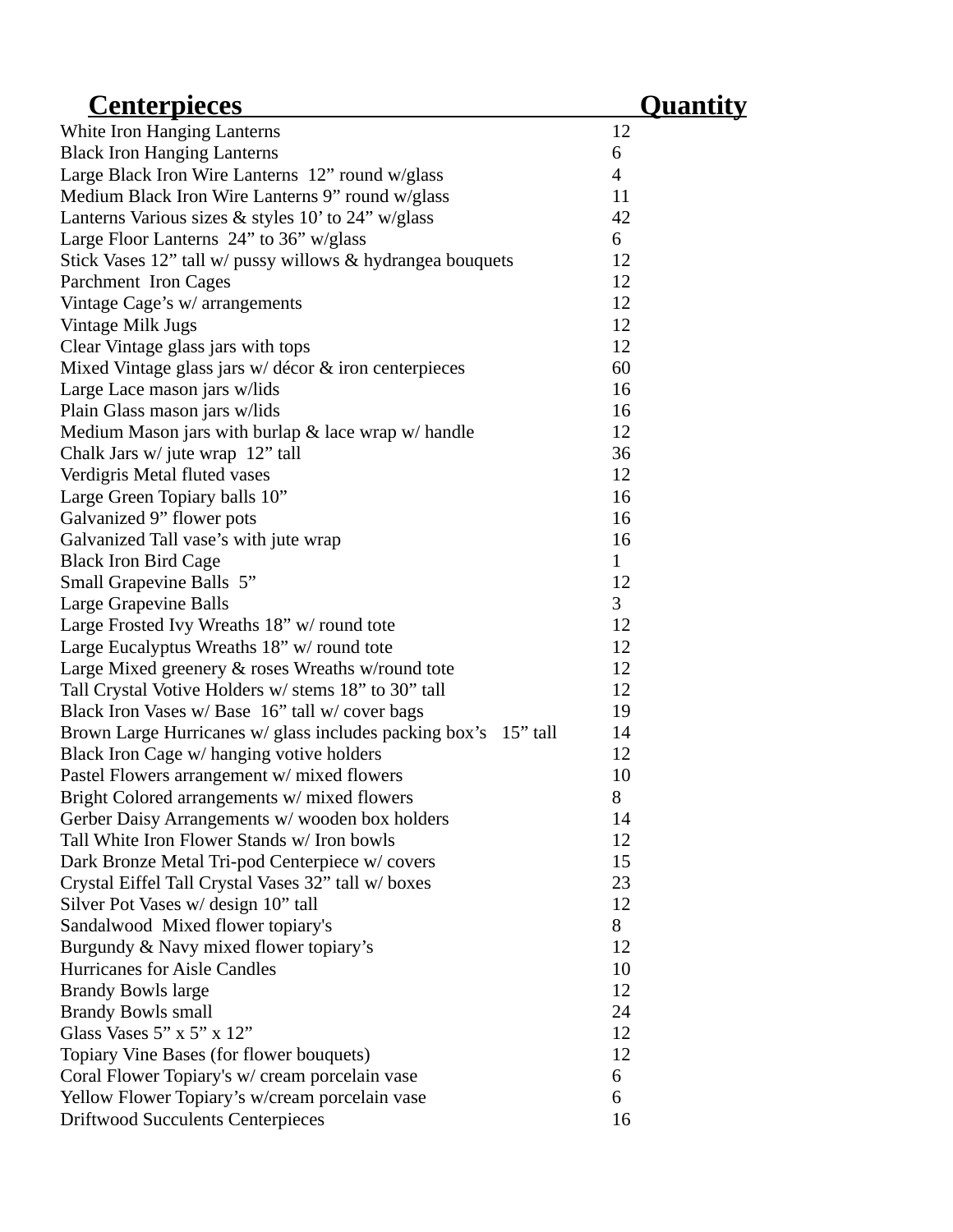| <b>Centerpieces cont.</b>                         | <u> Quantity</u> |
|---------------------------------------------------|------------------|
| 12" round Mirror Bases                            | 12               |
| 8" round Mirror Bases                             | 24               |
| 14" Square Mirror Bases                           | 3                |
| 12" Square Mirror Bases                           | 48               |
| Brass Hurricanes Bases Lg.                        | 13               |
| Glass Hurricanes Bases Lg.                        | 36               |
| 2" x 2"x 6" Glass Vases                           | 36               |
| Crystal Taper Candle Holders 8" Tall              | 12               |
| Crystal Taper Candle Holders 6" Tall              | 12               |
| Crystal Taper Candle Holders 4" Tall              | 12               |
| <b>Ground Candles Glass Holders</b>               | 36               |
| Votive Glass Holders Round 2 1/2" Tall            | 72               |
| <b>Red Rose Tussie Bouquets</b>                   | 12               |
| <b>Yellow Tulip Tussie Bouquets</b>               | 12               |
| White Tulip Tussie Bouquets                       | 12               |
| Lavender mixed flower Tussie Bouquets             | 12               |
| <b>White Rose Tussie Bouquets</b>                 | 12               |
| <b>Orange Tulip Tussie Bouquets</b>               | 12               |
| $3"$ x $3"$ x $9"$ Glass Vases                    | 13               |
| $3"$ x $3"$ x $6"$ Glass Vases                    | 13               |
| $4"$ x $4"$ x $10"$ Glass Vases                   | 22               |
| $4"$ x $4"$ x 12 Glass Vases                      | 7                |
| $5"$ x $5"$ x $12"$ Glass Vases                   | 7                |
|                                                   |                  |
| $3"$ x 6" x 9" Glass Vases                        | $\mathbf{1}$     |
| $3'$ x $3''$ x $10''$ Glass Vases                 | $\overline{4}$   |
| 2" x 2" x 2" Glass Cube Vases                     | 34               |
| 3" x 3" x 3" Glass Cube Vases                     | 28               |
| 3" x 12" Round Glass Vases                        | 45               |
| 5" x 12" Cylinder Vases                           | 12               |
| 7" x 24" Tall Cylinder Vases                      | 2                |
| 5" x 5" x 5" Glass Cube Vases                     | 20               |
| 6" x 6" x 6" Glass Cube Vases                     | 31               |
| Tall HG Iron 5 Candle/Votive Holder 28" tall      | 13               |
| Silver 3 Candle table candelabras                 | 12               |
| Table Top Fountains w/ Greenery Base 16"          | 12               |
| Crystal Vase w/ Base 12" tall w/ packing boxes    | 12               |
| Tall Glass Hurricanes 12" tall                    | 20               |
| Medium Glass Hurricanes 8" tall                   | 24               |
| Wooden Set/3 white candle holders 4"/8"/12"       | 12               |
| <b>Silver Bud Vases</b>                           | 13               |
| <b>Aisle Candle Hurricanes</b>                    | 12               |
| <b>Ground Candle Votive Holders</b>               | 18               |
| Aisle Candle Chimney's                            | 9                |
| Black Iron Votive Candle Holders (various styles) | 38               |
| Tulip Votives w/peg                               | 36               |
| <b>Glass Chimney for Black Iron Aisle Candles</b> | 8                |
| Sage Square Vase/Pots                             | 12               |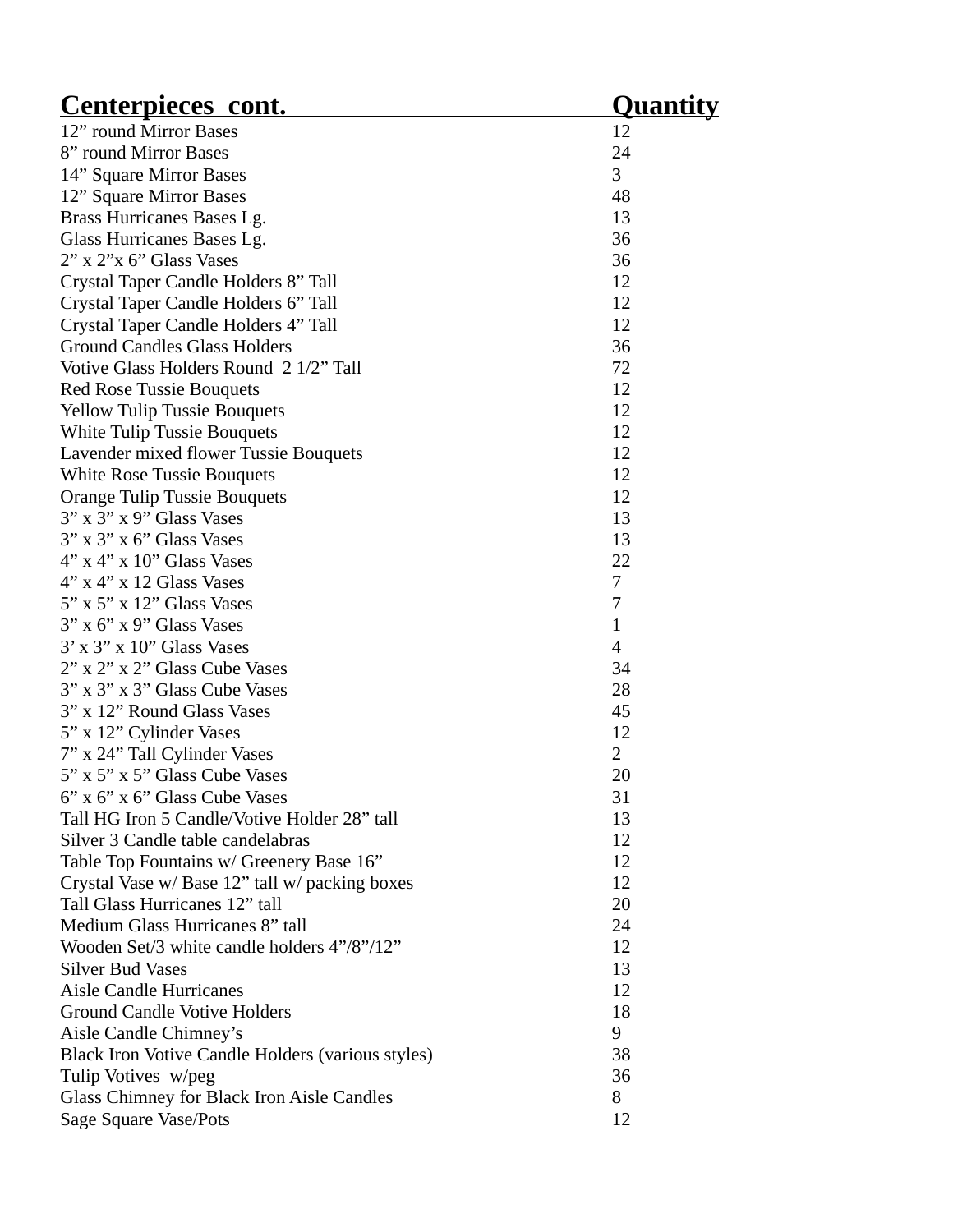#### **Centerpieces Cont. Contemple Content Cuantity**

| <b>Brass Pots/Vases</b>                             | 16           |
|-----------------------------------------------------|--------------|
| Large Brass Pots                                    | 4            |
| <b>Wicker Pots</b>                                  | 6            |
| Pulp Pots 8" bowls<br>-New-                         | 3            |
| <b>Pulp Pots Rectangle</b><br>-New-                 | 10           |
| Pulp Pots 12" Bowls<br>$-New-$                      | 3            |
| Grapevine wreath/Ivy rings                          | 16           |
| Metallic Gold table sleigh                          | $\mathbf{1}$ |
| Gardenia Tussie Bouquets                            | 12           |
| Fluted Edge 7" Clear Vases                          | 11           |
| Brass Hanging Candle Holder (for large hurricanes)  | 16           |
| Pewter Candle Sticks 9" tall                        | 12           |
| <b>Crystal Candle Holders</b>                       | 12           |
| Mercury Glass Votive Holders (various styles)       | 24           |
| <b>Ivy Bowls</b>                                    | 36           |
| <b>Oyster Glass Votive candle holders</b>           | 72           |
| <b>Glass Floating Candle Holders</b>                | 12           |
| <b>Glass Taper Candle Holders</b>                   | 36           |
| <b>Sage Textured Glass Vases</b>                    | 12           |
| <b>Floating Votive Candle Holders</b>               | 24           |
| Flared Glass Vase's w/Lace Wrap 12" tall            | 13           |
| Floating Glass Flat Bowl's 12" round                | 16           |
| Floating Glass Flat Bowl's 8" round                 | 16           |
| <b>Bell Jars</b>                                    | 7            |
| <b>Ground Candle Votive Holders</b>                 | 18           |
| <b>Fluted Glass Votive s</b>                        | 48           |
| <b>Crystal Swans</b>                                | 9            |
| Swirled Glass Votive s w/ Pegs & rubber sleeves Sm. | 96           |
| Swirled Glass Votive s w/ Pegs & rubber Sleeves Lg. | 55           |
| Round Votive Glass Vases<br>-New-                   | 300          |
| Green Thick Glass Vases 12" tall<br>w/tote          | 12           |
| 5 Candle Brass Table Candelabras                    | 16           |
| Wood Slices w/felt backing 14' wide 2" thick        | 24           |
| Galvanized 4" Square Pots w/ wicker edge            | 12           |

Large Floor Style Lanterns -NEW- 4

Christmas Glass Balls Large Gold/Silver/Glitter/White 24 Tall Glass Chimney for Aisle Stands 28

Old World Christmas Decor for Centerpieces 1 Large Box Brass Horns Large (French/Bugle/Trumpet) – NEW - 14 Horns Brass Horns Small (French/Bugle) - NEW - 81 Horns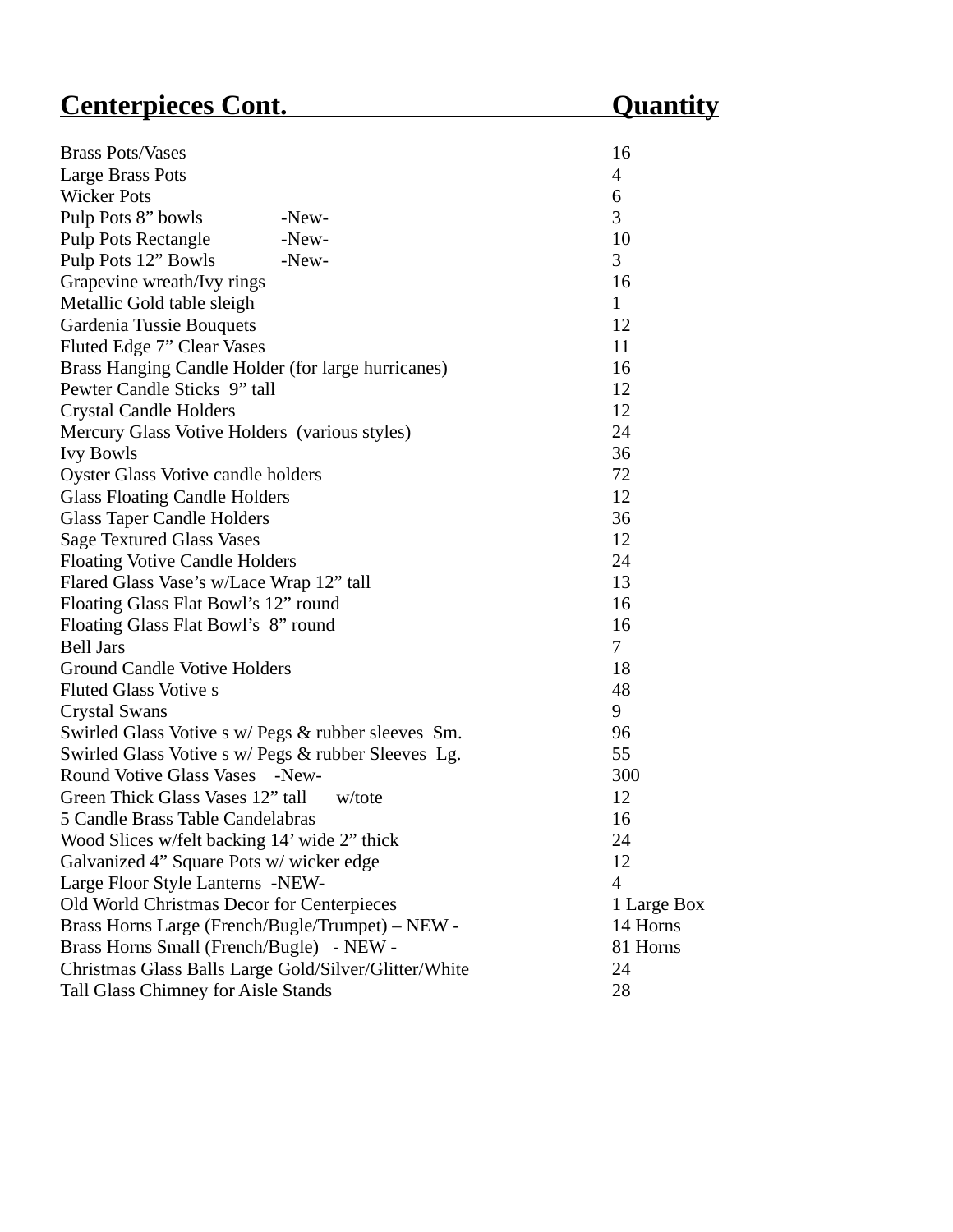| <b>Candles &amp; Battery Candles</b>                            | <u>Quantity</u>  |
|-----------------------------------------------------------------|------------------|
|                                                                 |                  |
| Electric Candles Taper Style 8" tall / white                    | 18               |
| Battery Taper Candles 6" tall                                   | 36               |
| Battery Taper Candles 9" tall                                   | 36               |
| Battery Taper Candles 12" Tall                                  | 36               |
| Battery Pillar Candles 7" tall White                            | 44               |
| Battery Pillar Candle 4" tall White                             | 61               |
| <b>Battery Tealight Candles White</b>                           | 147              |
| <b>Battery Votive Candles White</b>                             | 88               |
| <b>Battery Votive Candles Cream</b>                             | 36               |
| <b>Battery Votive Candles Silver</b>                            | 24               |
| Wax 24' White Taper Candles                                     | 12               |
| White 6" taper Battery Candles w/ Gold bases                    | 24               |
| White 12" Battery Taper Candles w/gold base                     | 24               |
| <b>White 5" Taper Battery Candles</b>                           | 12               |
| <b>Iridescent 6" Battery Candles</b>                            | 12               |
| Olive Pillar Candle Set/3                                       | 13               |
| White Battery Pillar Candles Set/3 2"/4"/6" 2 1/2" diameter     | 12 sets          |
| Red Pillar 5" Battery Candles                                   | 16               |
| <b>Iridescent Pillar Battery Candles</b>                        | 12               |
| White 4" Battery Candles -NEW- White & Ivory                    | 64               |
| Gold Pillar Candles Wax 7"                                      | 24               |
| <b>Fall Colored Wax Pillar Candles</b>                          | 24               |
| <b>Silver Wax Pillar Candles</b>                                | 12               |
| Yellow Wax Candles set/3 4"/7"/12"                              | 12               |
| White Wax (drilled core) Battery Candles 7"                     | 24               |
| White Wax (drilled core) Battery Candles 4"                     | 24               |
| Colored Wax Candles Tapers Various Colors 8" & 12" Boxs/12 each | 73 boxes ALL NEW |
| Ivory Battery Wax 7" Pillar Candles -NEW-                       | 12               |
| Battery Center Piece Lite Sets -NEW-                            | $\overline{4}$   |
| Battery LED rice lites for Centerpieces                         | 12               |
| <b>Floating Candles rose style</b>                              | 24               |
| Floating Disc's for flowers/candles                             | 63               |

#### **Colored Glass Gems / Rocks / Pebbles / ICE Full Tote of Each Color**

Royal Blue Glass Gems --- Black Glass Gems --- Copper Glass Gems --- Kelly Green Glass Gems Ocean Blue Glass Gems – Eggplant Glass Gems –- Yellow Glass Gems --- Pearl Glass Gems Navy Blue Glass Gems --- Pewter/Silver Glass Gems --- Turquoise Glass Gems ---Big Rocks Washed Pebbles --- Clear Frosted Glass Gems --- Ocean Mix Flat Glass/Gems --- Clear Marbles Clear Glass Gems --- Black Shiny Large Rocks --- Clear Acrylic Ice --- Aqua/Green/Clear Glass Gems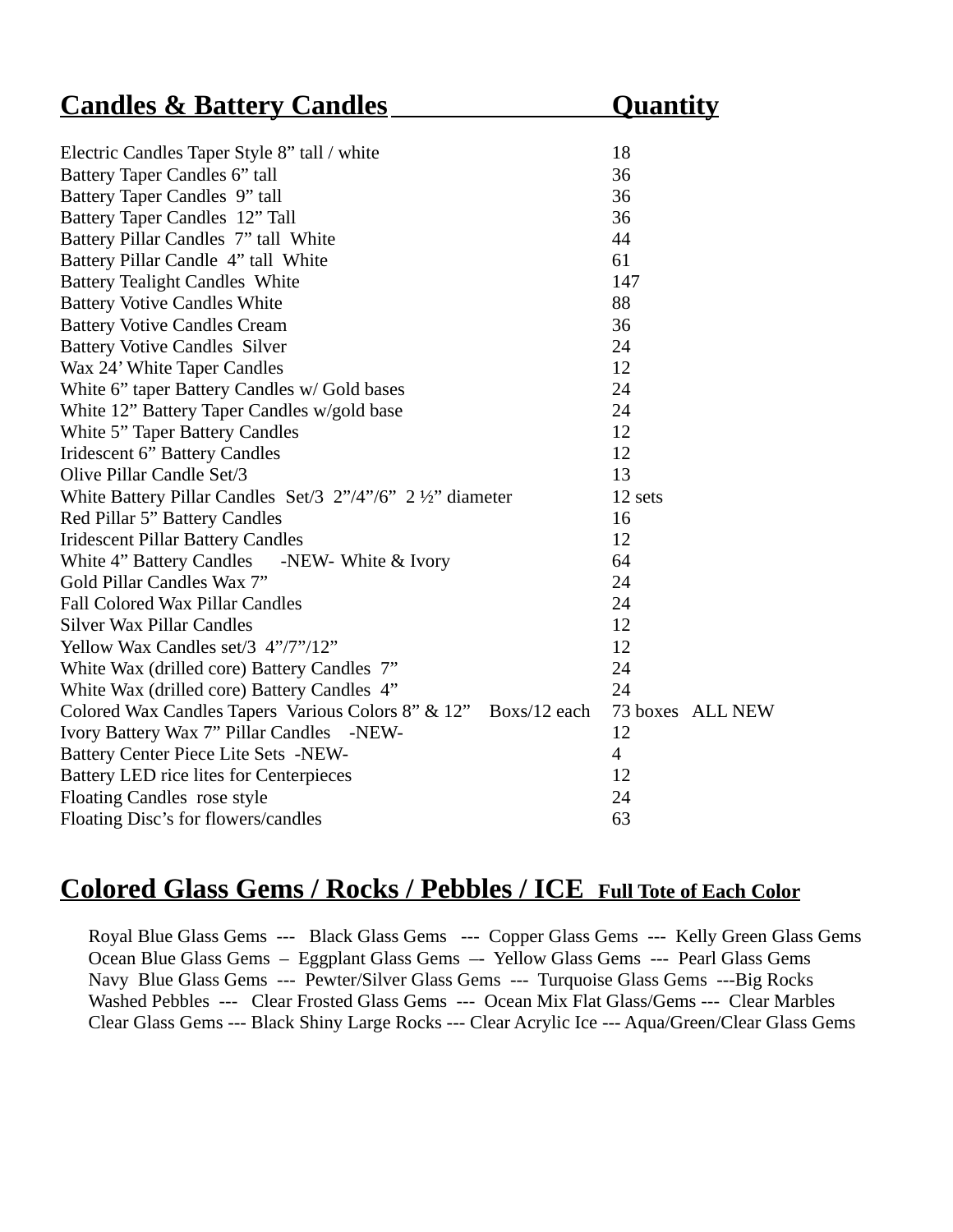| <u> Organza Rolls -NEW-</u>                                        | <u>Quantity</u>         |
|--------------------------------------------------------------------|-------------------------|
| 19" x 24' Rolls various colors                                     | <b>55 NEW</b>           |
| (blush-olive-blue-red-silver-gold-marigold-white-ivory-ocean-aqua) |                         |
| 18" x 12' Rolls Sparkle                                            | 5 NEW                   |
| (copper-gold-white)                                                |                         |
| Burlap printed with white 18" x 12'                                | $\overline{2}$          |
| Sinamay Rolls 1 white 1 lavender 18" x 12'                         | 2 NEW                   |
| <b>Yellow Organza Draping Sheets</b>                               | 5 NEW                   |
| <b>Black Organza Draping Sheets</b>                                | 5 NEW                   |
| Lt. Blue Organza Draping Sheets                                    | 4 NEW                   |
| Crinkle Organza Rolls 25 yard rolls various colors                 | <b>15 NEW</b>           |
| Sparkle Draping 3' x 9' Copper                                     | 3 NEW                   |
| Sparkle Draping 3' x 9' Gold                                       | 2 NEW                   |
| Burlap 9' wide x 10 yards                                          | 3 NEW                   |
| White Organza Wraps 24" round                                      | 16                      |
| Silver Organza Wraps 24" round                                     | 16                      |
| Ivory Organza 25yard Bolt -NEW-                                    | $\mathbf{1}$            |
| White Toole 25 yard Bolt -NEW-                                     | $\overline{2}$          |
| <b>Miscellaneous Items</b>                                         | <u>Quantity</u>         |
| <b>PVC White Garbage Can Covers</b> -NEW-                          | 50                      |
| <b>Garland Machine</b>                                             | $\mathbf{1}$            |
| Rhyne Pick Machines w/box's of Picks                               | $\overline{2}$          |
| <b>Glass Punch Bowls</b>                                           | $\overline{2}$          |
| Floral Sprays various colors (most are new/full cans)              | 135                     |
| Rolls of Ribbon various styles/colors/widths (mostly new rolls)    | 1782 rolls              |
| Ribbon Rack w/metal measuring bar 4' wide 6'tall                   | $\mathbf{1}$            |
| Ribbon Cupboards w/doors 30" tall 6' wide                          | $\mathbf{1}$            |
| Bouquet holders (round tussie style)                               | 8                       |
| Pearl strands white/ivory/gold (Large Pearls)                      | <b>Full Medium Tote</b> |
| Cording Ivory/gold                                                 | <b>Full Large Tote</b>  |
| <b>Sisal Rope</b>                                                  | <b>Full Small Tote</b>  |
| <b>Strands of Twinkle Lights</b>                                   | 2 Full Large Totes      |
| Icicle lights white cord                                           | 8 strands               |
| Micro LED Lights Curtain Style 3-20'3-10'                          | 6 strands               |
| Box's of New Garland Style Lights -NEW-                            | 6                       |
| Box's of New String Lights 300 lights<br>-NEW-                     | 20                      |
| Box's Of NEW String Lights 100 lights -NEW-                        | 7                       |
| Icicle Lights w/ white cords -NEW-                                 | $\overline{4}$          |
| Rope Lights                                                        | 6                       |
| Net Lights $4' \times 6'$                                          | 14                      |
| Acrylic Floral Stands misc. heights                                | 1 full box              |
| Green Moss (for floral/tree bases)                                 | 1 full box              |
| Curly Willows (dried)                                              | 1 full box              |
| Rose Petals Red/White/Pink (silk) Full medium Totes each color     | 3 Totes                 |
| Marble Display Column 8' Tall                                      | $\mathbf{1}$            |
| Iron Sleigh (for food/photo display)                               | $\mathbf{1}$            |
| <b>Bleached Willow Sticks (LONG)</b>                               | $\overline{4}$          |
| Glittered/Ice Covered Sticks 3 per package -NEW-                   | 16 Pkgs.                |
|                                                                    |                         |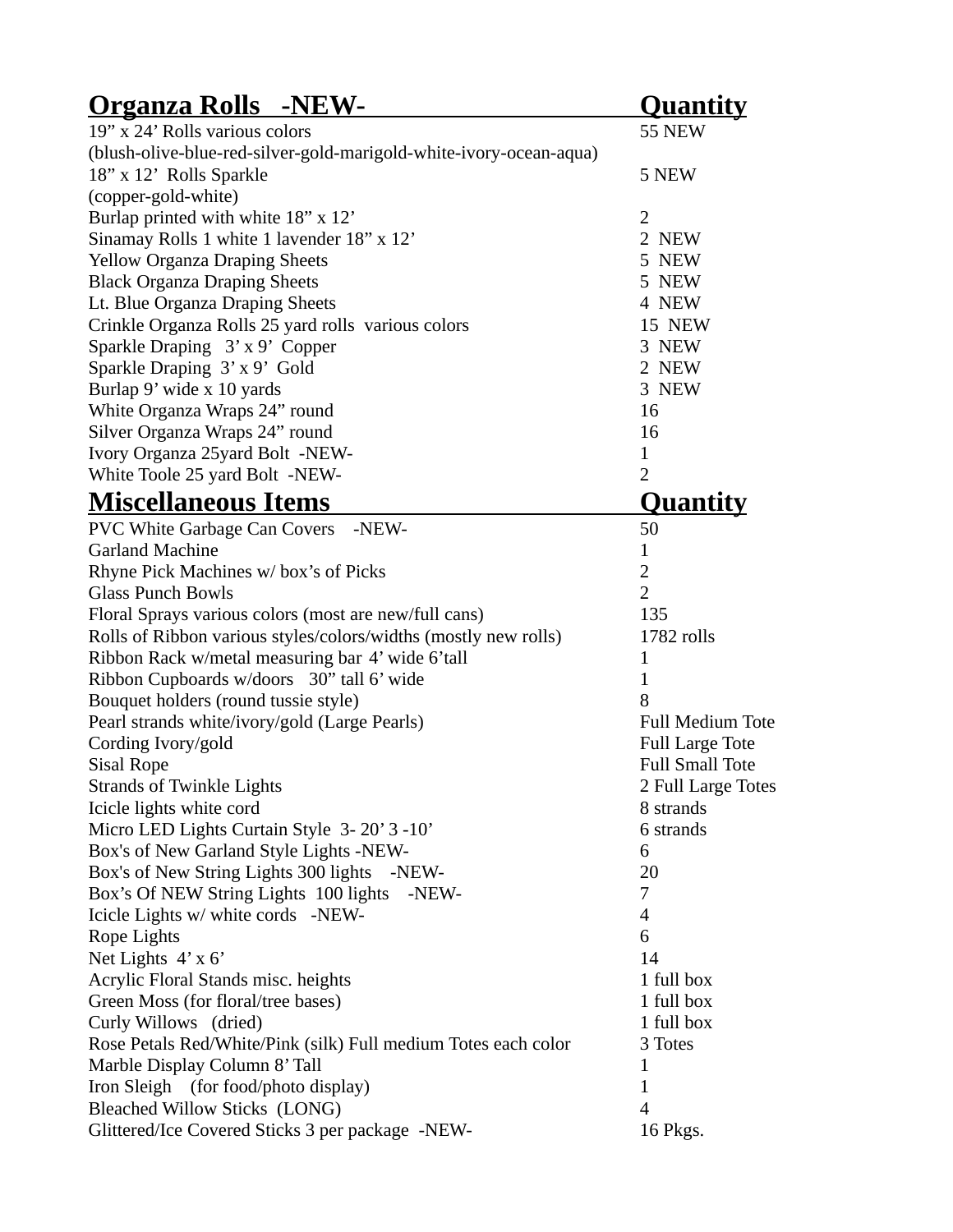### **Miscellaneous Cont.** Quantity

| Plastic Dish's Forks/Plates/Cups -NEW- Clear/Brown          | 1 Large Tote Full      |
|-------------------------------------------------------------|------------------------|
| Fabric Hangers Metal 21" wide -NEW-                         | 207                    |
| Hanger Tubes for metal hangers 21" wide -NEW-               | 463                    |
| Aisle Runners 3-50' 2-100' 1-150' -NEW-                     | 6 rolls                |
| Balloons/String/Ribbons/Clips/Hi-Float (1-Gallon Jug)       | Large Tote Full        |
| Skirting table clips Clear velcro/no-Velcro various sizes   | 4 Full totes           |
| <b>T-Shirt Plastic Bags</b><br>-NEW-                        | 1000/ Full Box         |
| Plastic Tablecloths Round/Rectangle various colors -NEW-    | <b>Full Large Tote</b> |
| Plastic Table Skirts various colors -NEW-                   | <b>Full Large Tote</b> |
| <b>White Feather Doves</b>                                  | 18                     |
| Limes                                                       | <b>Full Tote</b>       |
| Lemons                                                      | <b>Full Tote</b>       |
| Black Iron Bakers Rack (display)                            | $\mathbf{1}$           |
| Fabric Bags w/zipper -NEW-                                  | 1 box full             |
| Chenille Stems -NEW- (Pkgs. of 50 each)                     | 2 Full Cases           |
| Ivory Toole 50 yards/Large Bag                              | 1                      |
| White Toole 50 yards/Large Bag                              | $\mathbf{1}$           |
| Ivory Organza 50 yards/ Large Bag                           | $\mathbf{1}$           |
| White Metal "T" Posts for securing Column Backdrops outside | 6                      |
| White Toole Full Bolt of - NEW - 25 Yard each               | $\overline{2}$         |
| Black Heavy Fabric Bolt of $-$ NEW $-$ 25 yards             | $\mathbf{1}$           |
| Raffia Grass Skirts (Tropical)                              | 3                      |
| Raffia                                                      | 1 Large bag            |
| Raffia Garlands 9' Long each                                | 18                     |
|                                                             |                        |

### *Clip On Flowers* Quantity

| All Include totes with each color                    |               |
|------------------------------------------------------|---------------|
| Gerbera Daisy's Large 5" White                       | 24            |
| Gerbera Daisy's Large 5" Orange                      | 24            |
| Gerbera Daisys 4" Mixed Colors (Approx. 300)         | 2 Large Totes |
| Gerbera Daisys Large 5" Blue                         | 18            |
| Gerbera Daisy's Large 5" Yellow                      | 24            |
| Mums Large 6" White                                  | 14            |
| Mums Large 6" Orange                                 | 14            |
| Roses Large 5" Fuchsia                               | 24            |
| Roses Large 5" Red                                   | 12            |
| Roses Large 5" White                                 | 16            |
| Roses Large 5" Burgundy                              | 16            |
| Roses Large 5" Peach                                 | 16            |
| Roses Large 5" Pink                                  | 16            |
| Sunflowers Large 6" Cream                            | 24            |
| Sunflowers Large 6" Yellow                           | 16            |
| Fabric Clip On's Silver Organza/Cream Organza/Burlap | 8             |
| <b>White Doves</b>                                   | 8             |
| Butterflies Large 4" to 7"                           | 8             |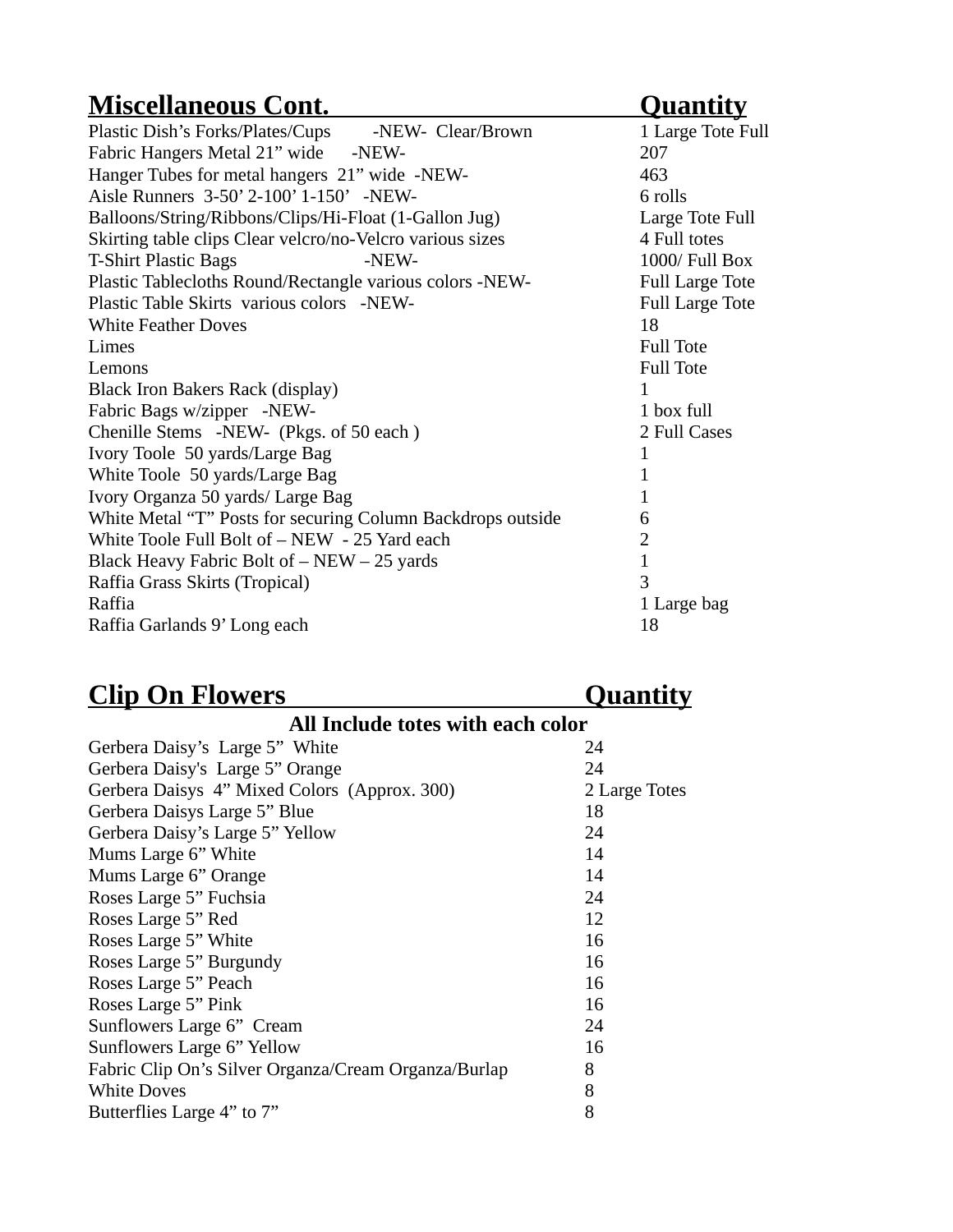### **Flower Picks for Centerpieces** Quantity

#### **Each Color/Flower Style includes tote**

| Lavender Hydrangea's              | 1 Large Tote |
|-----------------------------------|--------------|
| Spring Colors Stem Mix            | 1 Large Tote |
| <b>White Stephanotis Stems</b>    | 1 Large Tote |
| Peach Rose's                      | 1 Large Tote |
| Pink Rose's                       | 1 Large Tote |
| Fuchsia Orchid Picks              | 1 Large Tote |
| <b>Pink Parchment Stems</b>       | 1 Large Tote |
| Burgundy Small Magnolia's         | 1 Large Tote |
| <b>Blue Delphinium Stems</b>      | 1 Large Tote |
| <b>Yellow Rose Stems</b>          | 1 Large Tote |
| <b>Green Button Mums</b>          | 1 Large Tote |
| <b>Sunflower Picks</b>            | 1 Large Tote |
| <b>Fuchsia Rose Stems</b>         | 1 Large Tote |
| <b>White Daisy Picks</b>          | 1 Large Tote |
| <b>Lime Green Berries</b>         | 1 Large Tote |
| <b>Burgundy Floating Rose's</b>   | 12           |
| <b>Blue Gerbera Daisy</b>         | 1 Small Tote |
| <b>Mauve Roses</b>                | 1 Small Tote |
| Flat White Gardenia's             | 1 Small Tote |
| <b>White Rose Buds</b>            | 1 Small Tote |
| Melon/Apple Picks                 | 1 Small Tote |
| <b>Tropical Picks</b>             | 1 Small Tote |
| Bright Yellow Ranunculus stems    | 1 Small Tote |
| <b>Lavender Rose Stems</b>        | 1 Small Tote |
| Soft Pink Gerbera Daisy's         | 1 Small Tote |
| <b>Wedgwood Rose Stems</b>        | 1 Small Tote |
| <b>Blue Asters</b>                | 1 Small Tote |
| White Calla Lily's Large          | 1 Small Tote |
| White Lily of the Valley          | 1 Large Tote |
| Large White Floating Roses        | 1 Large Tote |
| Green Apples -Mini-               | 1 Large Tote |
| <b>Pink Rose Parchment Picks</b>  | 1 Large Tote |
| Apple Rose Buds                   | 1 Large Tote |
| <b>Burgundy Roses</b>             | 1 Large Tote |
| White Hydrangeas                  | 1 Large Tote |
| White Orchid's                    | 1 Large Tote |
| <b>Eggplant Picks</b>             | 1 Large Tote |
| Blue Hydrangea's                  | 1 Large Tote |
| <b>Red Rose Picks</b>             | 1 Large Tote |
| <b>Pink Rose Picks</b>            | 1 Large Tote |
| <b>Fuchsia Rose Picks</b>         | 1 Large Tote |
| <b>White Daisy Stems</b>          | 1 Large Tote |
| Floating White Gardenia's (Large) | 18           |
| <b>Red Berries</b>                | 1 Small Tote |
| Orange Lily's                     | 18           |
| Purple Sedum                      | 1 Small Tote |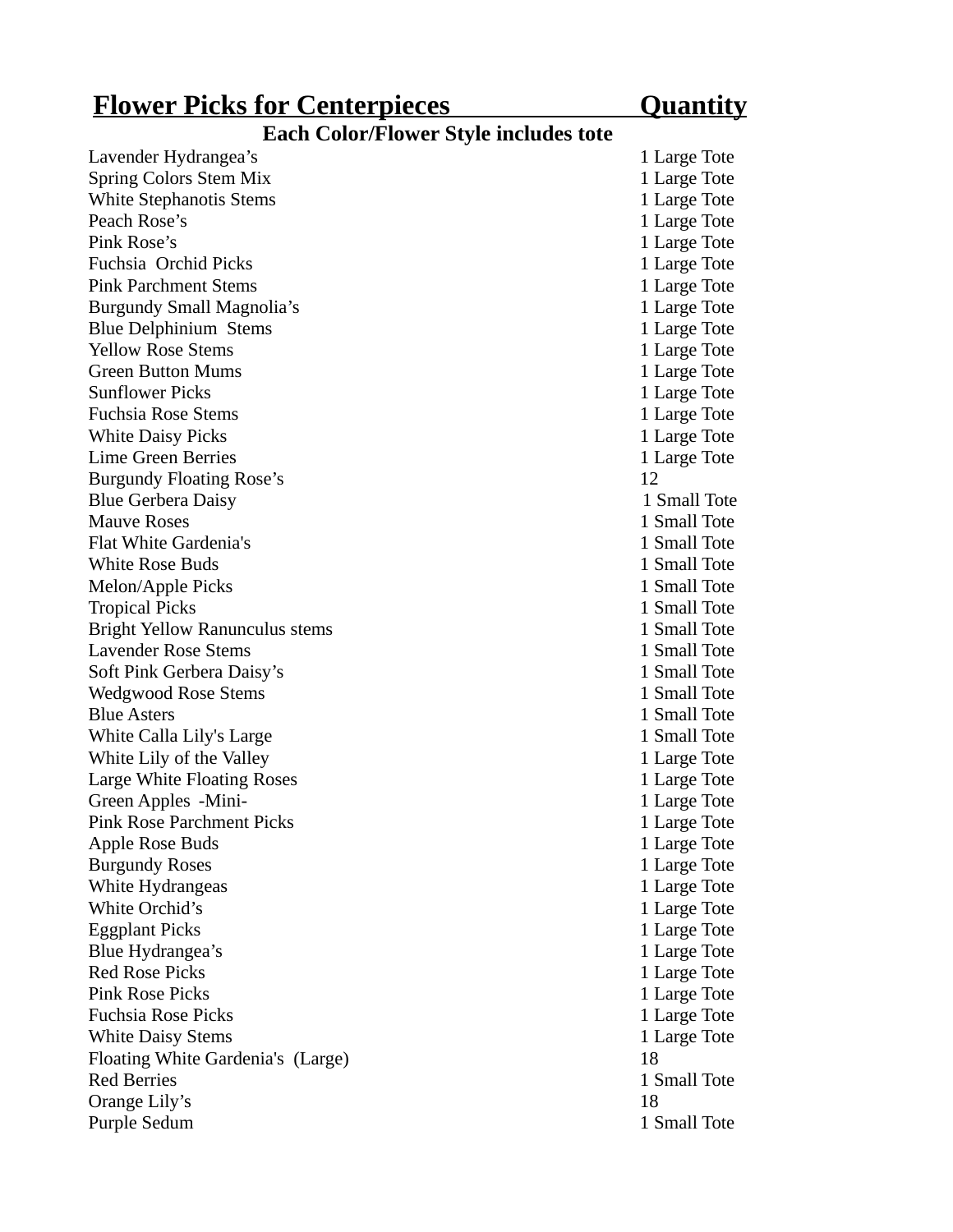| <b>Flower Picks for Centerpieces</b>  | <u>Quantity</u>     |  |
|---------------------------------------|---------------------|--|
| <b>Each Color/Style Includes Tote</b> |                     |  |
| Waxy White Gardenia Stems             | 1 Small Tote        |  |
| Navy Blue Rose Bud Stems              | 1 Small Tote        |  |
| <b>Apple Orchid Stems</b>             | 1 Small Tote        |  |
| Mini White Calla Lily's               | 1 Small Tote        |  |
| <b>Loganberry Picks</b>               | 1 Small Tote        |  |
| Lilac Picks                           | 1 Large Tote        |  |
| <b>Mixed Greenery Picks</b>           | 1 Large Tote        |  |
| Yellow Rose "Fresh Cutting Stems"     | 1 Large Tote        |  |
| Gerbera Rose Stems                    | 2 Extra Large Totes |  |
| Fabric Butterflies Large 8" to 12"    |                     |  |

# **Floral Arrangements Ready To Use Cuantity**

| White Candelabra Florals w/ White Toole Tails            | 3 Large        |
|----------------------------------------------------------|----------------|
| White Toole Pew Bows w/Floral Arrangements               | 16             |
| Cream Toole Pew Bows w/ Floral Arrangements              | 24             |
| White Toole Pew Bows w/ Long Stem Roses                  | 18             |
| Bright Colored Large Alter Arrangement 36" wide 30" tall | $\mathbf{1}$   |
| Bright Colored Swag Arrangements 38" wide                | 3              |
| Bright Colored Cake Table Floral Arrangements            | 5              |
| Pastel Colored Alter Floral Arrangements 36"Tall         | $\mathbf{1}$   |
| Pastel Colored Floral Swag Arrangements 32" wide         | 3              |
| Pastel Colored Cake Table Floral Arrangements            | 8              |
| Kissing Balls Bright Pink Rose                           | 8              |
| Kissing Balls Light Pink Rose                            | 12             |
| Kissing Balls White/Blush Rose                           | 16             |
| <b>Kissing Balls Red Rose</b>                            | 12             |
| Kissing Balls Burlap & Lace                              | 12             |
| Kissing Balls Yellow/Orange                              | 6              |
| Kissing Balls Lime Green                                 | $\overline{4}$ |
| White Rubrum Lily Arrangements (for Tops of Columns)     | 8              |
| White Rose Large Floral (for top of Grecian) in Saddle   | $\mathbf{1}$   |
| <b>White Toole Pew Bows</b>                              | 12             |
| <b>Ivory Toole Pew Bows</b>                              | 16             |
| White Sparkle Calla Lily Bouquets                        | 6              |
| <b>Burgundy Stick Base Tussie Bouquet</b>                | $\overline{1}$ |
|                                                          |                |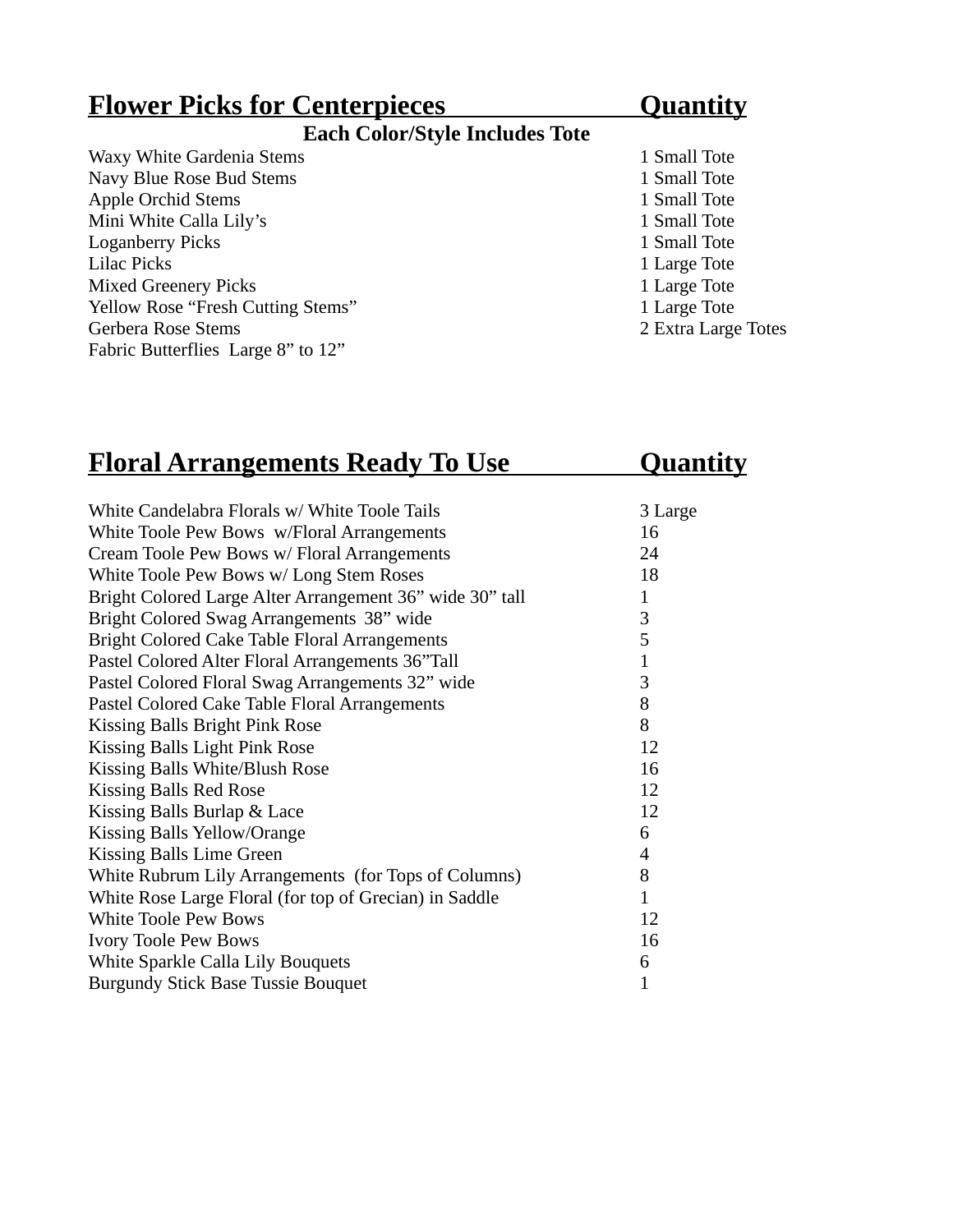# **Bridal Accessories** Quantity

| <b>All Accessories Are NEW and in Original Packaging</b> |  |  |
|----------------------------------------------------------|--|--|
|----------------------------------------------------------|--|--|

| Ring Pillows Various Styles and Colors                | 27                      |
|-------------------------------------------------------|-------------------------|
| <b>Bridal Garters Various Styles and Colors</b>       | 104                     |
| Pens Various Styles and Colors                        | 35                      |
| Cake Toppers Various Styles and Colors                | 18                      |
| <b>Guest Books Various Styles and Colors</b>          | 22                      |
| Flower Girl Baskets Various Styles and Colors         | 61                      |
| <b>Toasting Glasses Various Styles</b>                | 12                      |
| Knife & Server Sets Various Styles                    | 5                       |
| <b>Matching Tie On Accessories</b>                    | 17                      |
| Hair Clip On's Various Styles and Colors              | 19                      |
| Bridal Bouquets/Throw Bouquets Multiple Colors/Styles | 13                      |
| Flower Petals Red/Burgundy/Pink/Yellow                | 6 Bags                  |
| <b>Rhinestones/Pearl Stems</b>                        | 1 Large Tote FULL       |
| Colored Bridal Wire/Pearls on String/Gems on String   | 1 Large Tote FULL       |
| Rhinestone 3" Ball on 18" Wire                        | $\mathbf{1}$            |
| Foam Rose Buds Lt. Pink/White                         | 208                     |
| Head Bands/Corsage Sprays/Bridal Flower Parts         | 1 Extra Large Tote Full |
| Pew Clips                                             | 24                      |
| Skirting Tie Ups (elastic)                            | 36                      |
| Wire Wreaths 12"                                      | 12                      |
| Floral Picks 4" / 6" Green wooden                     | 3 bunch's               |
| Corsage / Boutonniere Pins Pearl / Crystal / Black    | 12 New Box's            |
| Floral Bowl Tape Clear/ Green                         | 3 Rolls                 |
| Rhinestones on wire Sprays various Colors             | 26 Pkgs                 |
| Foam Bouquet Holders                                  | 9 holders               |
| <b>Floral Saddles</b>                                 | 8                       |
| Floral Bouquets Stands Clear (To make bouquets)       | 2                       |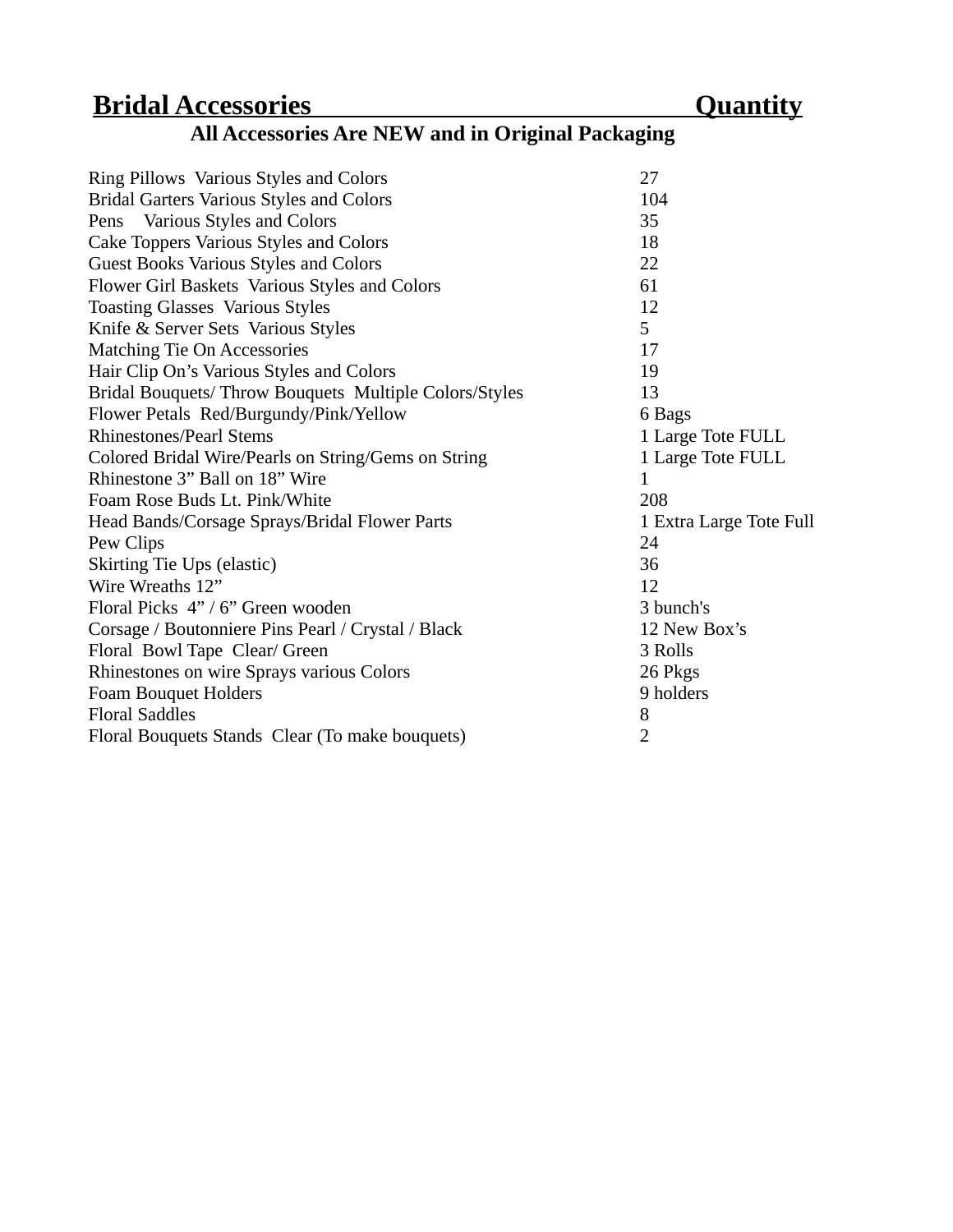| <b>Fixtures and Display Racks &amp; Equipment</b> |  | <b>Ouantity</b> |
|---------------------------------------------------|--|-----------------|
|                                                   |  |                 |

| Ribbon Rack wood w/ metal measuring strip                    | 1                    |
|--------------------------------------------------------------|----------------------|
| <b>Ribbon Cupboard</b>                                       | 1                    |
| Flat Peg Ribbon Racks                                        | 6                    |
| <b>Metal Centerpieces Rack</b>                               | 1                    |
| <b>Metal Linen Racks</b>                                     | 3 Sections           |
| Metal Backdrop Divider Rack                                  | 8 Sections           |
| <b>Metal Fabric Rack</b>                                     | 1                    |
| Metal Flower Racks 24' long section $(1 – 15' / 1 – 9')$     | 2                    |
| Linen Sample Display Rack                                    | $\mathbf{1}$         |
| Roll Around 12' Ladder w/platform                            | 1                    |
| Wooden 10' Ladder                                            | $\mathbf{1}$         |
| Aluminum 8' Ladder                                           | 1                    |
| Oak 6' Church Pew                                            | 1                    |
| Landa Hot Pressure Washer 2000psi 4 gallons per minute       | 1                    |
| Landa Rotary high Pressure Tip and Wand                      | 1                    |
| Landa Degreaser 5 gallon bucket                              | 1 bucket 34 full     |
| Landa Dynamite Cleaner 5 gallon bucket                       | 1 bucket 34 full     |
| Mongo Mover Chair Cart                                       | 1                    |
| Mongo Mover Chair Pallets                                    | 13                   |
| Mongo Mover Straps (to tie chairs to pallets)                | 9                    |
| Full Box of NEW Chair Feet Black/White/Brown                 | <b>Full Box</b>      |
| Table Feet and Brackets for legs                             | <b>Full Box</b>      |
| Lincoln Welder 180 Wire Feed w/ rolls of wire                | $\mathbf{1}$         |
| Metal Table w/drawer 60" x 36"                               | 1                    |
| Wooden Table 72" x 42"                                       | 1                    |
| Metal Round Painting Table 42"                               | $\mathbf{1}$         |
| Pace 16' V-Nose Trailer 1997                                 | 1                    |
| 1985 Ford Box Truck                                          | 1                    |
| 18' Dry Box Storage (Box off of Moving Truck/w/roll up door) | 1                    |
| <b>Jiffy Garment Steamer</b>                                 | 1                    |
| <b>Jiffy Steamer New Handle</b>                              | 1                    |
| <b>Jiffy Steamer Hard Water Cleaner</b>                      | <b>3 NEW Bottles</b> |
| <b>Small Garment Steamer</b>                                 | $\mathbf{1}$         |
| Various Blankets/Packing towels/ Sheets to Cover linen racks | numerous             |
| Extension Cords $6'/9'/12'/16'$                              | Full Box Approx: 50  |
| <b>Power Strips</b>                                          | 6                    |
| Metal Branding Tool "C" (for marking/branding tables)        | 1                    |
| <b>Reaching Hooks Aluminum</b>                               | $\overline{2}$       |
| Floral Foam                                                  | 1 box                |
| 16" Metal Brackets to Hang Backdrops                         | 24                   |
| Wooden Shelf's w/brackets 16" wide                           | 60 lineal feet       |
| <b>Skirt Hangers</b>                                         | 12                   |
| Old Fashioned String Lights                                  | 14 Sets              |
| Cupboards with doors/Work Table                              | 4 Cabinets           |
| Pulp Pots Large 8" wide - NEW -                              | 21                   |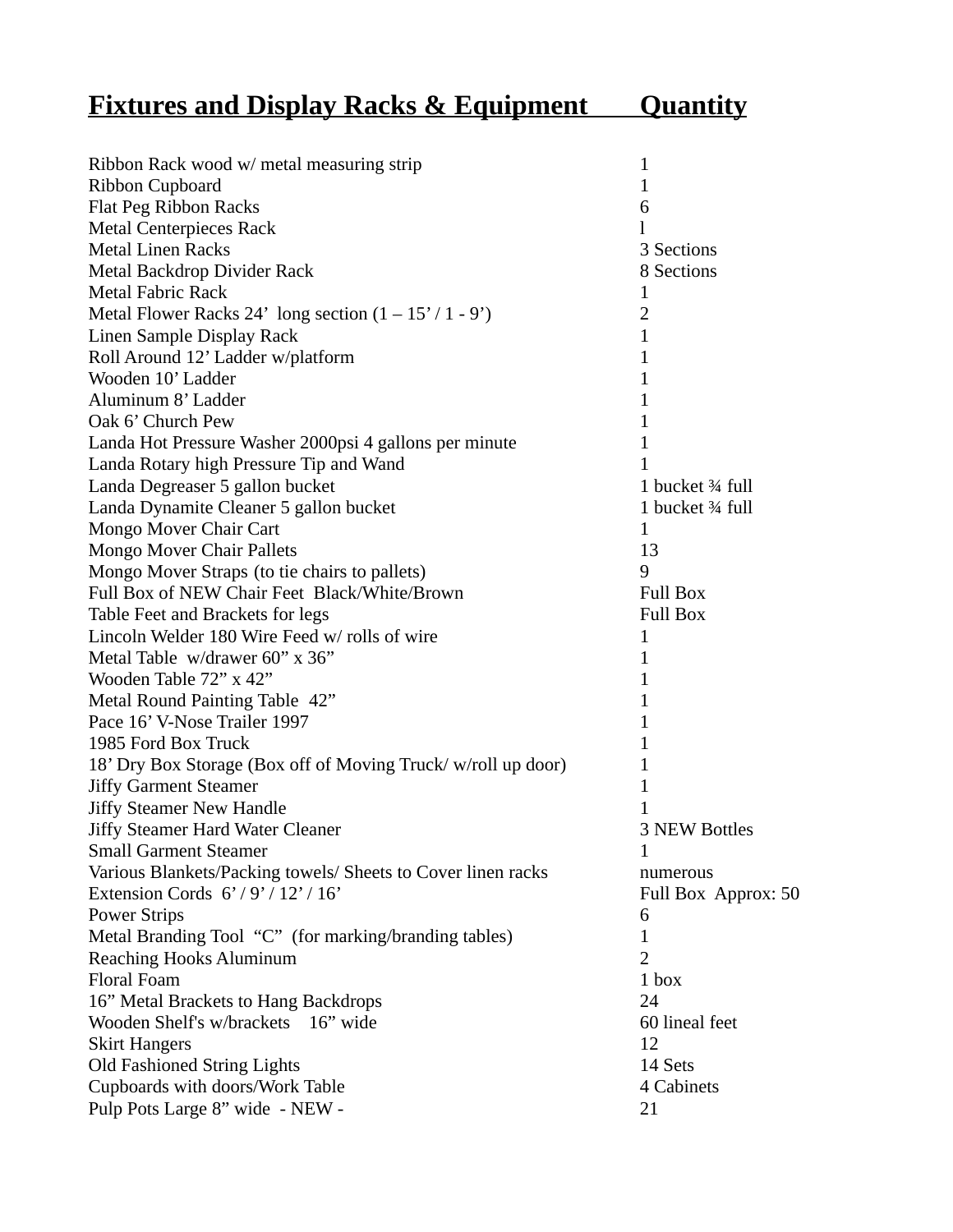#### **Floral Centerpiece Rings & Garlands Quantity**

#### **Each Color/Style Includes Tote**

| Peach Rose Garland                           | 1 Large Tote |
|----------------------------------------------|--------------|
| Wisteria Garland<br>Purple/White/Lavender    | 1 Large Tote |
| <b>Pink Rose Garland</b>                     | 1 Large Tote |
| Peony Garland Pink/White                     | 1 Large Tote |
| <b>Eucalyptus Garland</b>                    | 1 Large Tote |
| Heritage Floral Garland (fall colors)        | 1 Large Tote |
| Gilded Gold Leaves Magnolia's Garlands/Stems | 1 Large Tote |
| Pansy Garland                                | 1 Large Tote |
| <b>Summer Mix Garland</b>                    | 1 Large Tote |
| Clematis & Petunia Garlands                  | 1 Large Tote |
| <b>Yellow Rose Garland</b>                   | 1 Large Tote |
| <b>White Rose Garland</b>                    | 1 Large Tote |
| <b>Red Rose Garland</b>                      | 1 Large Tote |
| Lilac Wreath Rings 12"                       | 12           |
| Sunflower Wreath Rings 12"                   | 12           |
| Queen Annes Lace Wreath Rings 12"            | 12           |
| Blush White/Pink Wreath Rings 12"            | 12           |
| Pink/Lavender Swag Wreath Rings              | 12           |
| Lilac Mix Swag Wreath Rings                  | 12           |
| Burgundy Dew Wreath Rings 12"                | 12           |
| Green Ivy Wreath Rings 12"                   | 12           |
| Peony Wreath Rings 12' White/Pink            | 12           |
| Sunflower Hanging Sprays 18"                 | 36           |
| Pink Rose Wreath Rings 12"                   | 12           |
| White Wedding Wreath Rings 12"               | 18           |
| Hydrangea Wreath Rings 12" Blues/Purple      | 12           |
| <b>Yellow Swag Wreath Rings</b>              | 12           |
| <b>Summer Mix Wreath Rings</b>               | 12           |
| Frosted Ivy Wreath Rings 12"                 | 12           |
| Heritage Wreath Rings (fall colors)          | 12           |
| Yellow Rose Wreath Rings 12"                 | 12           |
| Gerbera Daisy's Bright Mix Stems             | 1 Large Tote |
| 6' Ivory Rose Garlands                       | 12           |
| <b>Burgundy Rose Garlands</b>                | 14           |
| <b>Frosted Grape Vine Garlands</b>           | 9            |
| Frosted Grape Vine Bush's                    | 11           |
| White Rose Chain Garland -Large-             | 7            |
| Lilac Garlands                               | 18           |
| <b>Stephanotis Garlands</b>                  | 16           |
| Gerbera Daisy/ Mixed Wildflower Garlands     | 12           |
| Daisy Garlands                               | 14           |
| Daisy Sprays                                 | 38           |
| Wisteria Bush's                              | 16           |
| Ivory / White Rose Rings/Wreaths             | 8            |
| <b>Red Rose Rings/Wreaths</b>                | 6            |
| <b>Blush Wedding Rings/Wreaths</b>           | 12           |
|                                              |              |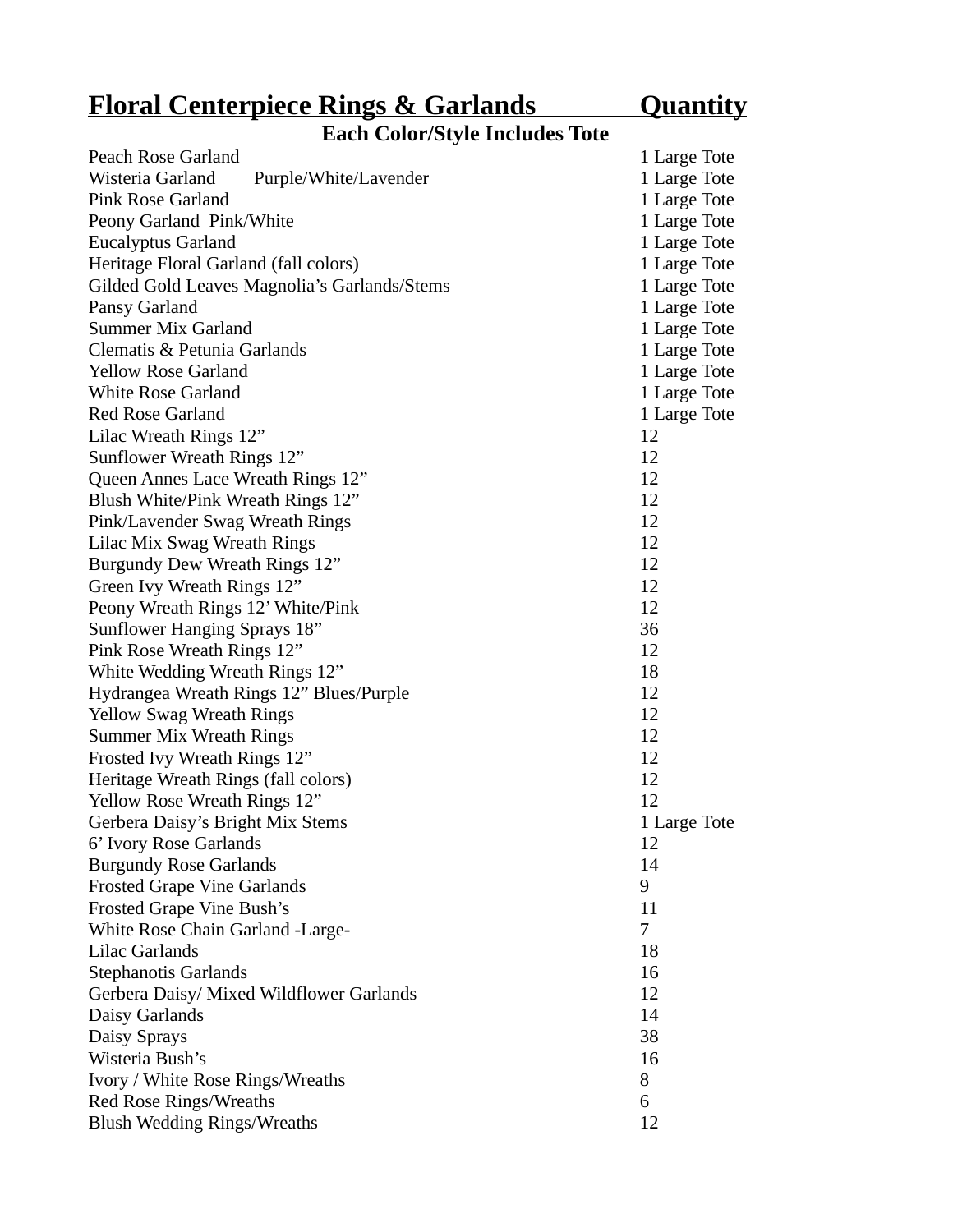| <b>Floral Centerpiece Rings &amp; Garlands</b> | <b>Quantity</b> |  |  |
|------------------------------------------------|-----------------|--|--|
| <b>Each Color/Style includes tote</b>          |                 |  |  |
| Magnolia / Greenery Rings/Wreaths              | 12              |  |  |
| Wisteria Sprays Mixed Colors                   | 23              |  |  |
| White Cascading Sprays w/greenery              | 37              |  |  |
| <b>Tulip Tussie Bouquets Yellow</b>            | 8               |  |  |
| Tulip Tussie Bouquets Orange                   | 9               |  |  |
| <b>Tulip Tussie Bouquets White</b>             | 9               |  |  |
| Bright Colored Rose Picks w/greenery           | 36              |  |  |
| Lavender Hydrangea Tussie Bouquets             | 12              |  |  |
| <b>Yellow Rose Tussie Bouquets</b>             | 8               |  |  |
| <b>Ivory Gold Picks</b>                        | 29              |  |  |
| Bridal White Picks Lily/Rose                   | 48              |  |  |
| <b>Yellow Rose Pear Picks</b>                  | 12              |  |  |
| <b>Coral Rose Pear Picks</b>                   | 12              |  |  |
| Burgundy / Navy Fruit/Flower Picks             | 14              |  |  |

# **Organza Draping Rolls/Folds Yards of Fabric Qauntity**

| Sinamay Netting Rolls Gold/Cream                | 17 4 of these New in Bag |
|-------------------------------------------------|--------------------------|
| Sinamay Netting Roll Lavender -NEW-             |                          |
| <b>Sinamay Netting Roll Orange</b><br>-NEW-     |                          |
| <b>Sinamay Netting Roll White</b><br>-NEW-      | 1                        |
| Sinamay Netting Roll Lime Green -NEW-           | 1                        |
| Organza Draping Black 54" x 108"                | 8                        |
| Organza Draping Ocean 54" x 108"                | 6                        |
| Organza Draping Lemon 54" x 108"                | 3                        |
| Organza Draping Zebra Pattern 54" x 108"        | 4                        |
| Organza Draping Polka Dot Green/Brown           | $\mathbf 1$              |
| Organza Draping Polka Dot Pink/White            | $\overline{2}$           |
| Organza Draping Polka Dot Ocean/White           | $\mathbf 1$              |
| Organza Draping White 54" x 108"                | 14                       |
| Silver Lame Draping 54" x 108"                  | $\overline{2}$           |
| Organza Draping Magenta 54" x 108"              | 9                        |
| Organza Draping Willow 54" x 108"               | 4                        |
| Organza Draping Yellow/Lime 48" x 10 Yards      | 4                        |
| Organza Draping Burgundy 54" x 108"             | 6                        |
| Red Crystal Organza Draping 48" x 10 yards      | 3                        |
| Lavender Crystal Organza 54" x 108"             | $\mathbf 1$              |
| Organza Draping Red 54" x 108"                  | 7                        |
| Organza Draping Royal 54" x 108"                | 2                        |
| Organza Draping Royal Crystal 48" x 10 Yards    | 1                        |
| Organza Draping Charcoal Crinkle 48" x 10 Yards | 9                        |
| Organza Draping Silver/Grey 48" x 10 Yards      | 3                        |
| Organza Draping Grey 54" x 108"                 | $\mathbf 1$              |
| Organza Draping Salmon 54" x 108"               | 1                        |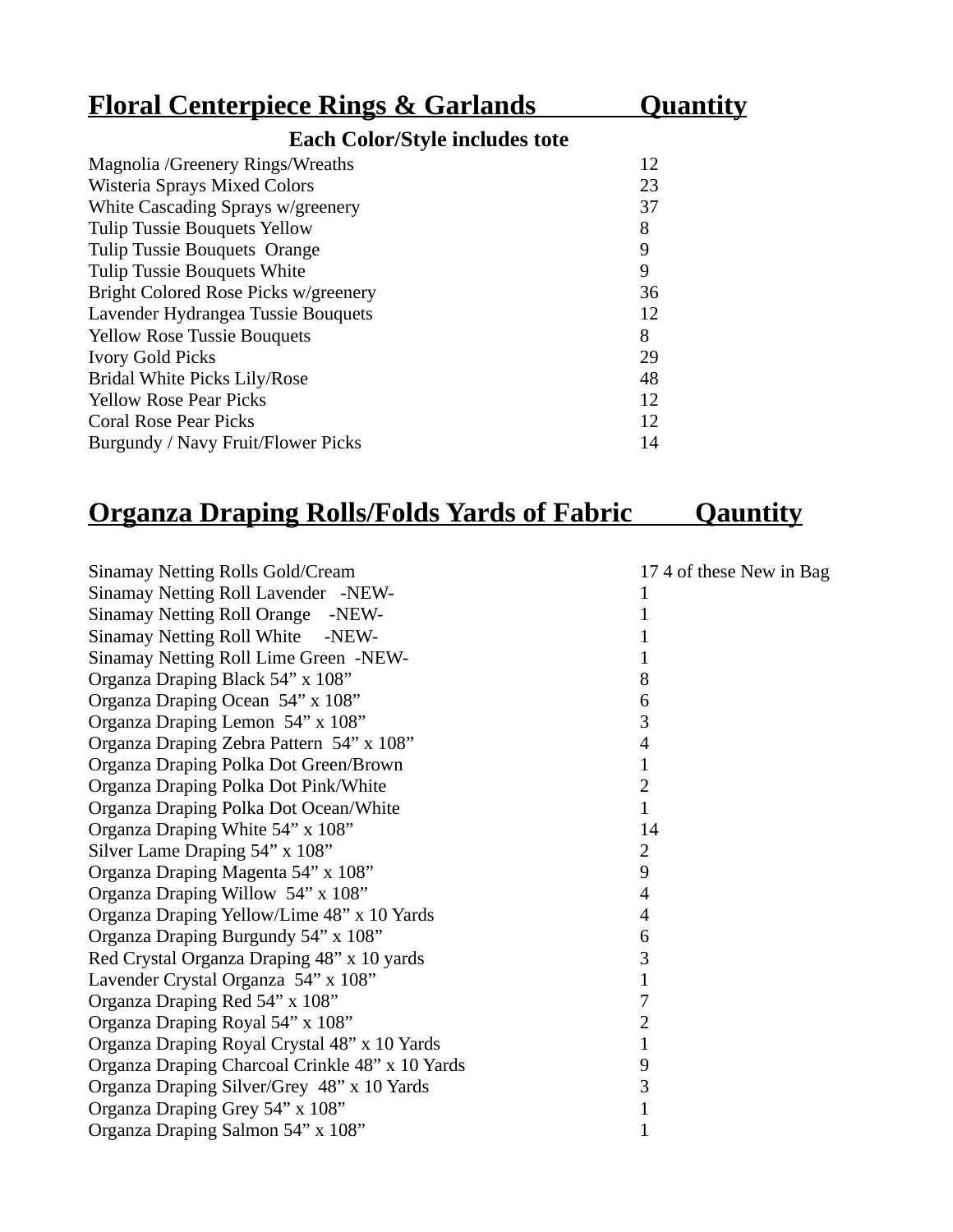# **Organza Draping Rolls / Folds / Yards Of Fabric Quantity**

| Organza Draping Marigold 48" x 10 Yards                                                      | $\mathbf{1}$             |
|----------------------------------------------------------------------------------------------|--------------------------|
| Mardigras Organza Draping 48" x 10 Yards                                                     | 6                        |
| Deep Coral Organza Draping 48" x 20 yards                                                    | $\overline{2}$           |
| Organza Draping Eggplant 54" x 108"                                                          | 17                       |
| Toole Draping Eggplant 10 Yards                                                              | $\mathbf{1}$             |
| Organza Draping Kelly Green 48 ' x 10 Yards                                                  | 6                        |
| Organza Draping Chartreuse 48" x 10 Yards                                                    | 3                        |
| Organza Draping Lime Green 54" x 108"                                                        | $\overline{\mathcal{A}}$ |
| Organza Draping Aqua 48" x 10 yards                                                          | $\mathbf{1}$             |
| Organza Draping Blue 48" x 10 yards                                                          | $\mathbf{1}$             |
| Organza Draping Silver 48" x 10 yards                                                        | $\mathbf{1}$             |
| Organza Draping Lt. Brown 54" x 108"                                                         | $\overline{1}$           |
| Organza Draping Brown 54" x 108"                                                             | 11                       |
| Organza Draping Peach 54" x 108"                                                             | $\mathbf{1}$             |
| Organza Draping Lt. Blue 54" x 108"                                                          | $\overline{\mathcal{A}}$ |
| Organza Draping Lt. Blue 48" x 10 Yards                                                      | 3                        |
| Organza Draping Pink 54" x 108"                                                              | 3                        |
| Organza Draping Copper 48" x 10 yards                                                        | 7                        |
| Organza Draping Fuchsia 48" x 10 yards                                                       | 8                        |
| Organza Draping Purple 48" x 10 Yards                                                        | $\mathbf{1}$             |
| Organza Draping Purple 54" x 108"                                                            | 3                        |
| Organza Draping Orange 48" x 10 Yards                                                        | 17                       |
| Organza Draping Pink 48" x 10 Yards                                                          | 2                        |
| Organza Draping Turquoise 48" x 10 Yards                                                     | 5                        |
| Organza Draping Rolls 19" x 8 Yards Light Blue                                               | 4 New                    |
| Organza Draping Rolls 19" x 8 Yards Light Pink                                               | 10 New                   |
| Organza Draping Rolls 19" x 8 Yards Silver                                                   | 10 New                   |
| Organza Draping Rolls 19" x 8 Yards Ivory                                                    | 8 New                    |
| Organza Draping Rolls 19" x 8 Yards White                                                    | 5 New                    |
| Organza Draping Rolls 19" x 8 Yards Coral                                                    | 5 New                    |
| Organza Draping Rolls 19" x 8 Yards Ocean Blue                                               | 4 New                    |
| Organza Draping Rolls 19" x 8 Yards Burgundy                                                 | 3 New                    |
| Organza Draping Rolls 19" x 8 Yards Purple                                                   | 3 New                    |
| Organza Draping Rolls 19" x 8 Yards Royal Blue                                               | 5 New                    |
| Organza Draping Rolls 19" x 8 Yards Peach                                                    | 2 New                    |
| Organza Draping Rolls 58" x 10 Yards Marigold                                                | 3 NEW                    |
| Organza Draping Rolls 58" x 10 Yards Turquoise                                               | 1 New                    |
| Organza Draping Rolls 58" x 10 Yards Coral<br>Backdrop Fabric (tricot) Eggplant 30 yards NEW | 1 New                    |
| $102"$ wide<br>Backdrop Fabric (tricot) Purple 20 yards NEW<br>102" wide                     | 90 feet<br>60 Feet       |
| Backdrop Fabric (tricot) Turquoise 30 Yards NEW 102" wide                                    | 90 Feet                  |
| Flat Fold Peach/Coral Organza NEW 25 Yards 44" wide                                          | 75 Feet                  |
| Flat Fold Silver Organza NEW 20 Yards 44" wide                                               | 60 Feet                  |
| Flat Fold White Organza NEW 25 Yards<br>44" wide                                             | 75 Feet                  |
| Chevron Burlap 44" x 10 Yards NEW                                                            | 30 Feet                  |
| Backdrop Fabric (tricot) NEW White 30 yards 102" wide                                        | 90 Feet                  |
| Black Fabric (backdrop fabric)                                                               | 1 Full Bolt              |
|                                                                                              |                          |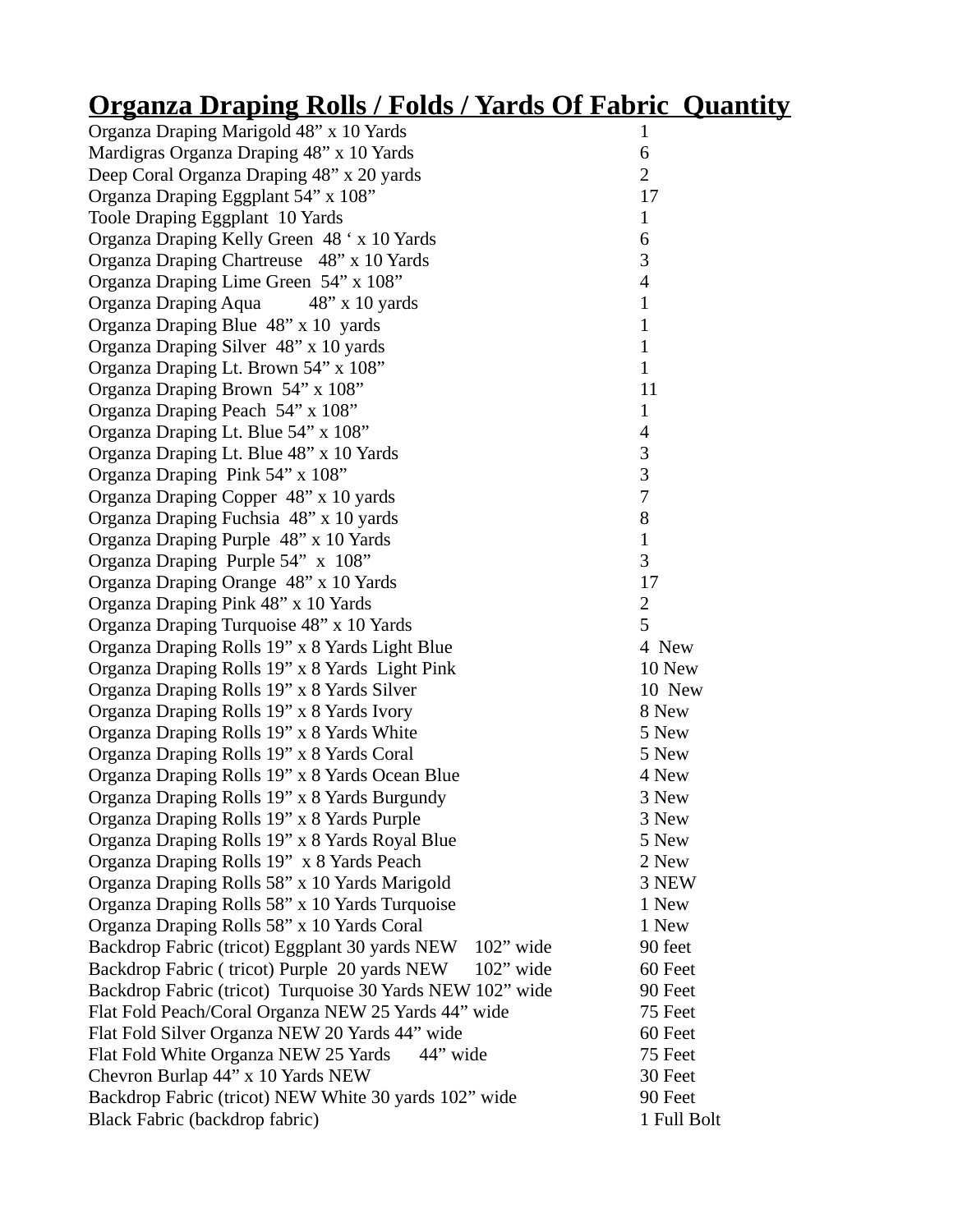| <b>Chair Sash's</b>                                      | <u>Quantity</u> |
|----------------------------------------------------------|-----------------|
| Each Color Sash includes a Tote All Sash's are 6" x 108" |                 |
| Marigold Organza                                         | 110             |
| Pine Green Organza                                       | 110             |
| Aqua Crystal Organza                                     | 20              |
| Aqua Organza                                             | 100             |
| <b>Eggplant Organza</b>                                  | 272             |
| Black Organza                                            | 260             |
| Victorian Lilac Satin                                    | 110             |
| <b>Watermelon Satin</b>                                  | 110             |
| Victorian Lilac Organza                                  | 100             |
| Coral Organza                                            | 115             |
| Dark Coral Organza                                       | 110             |
| Orange Organza                                           | 200             |
| <b>White Organza</b>                                     | 150             |
| Hot Pink Organza                                         | 300             |
| Damask Flocked Satin                                     | 140             |
| Blush Pink Organa                                        | 110             |
| Fuchsia Pink Organza                                     | 125             |
| Bright Pink Organza                                      | 100             |
| Mauve (Dusty Rose) Organza                               | 150             |
| <b>Bright Red Organza</b>                                | 100             |
| Deep Red Organza                                         | 100             |
| <b>Burgundy Organza</b>                                  | 100             |
| Burgundy Plum Organza                                    | 129             |
| Maize Organza                                            | 100             |
| Gold Organza                                             | 220             |
| Cream Lace 9" x 108"                                     | 110             |
| Peach Organza                                            | 140             |
| Sage Organza                                             | 100             |
| Dark Ocean Organza                                       | 120             |
| Royal Blue Organza                                       | 100             |
| Dark Lavender Organza                                    | 110             |
| Copper Organza 8" x 108"                                 | 150             |
| Antique Gold Organza                                     | 110             |
| Cinnamon Organza                                         | 110             |
| Taupe Organza                                            | 110             |
| Dark Brown Organza                                       | 150             |
| Copper Brown Organza                                     | 150             |
| <b>Toffee Organza</b>                                    | 100             |
| Chocolate Organza                                        | 100             |
| Mint Organza                                             | 100             |
| <b>Willow Green Organza</b>                              | 100             |
| Seamist Organza                                          | 130             |
| Lime Green Organza                                       | 110             |
| Kelly Green Organza                                      | 110             |
| Apple Green Organza                                      | 160             |
| Holly Green Organza                                      | 110             |
|                                                          |                 |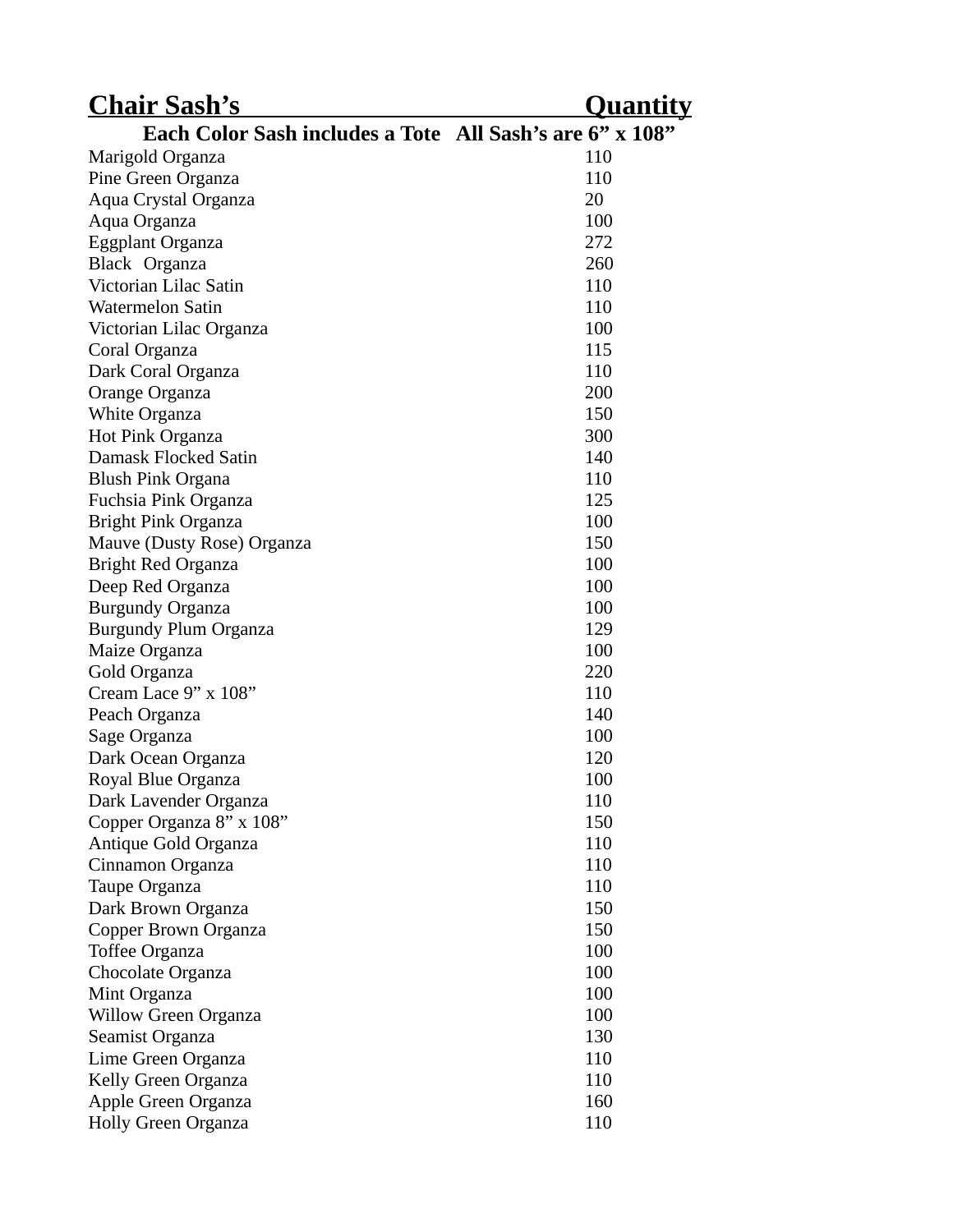| <b>Chair Sash's</b>                                      | <u>Quantity</u>        |
|----------------------------------------------------------|------------------------|
| Each Color Sash Includes a Tote All Sash's are 6" x 108" |                        |
| Dark Purple Organza                                      | 110                    |
| Steel Blue Organza                                       | 60                     |
| Eggplant Plum Organza                                    | 100                    |
| Lavender Organza                                         | 100                    |
| Ivory Organza                                            | 100                    |
| Purple Organza                                           | 110                    |
| <b>Bright Gold Organza</b>                               | 100                    |
| Light Turquoise Organza                                  | 100                    |
| Lemon Organza                                            | 100                    |
| Jade Green Organza                                       | 100                    |
| Pink Organza                                             | 100                    |
| Navy Blue Organza                                        | 170                    |
| Silver Organza                                           | 200                    |
| Periwinkle Blue Organza                                  | 100                    |
| Peacock Blue Organza                                     | 110                    |
| Light Blue Organza                                       | 120                    |
| Charcoal Organza                                         | 110                    |
| Turquoise Organza                                        | 110                    |
| Light Ocean Blue Organza                                 | 115                    |
| Gold Lame Chair Back Cover with Sash                     | 72                     |
| Sage Linen 5" x 108" Sash's                              | 90                     |
| Copper Wired Edge 4" x 108"                              | 90                     |
| Sample Sash's Various Colors/Sizes/Fabric 1of each       | <b>Full Large Tote</b> |
| Burlap Open Weave Sash's                                 | 96                     |
| Burlap Tight Weave Sash's                                | 75                     |
| <b>Silver Pintuck Sash's</b>                             | 60                     |

# **Chair Covers Quantity**

| <b>Black Full Chair Covers Banquet Style</b>       | 79                   |
|----------------------------------------------------|----------------------|
| <b>Black Full Chair Covers Folding Chair Style</b> | 125                  |
| White Full Chair Covers Banquet Styles -NEW-       | 172                  |
| White Full Chair Covers Folding Chair Styles       | 200                  |
| Ivory Full Chair Covers Universal Style            | 101                  |
| Ivory Full Chair Covers Folding Chair Styles       | $70 + 30$ new/bagged |
| White Full Chair Covers Folding Chair Style        | 110                  |
| w/Black Satin Sash Attached                        |                      |
| White Full Chair Covers Folding Chair Style        | 112                  |
| w/White Satin Sash Attached                        |                      |
| <b>Black Full Chair Covers Folding Chair Style</b> | 110                  |
| w/ White Satin Sash Attached                       |                      |
| White 34 Chair Back Covers                         | 150                  |
| <b>White Chair Back Covers</b>                     | 125                  |
| <b>White Solid Chair Back Covers</b>               | 60                   |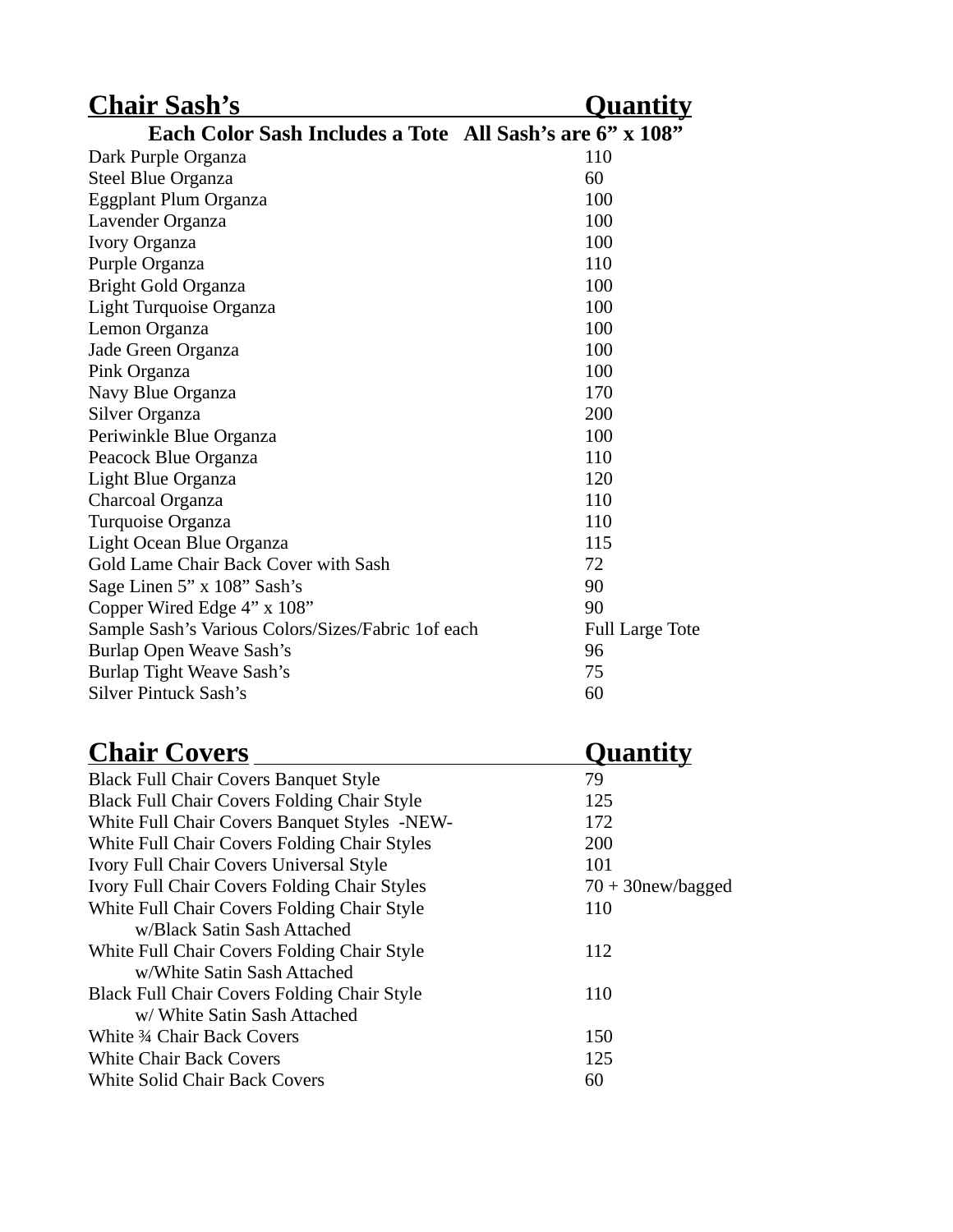| Light Blue Polyester -Jomar- 54" x 108"               | $\overline{\mathcal{A}}$ |
|-------------------------------------------------------|--------------------------|
| Light Blue Polyester 60" x 60" Squares                | 16                       |
| Light Blue Polyester 20" x 20" Napkins                | 24                       |
| Slate Blue Polyester -Jomar- 20" x 20"                | 12                       |
| Periwinkle Polyester -Jomar- 54" x 108"               | $\overline{4}$           |
| Periwinkle Polyester -Jomar- 60" x 60" Squares        | 16                       |
| Periwinkle Polyester -Jomar_ 20" x 20" Napkins        | 12                       |
| Nassau Blue Cotton Blend 20" x 20" Napkins            | 19                       |
| Ice Blue Polyester -Jomar- 60" x 108"                 | $\overline{4}$           |
| Ice Blue Polyester -Jomar- 60" x 60" Squares          | 16                       |
| Ice Blue Polyester -Jomar- 20" x 20" Napkins          | 23                       |
| Wedgwood Polyester - Jomar- 20" x 20" Napkins         | 12                       |
| Royal Blue Polyester 90" Rounds                       | 16                       |
| Royal Blue Polyester 108" Rounds                      | 3                        |
| Royal Blue Polyester 120" Rounds                      | 6                        |
| Royal Blue Polyester 90" x 132" 6' Table Throw/Skirts | $\overline{4}$           |
| Royal Blue Polyester 90" x 156" 8' Table Throw/Skirts | $\overline{4}$           |
| Royal Blue Polyester 20" x 20" Napkins                | 24                       |
| Royal Blue Cotton Blend 84" Round Linens              | 14                       |
| Royal Blue Cotton Blend 20" x 20" Napkins             | 132                      |
| Royal Blue Cotton Blend 54" Squares                   | 17                       |
| Royal Blue Cotton Blend 60" Squares                   | $\overline{4}$           |
| Royal Blue Cotton Blend 84" Squares                   | 14                       |
| Royal Blue Cotton Blend 54" x 114"                    | 22                       |
| Navy Blue Polyester 90" Rounds                        | 36                       |
| Navy Blue Polyester 108" Rounds                       | 25                       |
| Navy Blue Polyester 120" Rounds                       | 12                       |
| Navy Blue Polyester 90" x 132" 6' Table Throw/Skirts  | 8                        |
| Navy Blue Polyester 90" x 156" 8' Table Throw/Skirts  | 8                        |
| Navy Blue Polyester"54" x 54" Squares                 | 16                       |
| Navy Blue Polyester 54" x 114" Rectangles             | 8                        |
| Navy Blue Polyester 60" x 60" Squares                 | 28                       |
| Navy Blue Polyester 60" x 108" Squares                | 6                        |
| Navy Blue Polyester 20" 20" Napkins                   | 24                       |
| Navy Blue Cotton Blend 52" x 52" Squares              | $\mathbf{1}$             |
| Navy Blue Cotton Blend 64" x 64" Squares              | 14                       |
| Navy Blue Cotton Blend 84" x 84" Squares              | $\overline{2}$           |
| Navy Blue Cotton Blend 54" x 114" Rectangles          | 28                       |
| Navy Blue Cotton Blend 20" x 20" Napkins              | 47                       |
| Eggplant Polyester - Jomar- 54" x 120"                | $\overline{4}$           |
| Eggplant Polyester -Jomar- 60" x 60" Squares          | 16                       |
| Eggplant Polyester -Jomar- 20" x 20" Napkins          | 12                       |
| Regal Purple Polyester -Jomar- 60" X 60" Squares      | 16                       |
| Regal Purple Polyester -Jomar- 60" x 108" Rectangle   | $\overline{4}$           |
| Regal Purple Polyester -Jomar_ 20" x 20" Napkins      | 24                       |
|                                                       |                          |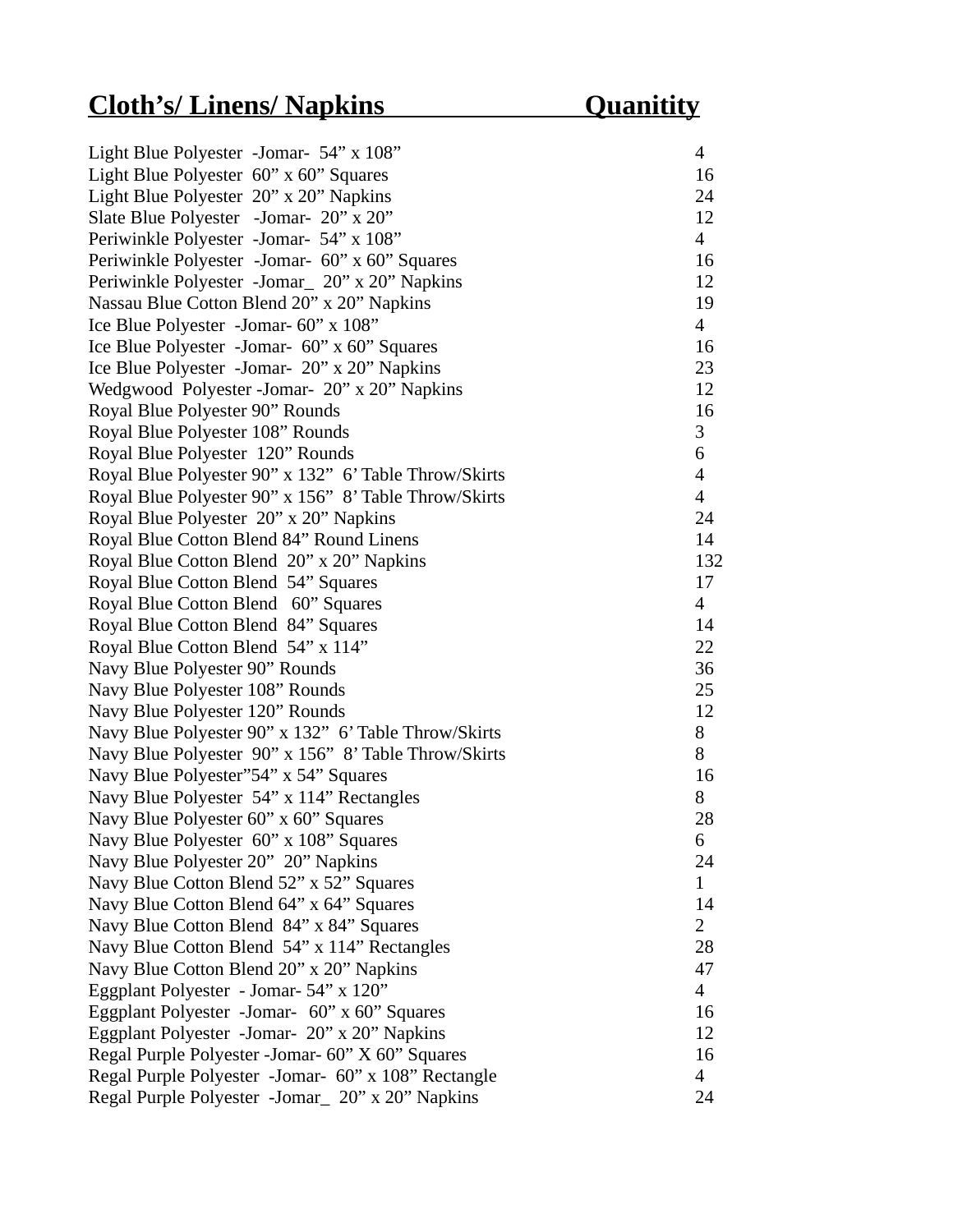# **Table Cloth's / Linens / Napkins Cluantity**

| Juantit |  |
|---------|--|
|         |  |
|         |  |

| Dark Purple Polyester -Jomar- 60" x 108" Rectangle   | 6              |
|------------------------------------------------------|----------------|
| Dark Purple Polyester -Jomar- 60" x 60" Squares      | 26             |
| Dark Purple Polyester -Jomar- 20" x 20" Napkins      | 24             |
| Purple Cotton Blend 54" x 54" Squares                | 33             |
| Purple Cotton Blend 72" x 72" Squares                | $\mathbf{1}$   |
| Purple Cotton Blend 54" x 114" Rectangle             | 37             |
| Purple Cotton Blend 20" x 20" Napkins                | 9              |
| Amithyst Polyester - Jomar - 60" x 60" Squares       | 16             |
| Amithyst Polyester - Jomar- 60" x 120'Rectangle      | $\overline{4}$ |
| Amithyst Polyester - Jomar- 20" x 20" Napkins        | 12             |
| Lavender Cotton Blend 20" x 20" Napkins              | 67             |
| Lavender Polyester - Jomar- 60" x 60" Squares        | 30             |
| Lavender Polyester - Jomar - 54" x 120" Rectangle    | 8              |
| Lavender Polyester -Jomar- 20" x 20" Napkins         | 24             |
| Apple Green Polyester - Jomar - 60" x 60" Squares    | 16             |
| Apple Green Polyester - Jomar- 54" x 120" Rectangles | $\overline{4}$ |
| Apple Green Polyester - Jomar- 20" x 20" Napkins     | 24             |
| Kelly Green Polyester - Jomar- 60" x 60" Squares     | 16             |
| Kelly Green Polyester -Jomar- 60" x 120" Rectangles  | $\overline{4}$ |
| Kelly Green Polyester -Jomar- 72" x 72" Squares      | 26             |
| Kelly Green Polyester - Jomar - 20" x 20" Napkins    | 24             |
| Mint $20''$ x $20''$ Napkins                         | 12             |
| Seamist Polyester - Jomar - 60" x 60" Squares        | 14             |
| Seamist Polyester - Jomar - 52" x 52" Squares        | $\overline{2}$ |
| Seamist Polyester - Jomar - 54" x 120" Rectangles    | $\overline{4}$ |
| Seamist Polyester - Jomar - 20" x 20" Napkins        | 24             |
| Seafoam Cotton Blend 62" x 62" Squares               | $\overline{4}$ |
| Seafoam Cotton Blend 20" x 20" Napkins               | 15             |
| Lt. Olive Polyester - Jomar - 60" x 60" Squares      | 16             |
| Lt. Olive Polyester - Jomar- 54" x 120" Rectangles   | 8              |
| Lt. Olive Polyester -Jomar- 20" x 20" Napkins        | 12             |
| Sage Polyester 120" Rounds                           | $\overline{4}$ |
| Sage Polyester 108" Rounds                           | 14             |
| Sage Polyester 70" x 70" Square                      | 1              |
| Sage Polyester 60" x 102" Rectangle                  | 6              |
| Sage Polyester 90" x 132" 6' Table Throw/Skirts      | 3              |
| Sage Polyester 90" x 156" 8' Table Throw/Skirts      | $\overline{4}$ |
| Sage Polyester 20" x 20" Napkins                     | 24             |
| Olive Polyester - Jomar - 20" x 20" Napkins          | 12             |
| Olive Polyester - Jomar- 4" x 108" Sashs             | 100            |
| Army Green Polyester -Jomar- 60" Squares             | 22             |
| Army Green Polyester -Jomar- 60" x 108" Rectangles   | $\overline{4}$ |
| Army Green Polyester -Jomar- 20" x 20" Napkins       | 24             |
| Dk. Olive Polyester - Jomar - 60" x 60" Squares      | 16             |
| Dk. Olive Polyester - Jomar- 54" x 120" Rectangles   | $\overline{4}$ |
| Dk. Olive Polyester - Jomar- 20" x 20" Napkins       | 12             |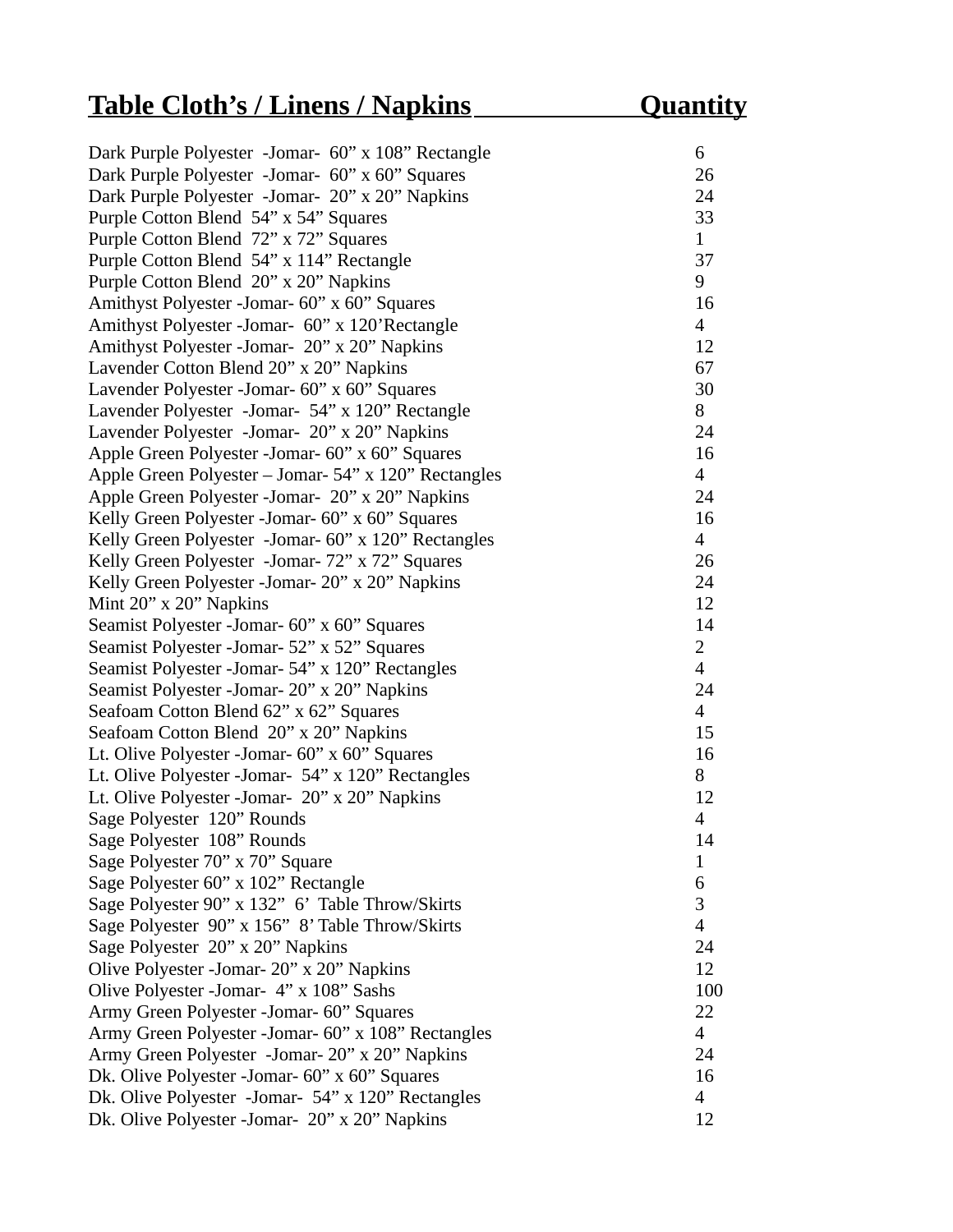| <u> Table Cloths / Linens / Napkins</u>                      | <u>Quantity</u>          |
|--------------------------------------------------------------|--------------------------|
| Spruce Cotton Blend 54" x 54" Squares                        | 16                       |
| Spruce Cotton Blend 62" x 62" Squares                        | 18                       |
| Spruce Cotton Blend 85" x 85" Squares                        | $\mathbf{1}$             |
| Spruce Cotton Blend 54" x 114" Rectangles                    | 18                       |
| Spruce Cotton Blend 20" x 20" Napkins                        | 58                       |
| Spruce Cotton Blend 84" Rounds                               | 16                       |
| Pacifica Polyester - Jomar- 20" x 20" Napkins                | 12                       |
| Teal Polyester-Jomar- 20" x 20" Napkins                      | 12                       |
| Teal Cotton Blend 20" x 20" Napkins                          | 30                       |
| Jade Polyester -Jomar- 20" x 20" Napkins                     | 12                       |
| Ocean Polyester -Jomar- 60" x 60" Squares                    | 16                       |
| Ocean Polyester -Jomar- 54" x 108" Rectangles                | $\overline{4}$           |
| Ocean Polyester -Jomar- 20" x 20" Napkins                    | 12                       |
| Turquoise Polyester - Jomar- 60" x 60" Squares               | 16                       |
| Turquoise Polyester - Jomar- 54" x 114" Rectangles           | $\overline{4}$           |
| Turquoise Polyester -Jomar- 20" x 20" Napkins                | 24                       |
| Aqua Polyester -Jomar- 60" x 60" Squares                     | 22                       |
| Aqua Polyester - Jomar 54" x 120" Rectangles                 | $\overline{\mathcal{A}}$ |
| Aqua Polyester -Jomar- 20" x 20" Napkins                     | 12                       |
| Lt. Pink Polyester - Jomar- $60$ " x $60$ " Squares          | 26                       |
| Lt. Pink Polyester - Jomar- 54" x 108" Rectangles            | 8                        |
| Lt. Pink Polyester -Jomar- 20" x 20" Napkins                 | 11                       |
| Lt. Pink Polyester - Jomar- 54" x 54" Squares                | $\overline{4}$           |
| Lt. Pink Polyester 90" Round<br>-NEW-                        | 15                       |
| Lt. Pink Polyester 108" Round<br>-NEW-                       | 6                        |
| Lt. Pink Polyester 120" Rounds<br>-NEW-                      | 15                       |
| Lt. Pink Polyester 90" x 132" 6' Table Throw/Skirts<br>-NEW- | $\overline{4}$           |
| Pink Polyester 90" Round<br>-NEW                             | 15                       |
| Pink Polyester 108" Rounds<br>-NEW-                          | $\overline{4}$           |
| Pink Polyester 120" Rounds<br>-NEW-                          | 19                       |
| Pink Polyester 20" x20" Napkins<br>-NEW-                     | 24                       |
| Bright Pink Polyester -Jomar- 60" x 60" Squares              | 16                       |
| Bright Pink Polyester -Jomar- 54" x 120" Rectangles          | 4                        |
| Bright Pink Polyester -Jomar- 20" x 20" Napkins              | 36                       |
| Bright Pink Cotton Blend 84" Squares                         | 18                       |
| Bright Pink Cotton Blend 54" x 114"                          | 4                        |
| Bright Pink Cotton Blend 20" x 20" Napkins                   | 20                       |
| Watermelon Polyester -Jomar- 20" x 20" Napkins               | 12                       |
| Fuchsia Polyester -Jomar- 60" x 60" Squares                  | 16                       |
| Fuchsia Polyester -Jomar- 54" x 120" Rectangles              | 8                        |
| Fuchsia Polyester - Jomar - 20" x 20" Napkins                | 35                       |
| Fuchsia Polyester -Jomar- 96" Rounds                         | 11                       |
| Fuchsia Polyester - Jomar- 102" Rounds                       | 22                       |
| Fuchsia Polyester - Jomar - 90" x 90" Squares                | 8                        |
| Beauty Polyester 20" x20" Napkins                            | 18                       |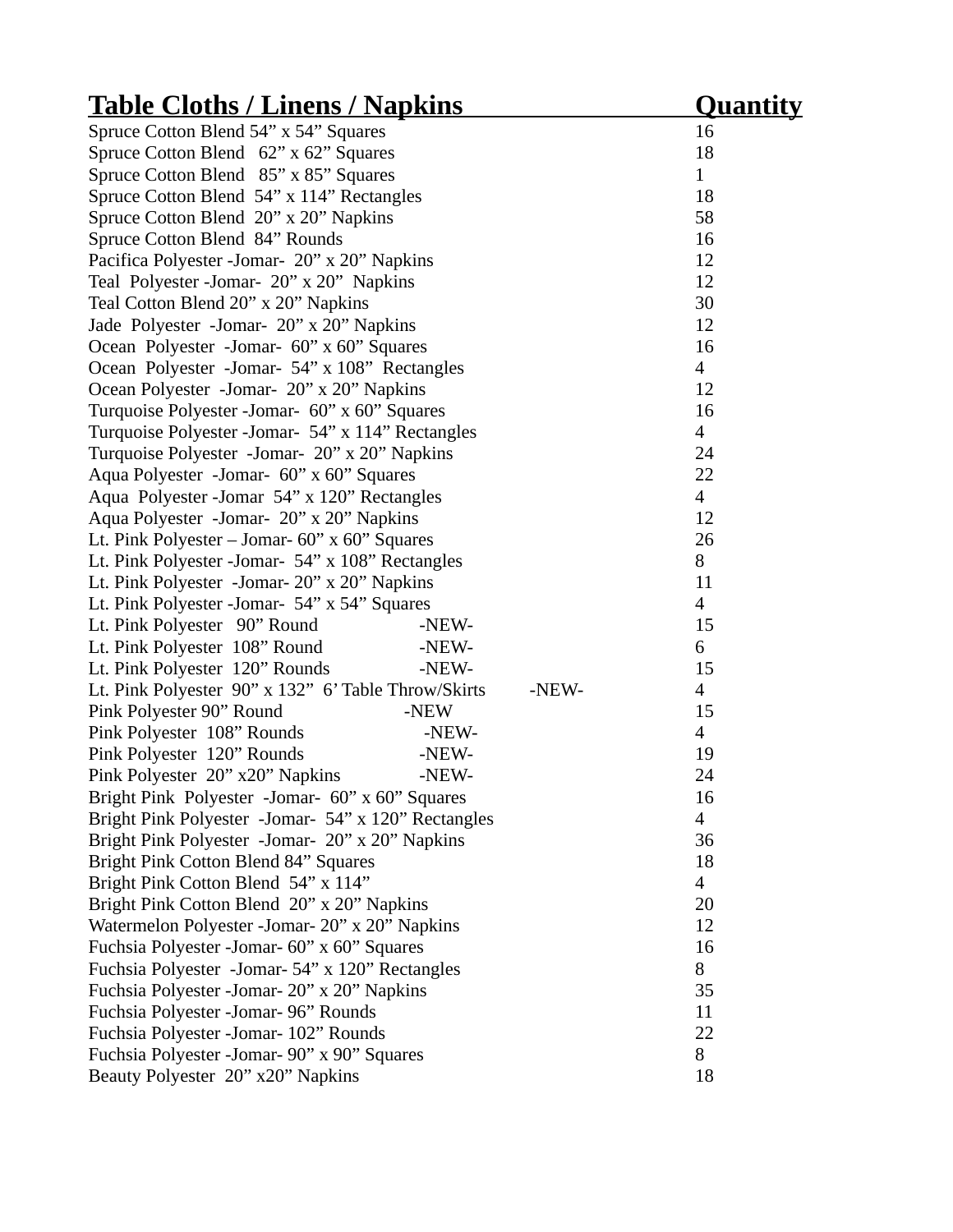# **Table Cloths / Linens / Napkins Quantity**

| Dusty Rose Polyester 132" Rounds                       |                              | 15             |
|--------------------------------------------------------|------------------------------|----------------|
| Dusty Rose Polyester 70" x 70" Squares                 |                              | 5              |
| Raspberry Polyester -Jomar- 60' x 60" Squares          |                              | 16             |
| Raspberry Polyester -Jomar- 60" x 108" Rectangle       |                              | $\overline{4}$ |
| Raspberry Polyester - Jomar- 20" x 20" Napkins         |                              | 24             |
| Mauve Cotton Blend 84" Rounds                          |                              | 12             |
| Mauve Cotton Blend 72" x 72" Squares                   |                              | $\overline{2}$ |
| Mauve Cotton Blend 62"x 62" Squares                    |                              | 20             |
| Mauve Cotton Blend 84" x 84" Squares                   |                              | 18             |
| Mauve Cotton Blend 20" x 20" Napkins                   |                              | 45             |
| Magenta Polyester - Jomar- 20" x 20" Napkins           |                              | 12             |
| Ruby Polyester - Jomar - 20" x 20" Napkins             |                              | 12             |
| Red Cotton Blend 84" Rounds                            |                              | 16             |
| Red Cotton Blend 54" x 54" Squares                     |                              | 12             |
| Red Cotton Blend 62" x 62" Squares                     |                              | 19             |
| Red Cotton Blend 72" x 72" Squares                     |                              | 20             |
| Red Cotton Blend 84" x 84" Squares                     |                              | $\overline{2}$ |
| Red Cotton Blend 54" x 114" Rectangle                  |                              | 20             |
| Red Cotton Blend 20" x 20" Napkins                     |                              | 103            |
| Bright Red Polyester 90" Rounds                        |                              | 16             |
| Bright Red Polyester 108" Rounds                       |                              | 5              |
| Bright Red Polyester 120" Rounds                       |                              | 12             |
| Bright Red Polyester 90" x 132" 6' Table Throw/Skirts  |                              | $\overline{4}$ |
| Bright Red Polyester 90" x 156" 8' Table Throw/ Skirts |                              | $\overline{4}$ |
| Bright Red Polyester 20" x 20" Napkins                 |                              | 24             |
| Cherry Red Polyester -Jomar- 60" x 60" Squares         |                              | 16             |
| Cherry Red Polyester - Jomar- 54" x 120" Rectangles    |                              | $\overline{4}$ |
| Cherry Red Polyester - Jomar- 20" x 20" Napkins        |                              | 12             |
| Burgundy Cotton Blend 84" Rounds                       |                              | 16             |
| Burgundy Cotton Blend 54" x54" Squares                 |                              | 3              |
| Burgundy Cotton Blend 62" x 62" Squares                |                              | 20             |
| Burgundy Cotton Blend 84" x 84" Squares                |                              | $\overline{2}$ |
| Burgundy Cotton Blend 54" x 114" Rectangles            |                              | 14             |
| Burgundy Cotton Blend 20" x 20" Napkins                |                              | 25             |
| Burgundy Polyester 90" Rounds                          | $\frac{1}{2}$ of these -NEW- | 30             |
| Burgundy Polyester 108" Rounds                         | 3⁄4 of these -NEW-           | 12             |
| Burgundy Polyester 120" Rounds                         | 1/2 of these -NEW-           | $\overline{4}$ |
| Burgundy Polyester 90" x 132" 6'Table Throw/ Skirts    | -NEW-                        | $\overline{4}$ |
| Burgundy Polyester 90" x 156" 8' Table Throw/Skirts    | -NEW-                        | $\overline{4}$ |
| Burgundy Polyester 20" x 20" Napkins                   | -NEW-                        | 24             |
| Burgundy/Plum Polyester -Jomar- 60" x 60" Squares      |                              | 16             |
| Burgundy/Plum Polyester -Jomar- 54" x 108" Rectangles  |                              | $\overline{4}$ |
| Burgundy/Plum Polyester -Jomar- 20" x 20" Napkins      |                              | 12             |
| Coral Polyester - Jomar- 60" x 60" Squares             |                              | 16             |
| Coral Polyester -Jomar- 60" x 120" Rectangles          |                              | $\overline{4}$ |
| Coral Polyester -Jomar- 20" x 20" Napkins              |                              | 24             |
|                                                        |                              |                |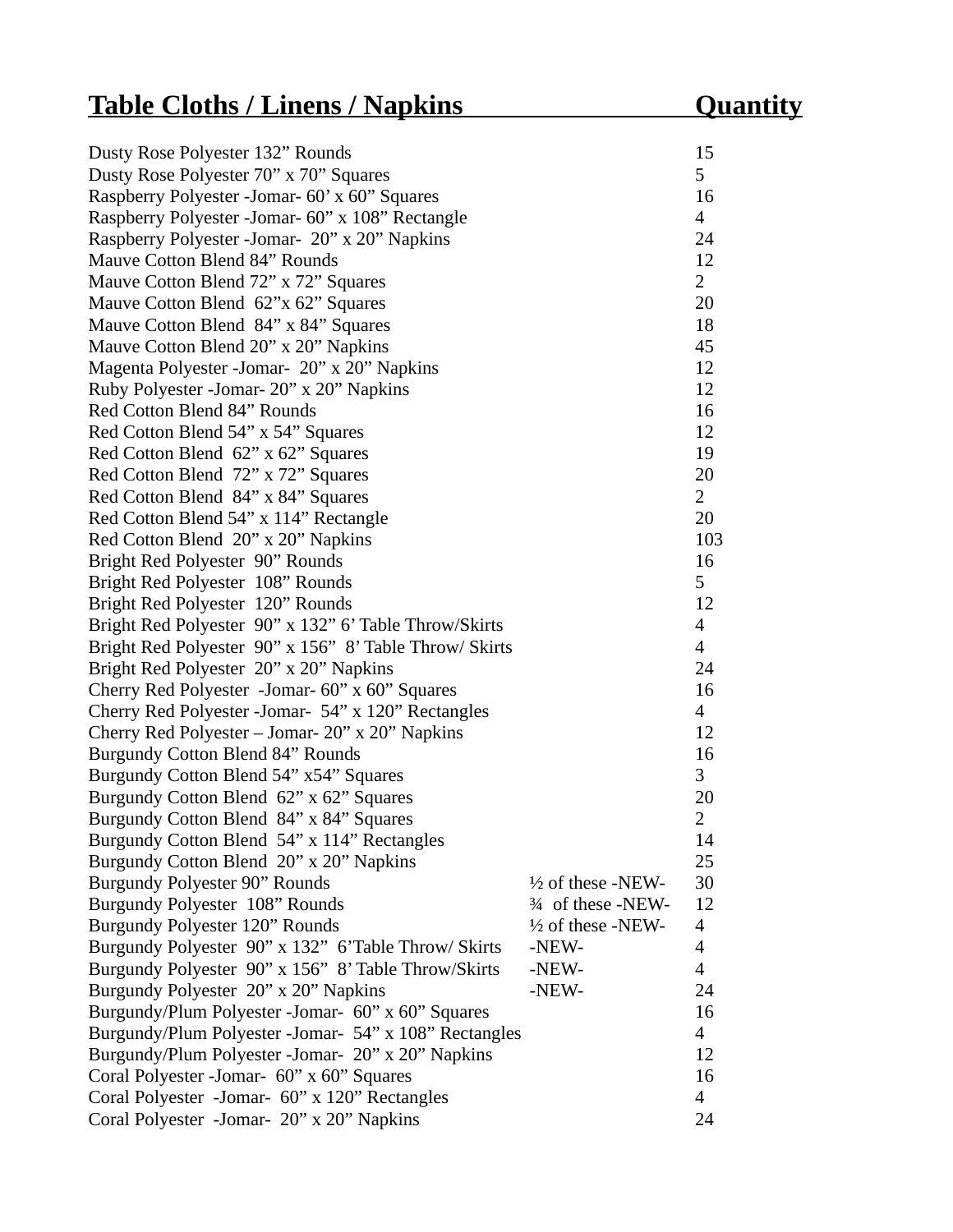| Bright Coral Polyester 90" Round                       |       | 21             |
|--------------------------------------------------------|-------|----------------|
| Bright Coral Polyester 108" Round                      |       | $\overline{2}$ |
| Bright Coral Polyester 120" Round                      |       | 12             |
| Bright Coral Polyester 90" x 132" 6'Table Throw/ Skirt |       | $\overline{4}$ |
| Bright Coral Polyester 90" x 156" 8' Table Throw/Skirt |       | $\overline{4}$ |
| Bright Coral Polyester 20" x 20" Napkins               |       | 24             |
| Peach Polyester -Jomar- 60" x 60" Squares              |       | 16             |
| Peach Polyester -Jomar- 54" x 120" Rectangles          |       | $\overline{4}$ |
| Peach Polyester -Jomar- 20" x 20" Napkins              |       | 12             |
| Peach Cotton Blend 52" x 52" Squares                   |       | 30             |
| Melon Cotton Blend 54" x 54' Squares                   |       | 16             |
| Melon Cotton Blend 54" x 120" Rectangles               |       | 6              |
| Melon Cotton Blend 20" x 20" Napkins                   |       | 146            |
| Orange Polyester 108" Rounds                           | -NEW- | 7              |
| Orange Polyester 90" x 132" 6' Table Throw/Skirts      | -NEW- | $\overline{4}$ |
| Orange Polyester 90" x 156" 8' Table Throw/ Skirts     | -NEW- | $\overline{4}$ |
| Orange Polyester 20" x 20" Napkins                     | -NEW- | 24             |
| Bright Orange Polyester - Jomar- 60" x 60" Squares     |       | 16             |
| Bright Orange Polyester -Jomar- 54" x 108" Rectangles  |       | $\overline{4}$ |
| Bright Orange Polyester -Jomar- 20" x 20" Napkins      |       | 12             |
| Copper Polyester -Jomar- 60" x 60" Squares             |       | 16             |
| Copper Polyester - Jomar- 54" x 120" Rectangles        |       | $\overline{4}$ |
| Copper Polyester -Jomar- 20" x 20" Napkins             |       | 11             |
| Marsala Polyester 90" Rounds<br>-NEW-                  |       | 12             |
| Marsala Polyester 108" Rounds<br>-NEW-                 |       | $\overline{4}$ |
| Marsala Polyester 120" Rounds<br>-NEW-                 |       | $\overline{4}$ |
| Marsala Polyester 90" x 156" 8' Table Throw/Skirts     | -NEW- | $\overline{4}$ |
| Marsala Polyester 16" x 16" Napkins                    | -NEW- | 24             |
| Burnt Orange Polyester -Jomar- 60" x 60" Squares       |       | 16             |
| Burnt Orange Polyester - Jomar- 54" x 110" Rectangles  |       | $\overline{4}$ |
| Burnt Orange Polyester - Jomar- 20" x 20" Napkins      |       | 12             |
| Deep Orange Cotton Blend 20" x 20" Napkins             |       | 123            |
| Rust Cotton Blend 52" x 52" Squares                    |       | 22             |
| Rust Cotton Blend 85" x 85" Squares                    |       | 15             |
| Rust Cotton Blend 20" x 20" Napkins                    |       | 76             |
| Terra Cotta Polyester -Jomar- 20" x 20" Napkins        |       | 12             |
| Yellow Polyester -Jomar- 60" x 60" Squares             |       | 28             |
| Yellow Polyester -Jomar- 54" x 120" Rectangles         |       | 8              |
| Yellow Polyester – Jomar- 54" x 54" Squares            |       | $\overline{4}$ |
| Yellow Napkins -Jomar- 20" x 20" Napkins               |       | 12             |
| Cornsilk Polyester - Jomar- 114" Rounds                |       | 12             |
| Cornsilk Polyester -Jomar- 90" Square                  |       | $\mathbf{1}$   |
| Cornsilk Polyester -Jomar- 8' Table Skirts (fitted)    |       | $\overline{4}$ |
| Cornsilk Polyester - Jomar- 20"x 20"                   |       | 24             |
| Summer Gold Polyester -Jomar- 120" Round               |       | $\mathbf{1}$   |
| Green Metallic 20" x 20" Napkins                       |       | 14             |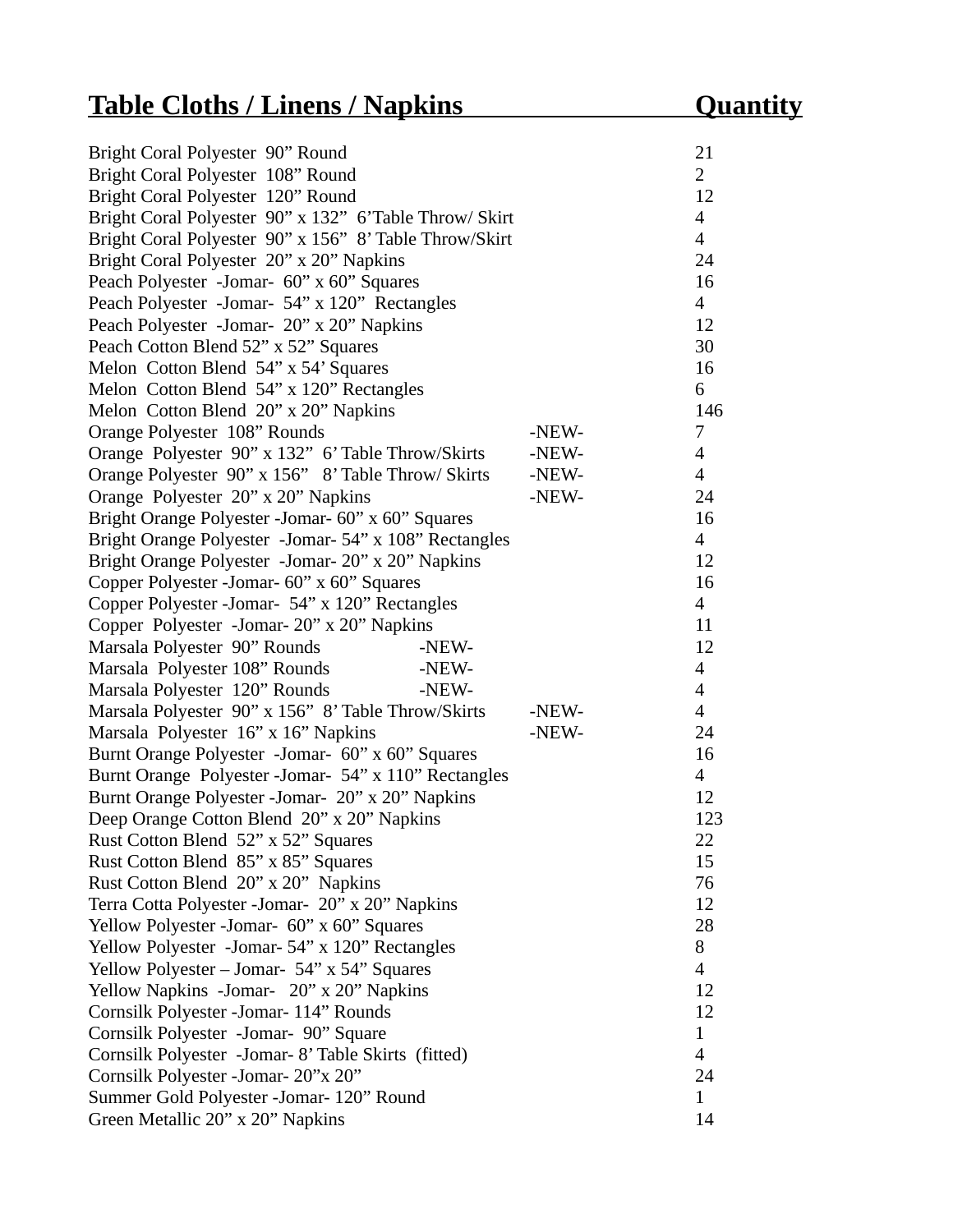| <u>Table Cloth's / Linens/ Napkins</u>                        | <u>Quantity</u>          |
|---------------------------------------------------------------|--------------------------|
| Marigold Polyester 90" Rounds<br>-NEW-                        | 19                       |
| Marigold Polyester 108" Rounds<br>-NEW-                       | 7                        |
| Marigold Polyester 120" Rounds<br>-NEW-                       | 18                       |
| Marigold Polyester 60" x 108" Rectangles -NEW-                | 4                        |
| Marigold Polyester 90" x 132" 6' Table Throw/Skirts<br>-NEW   | $\overline{\mathcal{A}}$ |
| Marigold Polyester 90" x 156" 8' Table Throw/ Skirts<br>-NEW- | 8                        |
| Marigold Polyester 20" x 20" Napkins<br>-NEW-                 | 24                       |
| Gold Cotton Blend 52" x 52" Squares                           | 16                       |
| Gold Cotton Blend 64" x 64" Squares                           | 31                       |
| Gold Cotton Blend 52" x 114" Rectangles                       | 52                       |
| Gold Cotton Blend 20" x 20" Napkins                           | 127                      |
| Soft Yellow Cotton Blend 20" x 20" Napkins                    | 152                      |
| Lemon Yellow Polyester - Jomar - 60" x 60" Squares            | 16                       |
| Lemon Yellow Polyester -Jomar- 54" x 120" Rectangles          | $\overline{\mathcal{A}}$ |
| Lemon Yellow Polyester -Jomar- 120" Round Linens              | 7                        |
| Lemon Yellow Polyester -Jomar- 60' x 126" Rectangles          | 3                        |
| Lemon Yellow Polyester -Jomar- 20" x 20" Napkins              | 24                       |
| <b>Black Cotton Blend 84" Round</b>                           | 14                       |
| Black Polyester -Jomar- 90" Round                             | 32                       |
| Black Polyester -Jomar- 96" Round                             | 2                        |
| Black Polyester -Jomar- 102" Round                            | 15                       |
| Black Polyester -Jomar- 108" Round                            | $\overline{7}$           |
| Black Polyester -Jomar- 120" Round<br>1/2 of these NEW        | 61                       |
| Black Polyester 90" x 132" 6' Table Throw/Skirts              | 6                        |
| Black Polyester 90" x 156" 8' Table Throw/Skirts              | 30                       |
| Black Cotton Blend 52" x 52" Squares                          |                          |
| Black Cotton Blend 62" x 62" Squares                          | 14                       |
| Black Cotton Blend 84" x 84" Squares                          | 3                        |
| Black Cotton Blend 52" x 114" Rectangles                      | 65                       |
| Black Cotton Blend 20" x 20" Napkins                          | 122                      |
| <b>Black Polyester Pleated Skirts w/Velcro</b>                | 14                       |
| Silver Polyester -Jomar- 60" x 60" Squares                    | 12                       |
| Silver Polyester -Jomar- 54" x 108" Rectangles                | $\overline{4}$           |
| Silver Polyester -Jomar- 20" x 20" Napkins                    | 24                       |
| Grey Cotton Blend 54" x 54" Squares                           | $\overline{4}$           |
| Grey Cotton Blend 62" x 62" Squares                           | 35                       |
| Grey Cotton Blend 52" x 69" Rectangles                        | $\overline{4}$           |
| Grey Cotton Blend 84" x 84" Squares                           | 17                       |
| Grey Cotton Blend 54" x 114" Rectangles                       | 7                        |
| Grey Cotton Blend 20" x 20" Napkins                           | 12                       |
| Pewter Polyester -Jomar- 20" x 20" Napkins                    | 12                       |
| Charcoal Polyester 90" Rounds<br>-NEW-                        | 40                       |
| Charcoal Polyester 108" Rounds<br>-NEW-                       | 2                        |
| Charcoal Polyester 120" Rounds<br>-NEW-                       | $\overline{2}$           |
| Charcoal Polyester 90" x 132" 6' Table Throw/Skirt<br>-NEW-   | 10                       |
| Charcoal Polyester 90" x 156" 8' Table Throw/Skirt<br>-NEW-   | 14                       |
| Charcoal Polyester 54" x 108" Rectangles                      | $\overline{\mathcal{A}}$ |
|                                                               |                          |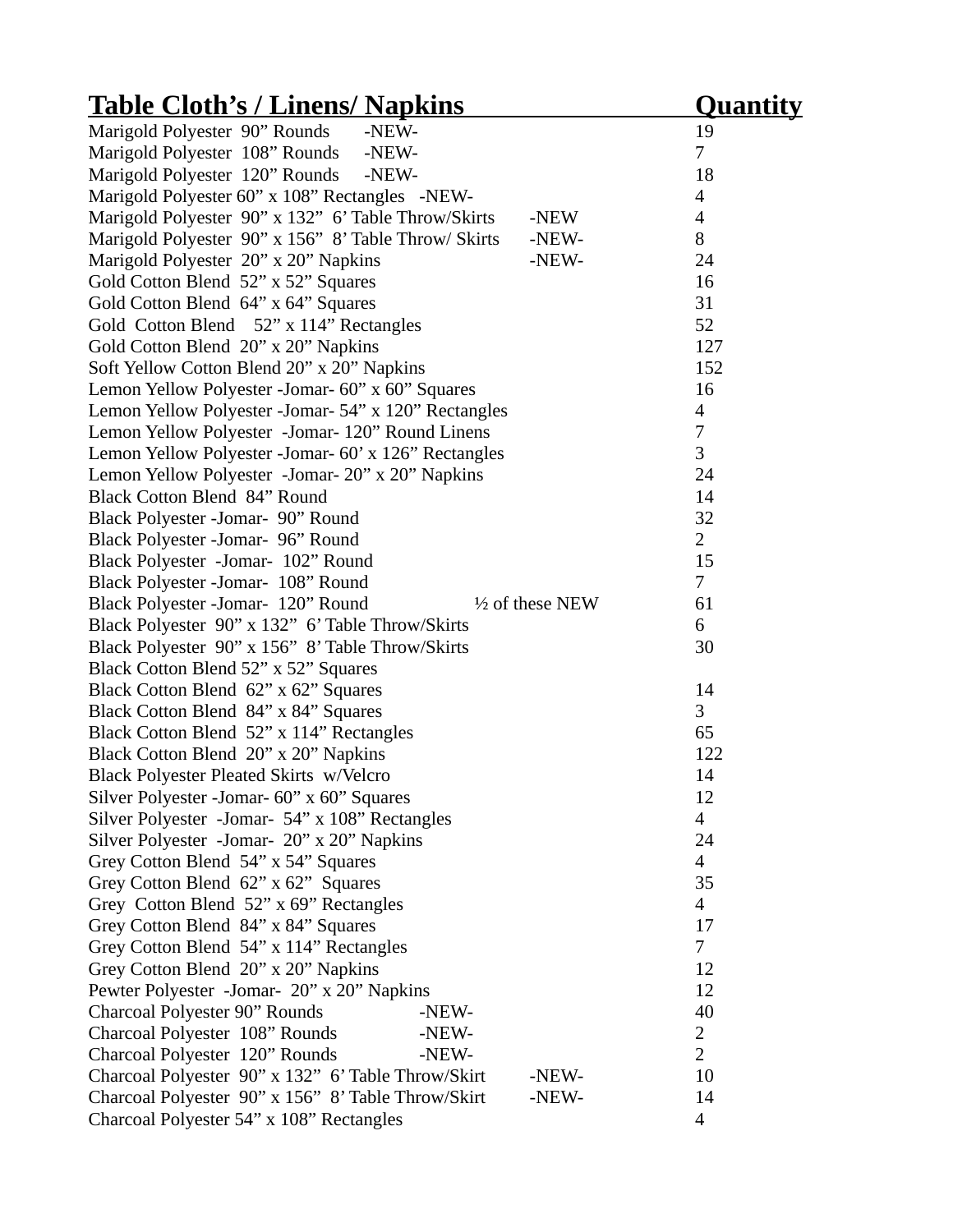| <u>Table Cloths / Linens / Napkins</u>                             |           |               | Quantity                 |  |
|--------------------------------------------------------------------|-----------|---------------|--------------------------|--|
| Charcoal Polyester 54" x 54" Squares                               | -NEW      |               | 25                       |  |
| Charcoal Polyester 20" x 20" Napkins                               | -NEW      |               | 24                       |  |
| Silver Grey Polyester 90" Rounds                                   |           |               | 26                       |  |
| Silver Grey Polyester 108" Rounds                                  |           |               | 3                        |  |
| Silver Grey Polyester 120" Rounds                                  |           |               | 16                       |  |
| Silver Grey Polyester 90" x 132" 6' Table Throw/Skirt              |           |               | $\overline{\mathcal{A}}$ |  |
| Silver Grey Polyester 90" x 156" 8' Table Throw/Skirt              |           |               | 8                        |  |
| Silver Grey Polyester 54" x 120" Rectangles                        |           |               | 5                        |  |
| Silver Grey 60" x 60" Squares                                      |           |               | 12                       |  |
| Silver Grey Polyester 20" x 20" Napkins                            |           |               | 24                       |  |
| White Polyester -Jomar- 90" Round                                  |           |               | 78                       |  |
| White Polyester -Jomar- 96" Rounds                                 |           |               | 24                       |  |
| White Polyester -Jomar- 102" Rounds                                |           |               | 18                       |  |
| White Polyester -Jomar- 108" Rounds $\frac{1}{2}$ of these -NEW-   |           |               | 50                       |  |
| White Polyester - Jomar- 120" Rounds - 1/2 of these NEW-           |           |               | 68                       |  |
| White Polyester 90" x 132" 6' Table Throw/Skirt 1/2 of these -NEW- |           |               | 14                       |  |
| White Polyester 90" x 156" 8' Table Throw/Skirt 1/2 of these -NEW- |           |               | 18                       |  |
| White Polyester Pleated w/Velco Skirts                             |           |               | 36                       |  |
| White Cotton Blend 84" Rounds                                      |           |               | 20                       |  |
| White Cotton Blend 52" x 52" Squares                               |           |               | 38                       |  |
| White Cotton Blend $62$ " x $62$ " Squares                         |           |               | 7                        |  |
| White Cotton Blend 72" x 72" Squares                               |           |               | 12                       |  |
| White Cotton Blend 84" x 84" Squares                               |           |               | 13                       |  |
| White Cotton Blend 54" x 114" Rectangles                           |           |               | 89                       |  |
| White Cotton Blend 20" x 20" Napkins                               |           |               | 165                      |  |
| White Satin Stripe Polyester -Jomar- 90" Rounds                    |           |               | 12                       |  |
| White Satin Stripe Polyester -Jomar- 96" Rounds                    |           |               | $\overline{2}$           |  |
| White Satin Stripe Polyester -Jomar- 102" Rounds                   |           |               | $\overline{2}$           |  |
| White Satin Stripe Polyester -Jomar- 54" x 120" Rectangles         |           |               | $\overline{4}$           |  |
| White Satin Stripe Polyester -Jomar- 20" x 20" Napkins             |           |               | 12                       |  |
| Cream Satin Stripe Polyester - Jomar- 90" Rounds                   |           |               | 12                       |  |
| Cream Satin Stripe Polyester -Jomar-96" Rounds                     |           |               | 2                        |  |
| Cream Satin Stripe Polyester -Jomar- 102" Rounds                   |           |               | $\overline{2}$           |  |
| Cream Satin Stripe Polyester -Jomar- 54" x 120" Rectangles         |           |               | $\overline{\mathcal{A}}$ |  |
| Cream Satin Stripe Polyester -Jomar- 20" x 20" Napkins             |           |               | 12                       |  |
| Cream/Ivory Polyester -Jomar- 90" Rounds                           |           |               | 24                       |  |
| Cream/Ivory Polyester -Jomar- 96" Rounds                           |           |               | 12                       |  |
| Cream/Ivory Polyester -Jomar- 102" Rounds                          |           |               | 10                       |  |
| Cream/Ivory Polyester -Jomar- 108" Rounds                          | 18 - NEW- |               | 21                       |  |
| Cream/ Ivory Polyester -Jomar- 120" Rounds (-14 NEW in Bag         |           | $\mathcal{E}$ | 34                       |  |
| Cream/Ivory Polyester 90" x 132" 6' Table Throw/Skirts             |           |               | 12                       |  |
| Cream/Ivory Polyester 90" x 156" 8' Table Throw/Skirts             |           |               | 10                       |  |
| Cream Ivory Polyester Pleated Skirts w/Velcro                      |           |               | 12                       |  |
| Cream/Ivory Cotton Blend 52" x 52" Squares                         |           |               | 8                        |  |
| Cream/Ivory Cotton Blend 62" x 62" Squares                         |           |               | 9                        |  |
| Cream/ Ivory Cotton Blend 72" x 72" Squares                        |           |               | $\mathbf{1}$             |  |
| Cream/Ivory Cotton Blend 84" x 84" Squares                         |           |               |                          |  |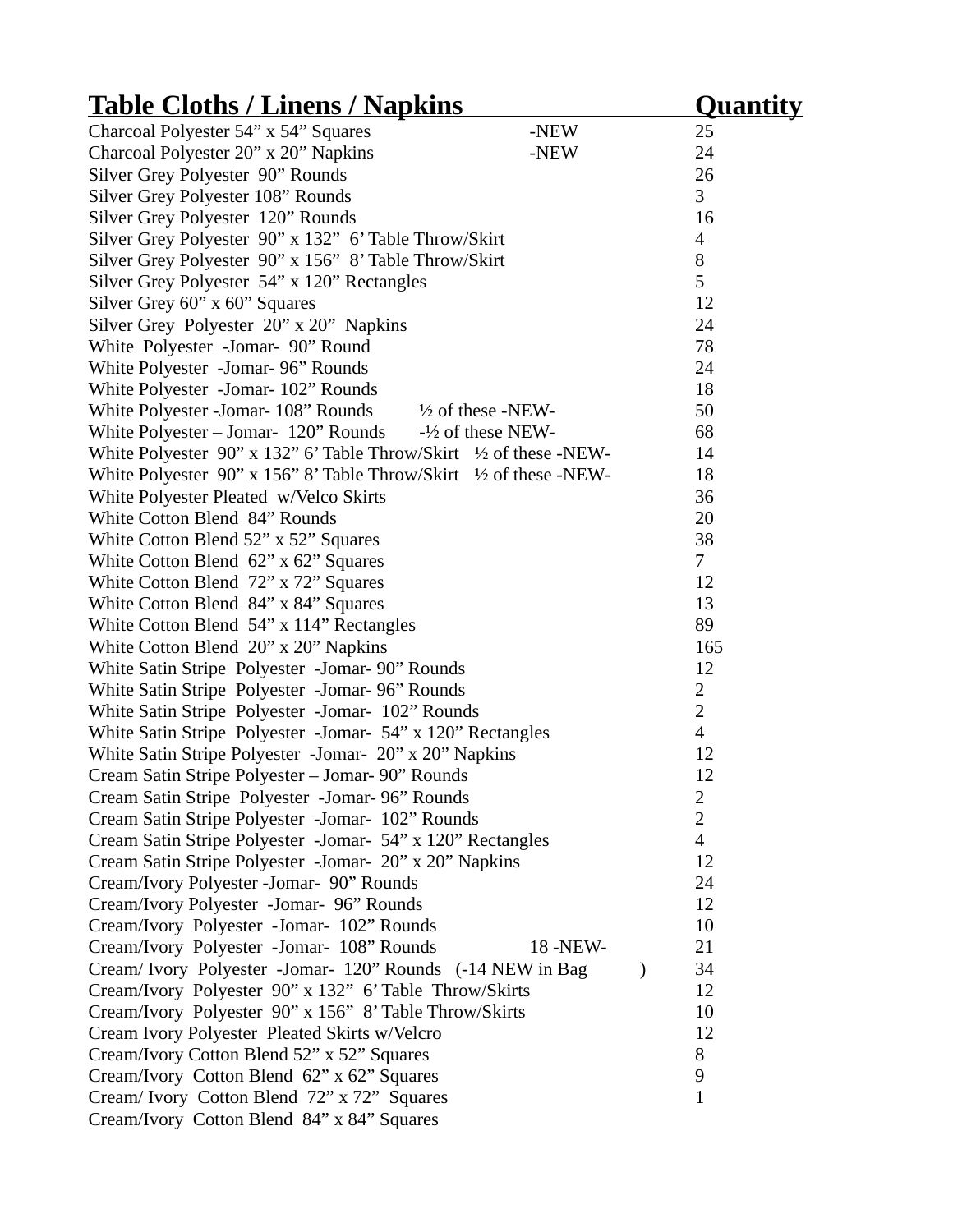| <u> Table Cloths /Linens / Napkins</u>                | Quantity                 |
|-------------------------------------------------------|--------------------------|
| Cream/Ivory Cotton Blend 54" x 114" Rectangles        | 49                       |
| Cream/Ivory Cotton Blend 20" x 20" Napkins            | 286                      |
| Dark Brown Polyester 90" Rounds                       | 12                       |
| Dark Brown Polyester 108" Rounds                      | 42                       |
| Dark Brown Polyester 120" Rounds                      | $\mathbf{1}$             |
| Dark Brown Polyester 60" x 108" Rectangles            | 8                        |
| Dark Brown Polyester 20" x 20" Napkins                | 24                       |
| Dark Brown Cotton Blend 54" x 54" Squares             | 25                       |
| Dark Brown Cotton Blend 52" x 96" Rectangles          | 38                       |
| Dark Brown Cotton Blend 52" x 72" Rectangles          | 14                       |
| Dark Brown Cotton Blend 84" x 84" Squares             | 29                       |
| Dark Brown Cotton Blend 20" x 20" Napkins             | 200                      |
| Chocolate Polyester - Jomar- 102" Rounds              | 14                       |
| Chocolate Polyester - Jomar- 108" Round               | 2                        |
| Chocolate Polyester -Jomar- 114" Rounds               | 14                       |
| Chocolate Polyester - Jomar- 120" Rounds              | 6                        |
| Chocolate Polyester - Jomar- 8' Table Skirts (Fitted) | 8                        |
| Chocolate Polyester - Jomar- 6' Table Skirts (fitted) | $\overline{2}$           |
| Chocolate Polyester - Jomar - 20" x 20" Napkins       | 34                       |
| Sandalwood Cotton Blend 84" Rounds                    | 12                       |
| Sandalwood Cotton Blend 52" x 52" Squares             | $\overline{4}$           |
| Sandalwood Cotton Blend 62" x 62" Squares             | 21                       |
| Sandalwood Cotton Blend 54" x 114" Rectangles         | 57                       |
| Sandalwood Cotton Blend 20" x 20" Napkins             | 273                      |
| Cafe Polyester - Jomar - 20" x 20" Napkins            | 12                       |
| Toast Polyester -Jomar- 20" x 20" Napkins             | 12                       |
| Khaki Polyester - Jomar - 20" x 20" Napkins           | 12                       |
| Beige Polyester 120" Rounds                           | 14                       |
| Beige Polyester 108" Rounds                           | 2                        |
| Beige Polyester 60" x 102" Rectangles                 | $\overline{\mathcal{A}}$ |
| Beige Polyester 90" x 132" 6' Table Throw/Skirts      | $\overline{2}$           |
| Beige Polyester 20" x 20" Napkins                     | 24                       |
| Green Magnolia Print Cotton Blend 20" x 20" Napkins   | 12                       |
| Green Magnolia Print Cotton Blend 12" x 70" Runners   | 2                        |
| Cream Magnolia Print Cotton Blend 20" x 20" Napkins   | 12                       |
| Cream Magnolia Print Cotton Blend 12" x 70" Runners   | 2                        |
| Cream Magnolia Print Cotton Blend 70" Rounds          | $\overline{2}$           |
| Gold Tapestry 20" x 20" Napkins                       | 12                       |
| Red & White Checkered 52" x 69" Rectangles            | 26                       |
| Red & White Checkered 20" x 20" Napkins               | 40                       |
| White Lace 20" x 20" Napkins                          | 12                       |
| Periwinkle w/Satin Band 60" x 60" Squares             | 9                        |
| Periwinkle w/ NO Satin Band 52" x 52 " Squares        | $\overline{2}$           |
| Burlap 18" x 90" Runners                              | 12                       |
| Burlap 16" x 120" Runners                             | 28                       |
| Burlap 18" x 18" Napkins                              | 26                       |
| Burlap 42" x 42" Squares                              | 15                       |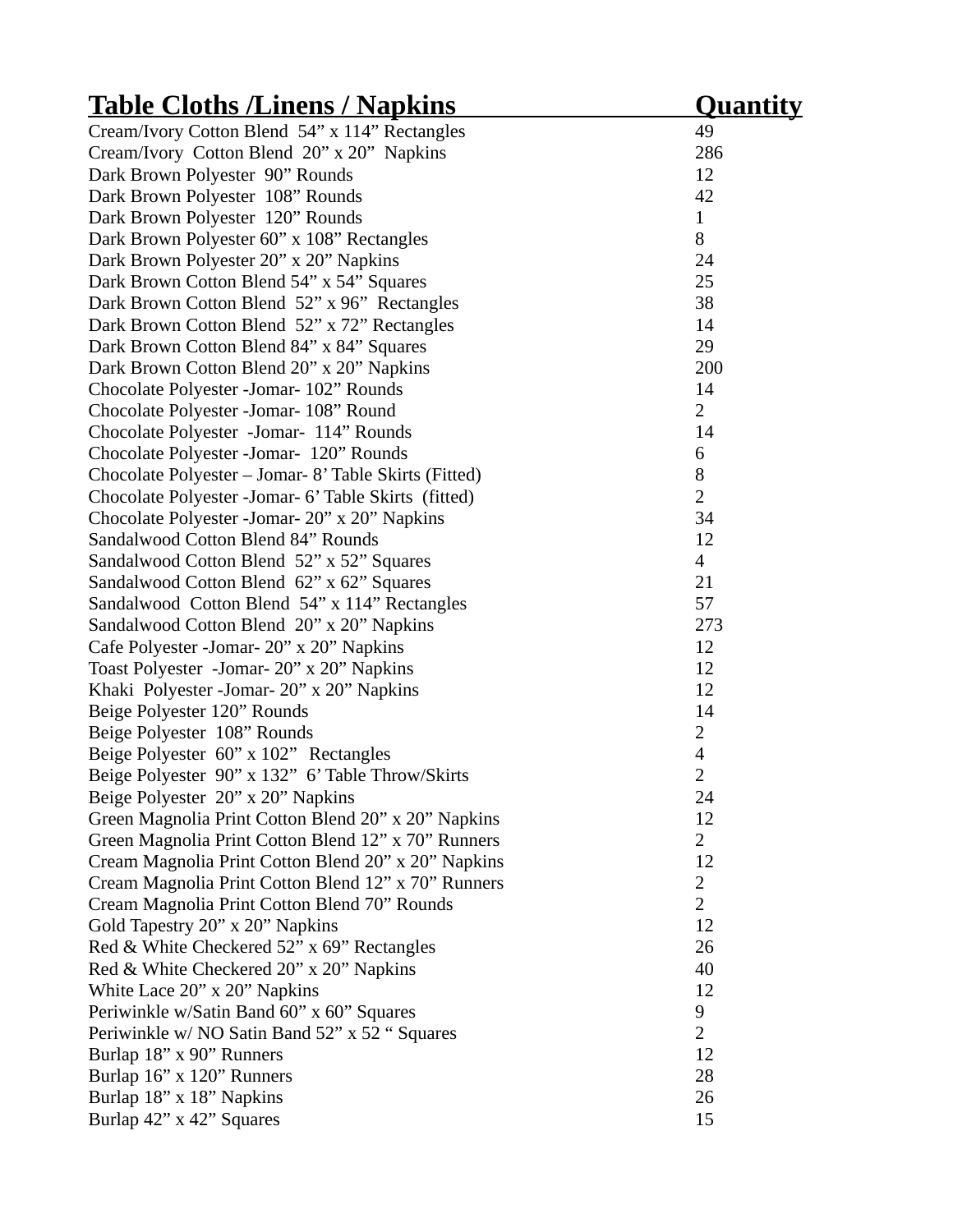| <u> Table Cloths / Linens / Napkins</u>          | <u>Quantity</u> |
|--------------------------------------------------|-----------------|
| Copper Crinkle - Ultimate - 12" x 120" Runners   | 16              |
| Copper Crinkle - Ultimate- 20" x 20" Napkins     | 12              |
| Black Organza 60" x 60" Squares                  | 20              |
| Black Organza 20" x 20" Napkins                  | 13              |
| Salmon Satin 52" x 52" Squares                   | 15              |
| Salmon Satin 6" x 108" Sash's                    | 20              |
| Gold Lame 20" x 20" Napkins                      | 20              |
| Gold Lame 12" x 70" Runners w/tassels            | 16              |
| Gold Lame 14" x 120" Runners                     | 12              |
| Gold Lame 70" Rounds                             | $\overline{4}$  |
| Gold Lame 90" Rounds                             | $\overline{2}$  |
| Gold Lame 102" Round                             | $\overline{2}$  |
| Gold Lame Chair Tops w/ Sash                     | 72              |
| Silver Lame 20" x 20" Napkins                    | 17              |
| Silver Lame 70" Rounds                           | $\overline{2}$  |
| Silver Lame 90" Rounds                           | $\overline{2}$  |
| Silver Lame 108" Rounds                          | $\mathbf{1}$    |
| White Organza 20" x 20" Napkins                  | 15              |
| White Organza 60" x 60" Square                   | 12              |
| White Organza 72" x 72" Square                   | 6               |
| White Organza 84" x 84" Square                   | 24              |
| White Organza 54" x 108" Rectangles              | 8               |
| Dark Green Satin 48" x 48" Squares               | 5               |
| Dark Green Satin 20" x 20" Napkins               | 12              |
| Red Mesh 20" x 20" Napkins                       | 16              |
| Zebra Cotton Blend 72" x 72" Squares             | 18              |
| Zebra Cotton Blend 20" x 20" Napkins             | 26              |
| Zebra Satin 52" x 52" Squares                    | 12              |
| Zebra Satin 14" x 108" Runners                   | 6               |
| Mardigras Crinkle - Ultimate - 20" x 20" Napkins | 12              |
| Gold Sheer 20" x 20" Napkins                     | 16              |
| Red Brocade 12" x 70" Runners                    | 2               |
| Red Brocade 20" x 20" Napkins                    | 4               |
| Red Metallic 20" x 20" Napkins                   | 12              |
| Moss Crinkle - Ultimate- 90" x 90" Squares       | 6               |
| Moss Crinkle - Ultimate - 72" x 72" Squares      | 12              |
| Moss Crinkle - Ultimate - 120" Rounds            | 2               |
| Moss Crinkle - Ultimate - 12" x 120" Runners     | 12              |
| Moss Crinkle - Ultimate - 20" x 20" Napkins      | 24              |
| Jade Crinkle - Ultimate - 16" x 90" Runners      | 16              |
| Jade Crinkle - Ultimate - 20" x 20" Napkins      | 24              |
| Sunset Crinkle - Ultimate - 72" x 72" Squares    | 12              |
| Sunset Crinkle - Ultimate - 90" x 90" Squares    | 6               |
| Sunset Crinkle - Ultimate - 12" x 120" Runners   | 12              |
| Sunset Crinkle - Ultimate - 20" x 20" Napkins    | 24              |
| Gold / Ivory Brocade 45" Squares                 | 11              |
| Gold / Ivory Brocade 52" x 108" Rectangles       | $\mathbf{1}$    |
|                                                  |                 |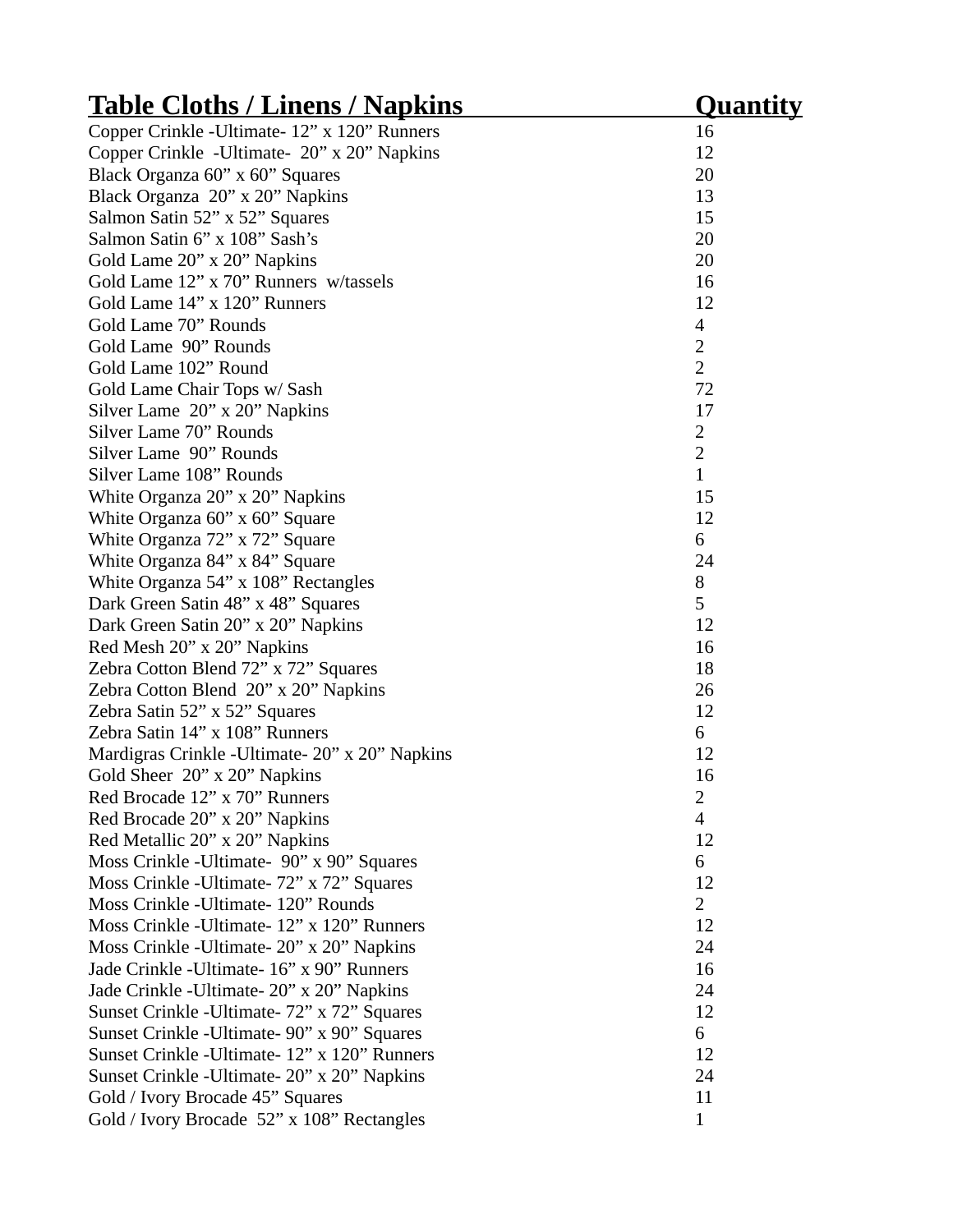# **Table Cloths / Linens / Napkins Quantity**

| Gold /Ivory Brocade 70" Rounds                               | 3              |
|--------------------------------------------------------------|----------------|
| Ivory Pintuck Polyester 120" Round                           | $\mathbf{1}$   |
| Ivory Pintuck Polyester 20" x 20" Napkins                    | 20             |
| Ivory Pintuck Polyester 14" x 108" Runners                   | 12             |
| Ivory Pintuck Polyester 6" x 108" Sash's                     | 20             |
| Ivory Pintuck Polyester 90" x 156" 8' Table Throw/Skirt      | 3              |
| Silver Pintuck 72" Squares                                   | 18             |
| Silver Pintuck 108" Rounds                                   | 6              |
| Eggplant /Plum Satin 60" x 60" Squares                       | 14             |
| Eggplant / Plum Satin 20" x 20" Napkins                      | 16             |
| Platinum Satin 60" x 60" Squares                             | 6              |
| Platinum Satin 20" x 20" Napkins                             | 33             |
| Black Satin Edge 42" Square Throw/Skirt For Square 42" table | $\mathbf{1}$   |
| Damask Flocked Satin 52" xx 52" Squares                      | 13             |
| Damask Flocked Satin 12" x 108" Runners                      | 16             |
| Damask Flocked Satin 6" x 108" Sash's                        | 140            |
| Damask Flocked Satin 20" x 20" Napkins                       | 24             |
| Damask Flocked Satin 120" Round                              | $\mathbf{1}$   |
| Pumpkin Polyester 108" Round                                 | $\overline{2}$ |
| Pumpkin Polyester 120" Round                                 | $\overline{2}$ |
| Harvest Gold Cotton Blend 52" x 52" Squares                  | 16             |
| Harvest Gold Cotton Blend 62" x 62" Squares                  | 8              |
| Harvest Gold Cotton Blend 52" x 114" Rectangles              | $\overline{4}$ |
| Harvest Gold Polyester 120" Round                            | $\mathbf{1}$   |
| Rust Cotton Blend 62" x 62" Squares                          | 8              |
| Rust Polyester - Jomar- 108" Rounds                          | $\overline{2}$ |
| Burnt Orange Polyester - Jomar - 120" Round                  | $\mathbf{1}$   |
| Butter Polyester 54" Squares                                 | 18             |
| Forest Polyester 54" Squares                                 | 18             |
| Caribbean Polyester 54" Squares                              | 18             |
| Lilac Polyester 54" Squares                                  | 18             |
| Mocha Cotton Blend 52" x 52" Squares                         | 8              |
| Light Pink "Banjo Cloth" 60" Squares                         | 18             |
| Hunter Green Pleated Velcro Edge Skirt                       | $\mathbf{1}$   |
| <b>Black Satin Stripe Velcro Edge Skirt</b>                  | $\mathbf{1}$   |
| White Poly Clove Lace 90" Rounds                             | 12             |
| White Poly Clove Lace 96" Rounds                             | $\overline{2}$ |
| White Poly Clove Lace 102" Rounds                            | 2              |
| Ivory Poly Clove Lace 90" Rounds                             | 12             |
| Ivory Poly Clove Lace 96" Rounds                             | $\overline{2}$ |
| Ivory Poly Clove Lace 102" Rounds                            | $\overline{2}$ |
| White Organza 3/tier Velcro Edge Skirts                      | 3              |
| Silver Organza 3/tier Velcro Edge Skirts                     | 6              |
| Ivory Batten-burg Doilys 36" Round                           | 36             |
| White Doilys Mix of Styles & Size's                          | 53             |
| Ivory Doilys Mix of Styles & Sizes                           | 51             |
|                                                              |                |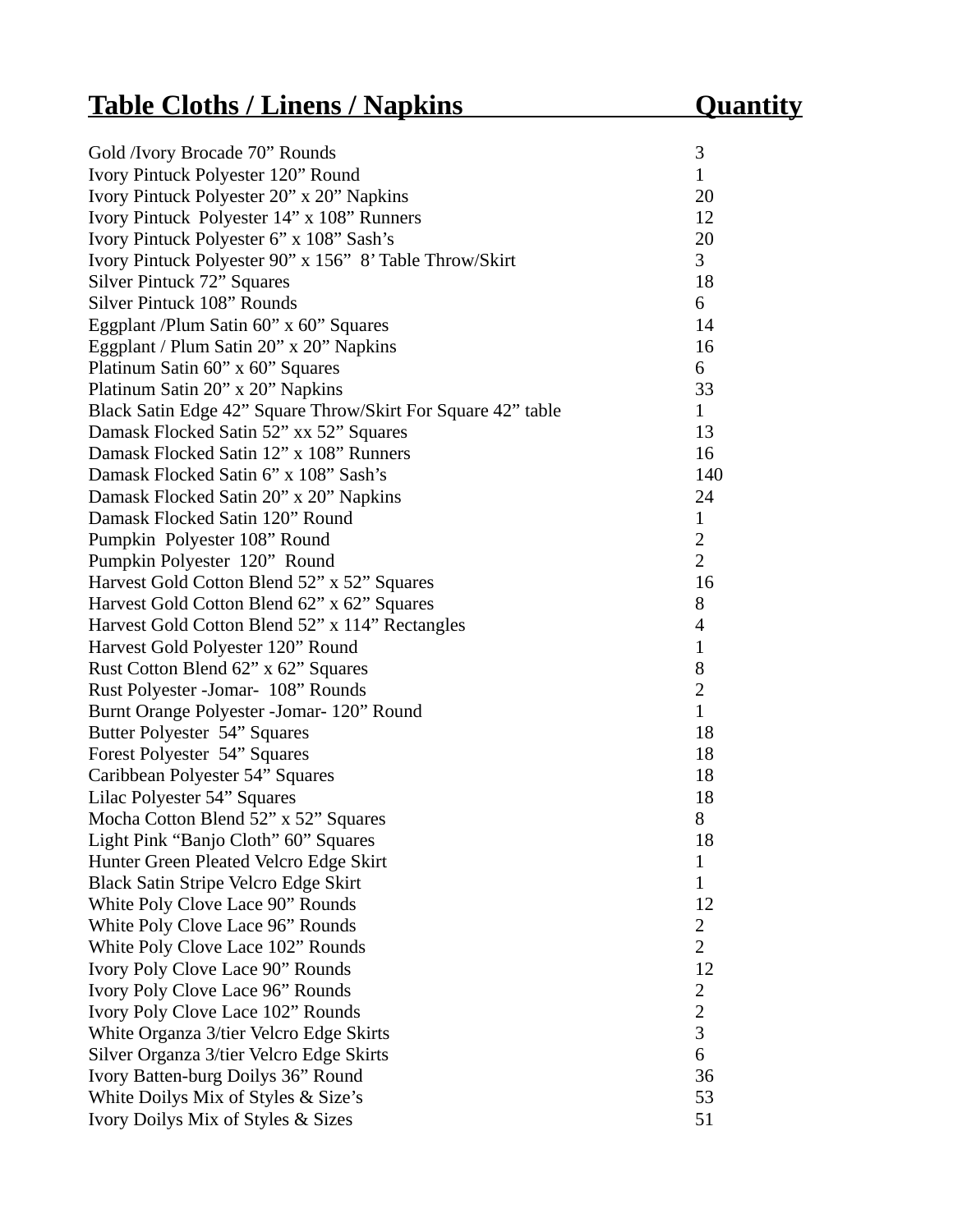| <u> Table Cloths / Linens / Napkins / Runners</u> | <u>Quantity</u> |
|---------------------------------------------------|-----------------|
| <b>Aqua Crinkle Runners</b>                       | 16              |
| Aqua Crinkle Sash's                               | 10              |
| Sandalwood Crinkle Runners                        | 16              |
| Sandalwood Crinkle Sash's                         | 20              |
| Orange Crinkle Runners (ISU)                      | 12              |
| Orange Crinkle Sash's (ISU)                       | 10              |
| <b>Ocean Crinkle Runners</b>                      | 16              |
| Ocean Crinkle Sash's                              | 10              |
| Deep Purple Crinkle Runners                       | 20              |
| Deep Purple Crinkle Sash's                        | 10              |
| <b>Eggplant Crinkle Runners</b>                   | 16              |
| Eggplant Crinkle Sash's                           | 10              |
| <b>Yellow Crinkle Runners</b>                     | 16              |
| <b>Royal Blue Crinkle Runners</b>                 | 21              |
| Royal Blue Crinkle Sash's                         | 10              |
| Navy Blue Crinkle Runners                         | 15              |
| Navy Blue Crinkle Sash's                          | 10              |
| <b>Sunset Orange Crinkle Runners</b>              | 12              |
| <b>Silver Crinkle Runners</b>                     | 32              |
| <b>Silver Crinkle Sash's</b>                      | 10              |
| <b>Marigold Crinkle Runners</b>                   | 16              |
| Marigold Crinkle Sash's                           | 10              |
| <b>Copper Crinkle Runners</b>                     | 16              |
| <b>Jade Crinkle Runners</b>                       | 16              |
| <b>Silver Pintuck Runners</b>                     | 32              |
| <b>Silver Pintuck Sash's</b>                      | 10              |
| Lavender Scroll Organza/Satin Edge Runners        | 16              |
| Seafoam Scroll Organza/Satin Edge Runners         | 5               |
| Seafoam Scroll Organza/Satin Edge 72" Squares     | 2               |
| Moss Scroll Organza/Satin Edge Runners            | 16              |
| Black Scroll Organza/Satin Edge Runners           | 13              |
| <b>Burlap Chevron Print Runners</b>               | 16              |
| Burlap Chevron Print Sash's                       | 10              |
| <b>Rust Pintuck Runners</b>                       | 9               |
| Lime/Fuchsia Polka Dot Cotton Blend Runners       | 12              |
| Lime/Fuchsia Polka Dot Cotton Blend Sash's        | 3               |
| <b>Oatmeal Tweed Runners</b>                      | 12              |
| Orange Satin Sash's                               | 12              |
| Zebra Print Satin Sash's                          | 10              |
| White Polka Dot on White Organza Runners          | 16              |
| <b>Lime Green Runners</b>                         | 16              |
| Lt. Blue Satin Runners                            | 16              |
| <b>Burgundy Satin Runners</b>                     | 16              |
| Royal Brocade Satin Runners                       | 18              |
| <b>Burnt Orange Satin Runners</b>                 | 16              |
| <b>Black Satin Embossed Runners</b>               | 34              |
| <b>Silver Pintuck Runners</b>                     | 48              |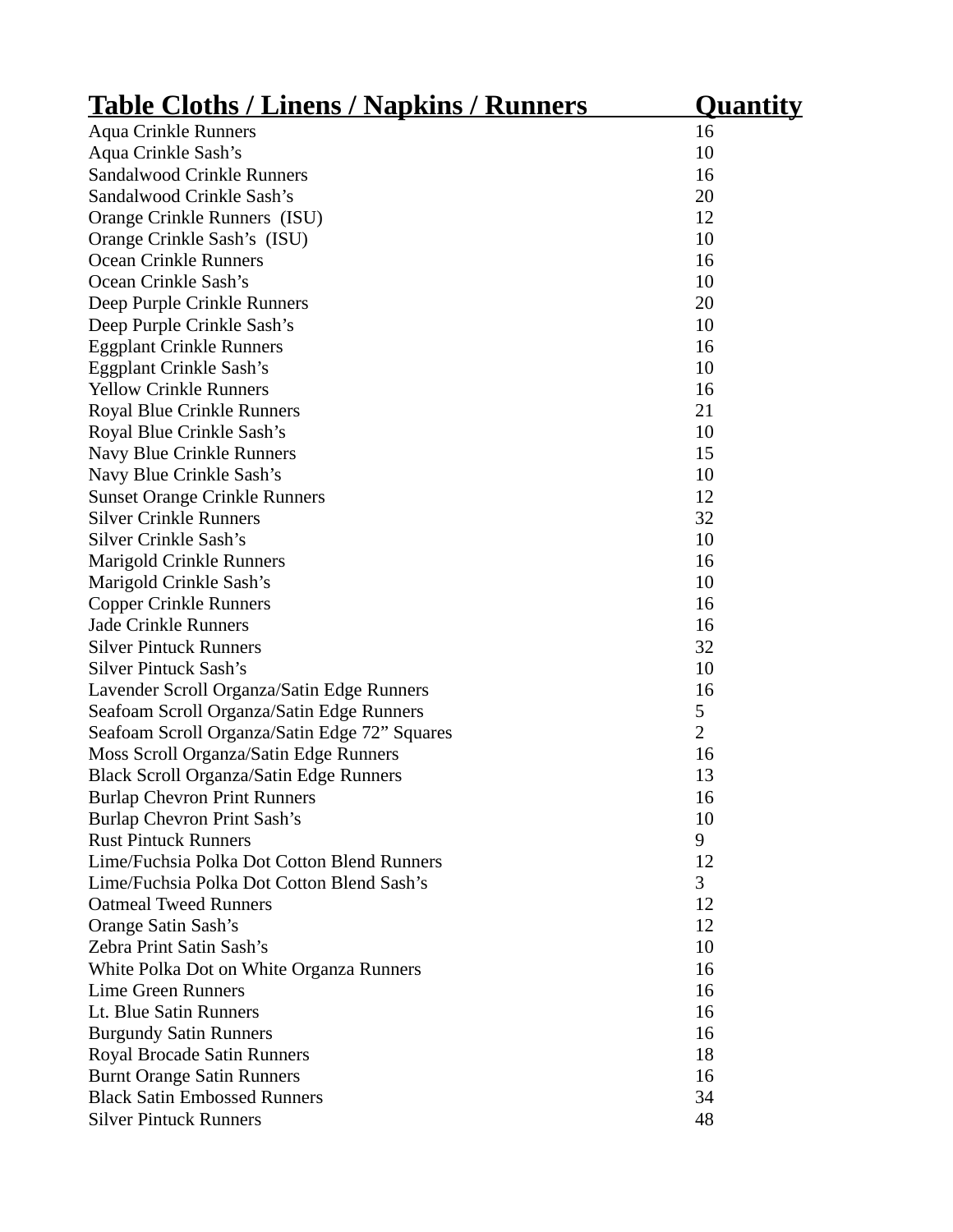| <u> Table Cloths / Linens / Napkins / Runners</u> | <u>Quantity</u> |
|---------------------------------------------------|-----------------|
| <b>Turquoise Satin Runners</b>                    | 16              |
| <b>Fuchsia Satin Runners</b>                      | 16              |
| <b>Pink Satin Runners</b>                         | 16              |
| <b>Beige Satin Runners</b>                        | 18              |
| Caribbean Satin Runners                           | 18              |
| <b>Red Satin Runners</b>                          | 18              |
| <b>Light Pink Satin Runners</b>                   | 18              |
| Ivory w/ Gold Sequin Dot's                        | 16              |
| <b>Orange Satin Runners</b>                       | 18              |
| <b>Coral Satin Runners</b>                        | 14              |
| <b>Purple Embossed Runners</b>                    | 16              |
| <b>Watermelon Satin Runners</b>                   | 16              |
| <b>White Pintuck Runners</b>                      | 32              |
| <b>Ivory Pintuck Runners</b>                      | 3               |
| <b>Ivory Pintuck Sash's</b>                       | 20              |
| <b>Butter Satin Runners</b>                       | 18              |
| <b>Chocolate Crinkle Runners</b>                  | 16              |
| <b>Chocolate Crinkle Sash's</b>                   | 10              |
| <b>Moss Crinkle Runners</b>                       | 15              |
| <b>Mango Crinkle Runners</b>                      | 16              |
| <b>Burgundy Crinkle Runners</b>                   | 16              |
| <b>Burgundy Crinkle Sash's</b>                    | 10              |
| <b>Ivory Crinkle Runners</b>                      | 16              |
| <b>Ivory Crinkle Sash's</b>                       | 10              |
| <b>Brown Satin Runners</b>                        | 17              |
| <b>Ivory Brocade Runners</b>                      | 16              |
| <b>Sage Brocade Runners</b>                       | 24              |
| <b>Copper Brocade Runners</b>                     | 10              |
| <b>Beige Satin Embossed Runners</b>               | 34              |
| <b>Gold Satin Runners</b>                         | 16              |
| Lt. Gold Satin Runners                            | 20              |
| Lt. Gold Satin Sashs                              | 10              |
| Gold Lame w/ Tassels Runners                      | 23              |
| <b>Gold Lame Runners</b>                          | 10              |
| Gold Lame 54" x 110"                              | $\mathbf{1}$    |
| <b>Blush Rosette Petal Runners</b>                | 5               |
| <b>Ivory Rosette Petal Runners</b>                | 16              |
| <b>Silver Rosette Petal Runners</b>               | 16              |
| Ocean Crinkle Sash's                              | 10              |
| <b>Peacock Crinkle Runners</b>                    | $\mathbf{1}$    |
| Peacock Crinkle Sash's                            | 10              |
| Jade Crinkle Runner                               | $\mathbf{1}$    |
| Jade Crinkle Sash's                               | 10              |
| <b>Fuchsia Crinkle Runner</b>                     | $\mathbf{1}$    |
| Fuchsia Crinkle Sash's                            | 10              |
| <b>Willow Crinkle Runner</b>                      | $\mathbf{1}$    |
| <b>Willow Crinkle Sash's</b>                      | 10              |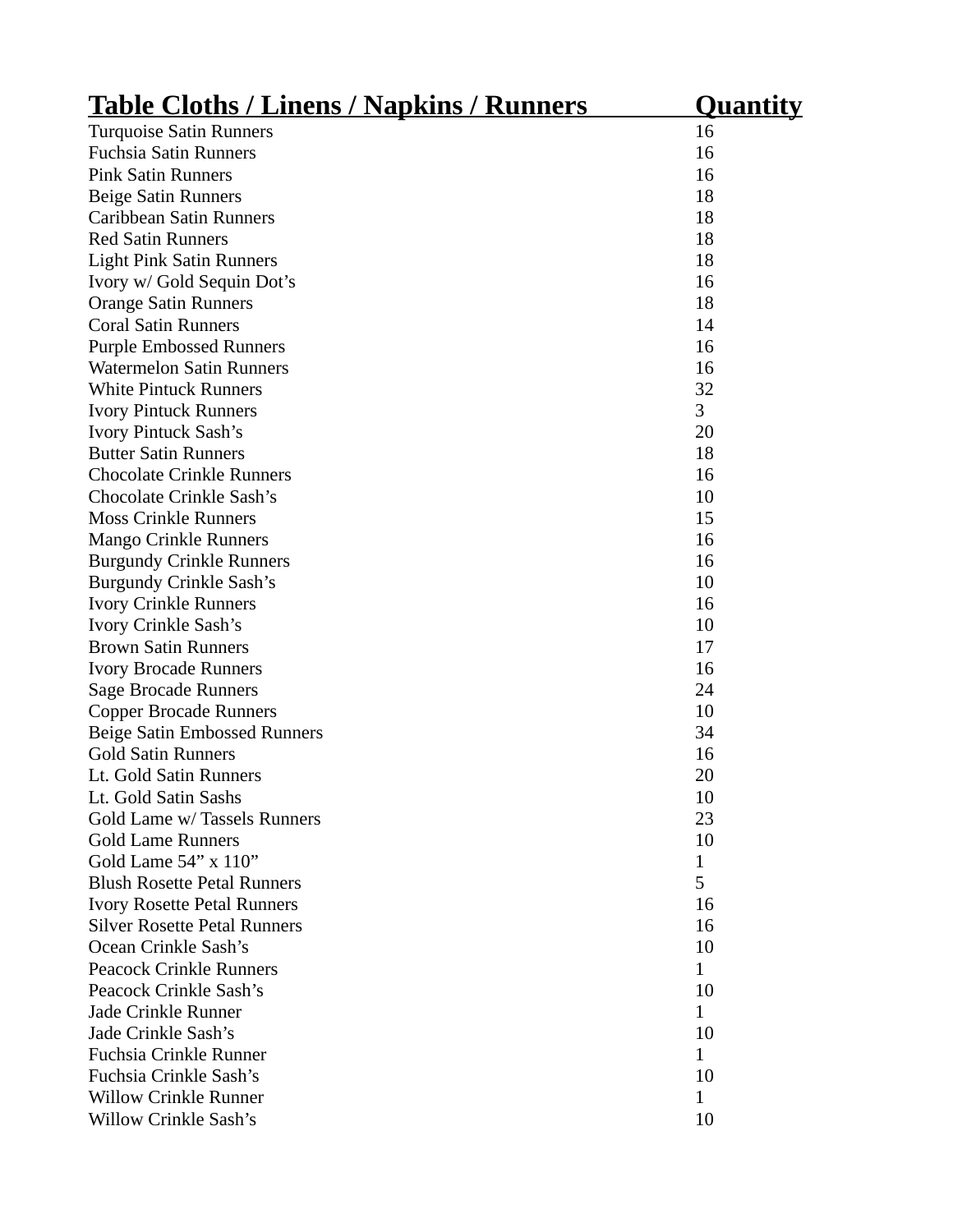| <u>Table Cloths / Linens / Napkins / Runners</u> | <b>Quantity</b> |
|--------------------------------------------------|-----------------|
| <b>Charcoal Crinkle Runner</b>                   | 1               |
| Charcoal Crinkle Sash's                          | 10              |
| Lt. Turquoise Organza Runners                    | 20              |
| Peacock Organza Runners                          | 14              |
| White Lace Runners w/Tassels                     | 16              |
| Ivory Lace Runners w/Tassels                     | 29              |
| <b>Ivory Lace Runners</b>                        | 6               |
| Burlap Open Weave Runners (extra wide)           | 24              |
| <b>Burlap Tight Weave Runners</b>                | 28              |
| Burlap "Frey Edge Runners"                       | 30              |
| Burlap Square 42" x 42" Toppers                  | 12              |
| Cut Work Ivory Lace Toppers                      | 10              |
| Silver/Burgundy Satin/Velour Runners             | 10              |
| Lavender Flocked Satin                           | 3               |
| Gold / Ivory Brocade Runners                     | 4               |
| Gold Flocked Satin Brocade Runner                | 1               |
| Silver Flocked Satin Brocade Runner              | 1               |

| <u> Organza Overlays</u>                | <u>Quantity</u> |
|-----------------------------------------|-----------------|
| Orchid Organza 52" Squares              | 14              |
| Orchid Organza 52" x 108" Rectangle     | 10              |
| Turquoise Organza 52" Squares           | 11              |
| Aqua Organza 52" Squares                | 20              |
| Black Organza 52" Squares               | 20              |
| White Organza 52" Squares               | 10              |
| Periwinkle Organza 56" Squares          | 14              |
| Ivory Organza 52" Squares               | 16              |
| Dusty Rose Organza 60" Squares          | 18              |
| Red Organza 60" Squares                 | 18              |
| Beige Organza 60" Squares               | 6               |
| Dark Ocean Organza 52" Squares          | 14              |
| Dark Ocean Organza 52" x 108" Rectangle | 3               |
| Gold Organza 60" Squares                | 24              |
| White Organza 60" Squares               | 16              |
| Antique Gold Organza 72" Squares        | 12              |
| Red Organza 72" Squares                 | 16              |
| Taupe Organza 72" Squares               | 16              |
| Lavender Organza 72" Squares            | 16              |
| Maize Organza 72" Squares               | 18              |
| Beige Organza 72" Squares               | 20              |
| Purple Organza 72" Squares              | 16              |
| Silver Organza 72" Squares              | 16              |
| Lt. Pink Organza 72" Squares            | 30              |
| Sage Organza 72" Squares                | 16              |
| Caribbean Organza 72" Squares           | 16              |
| Gold Organza 72" Squares                | 16              |
| Peach Organza 72" Squares               | 14              |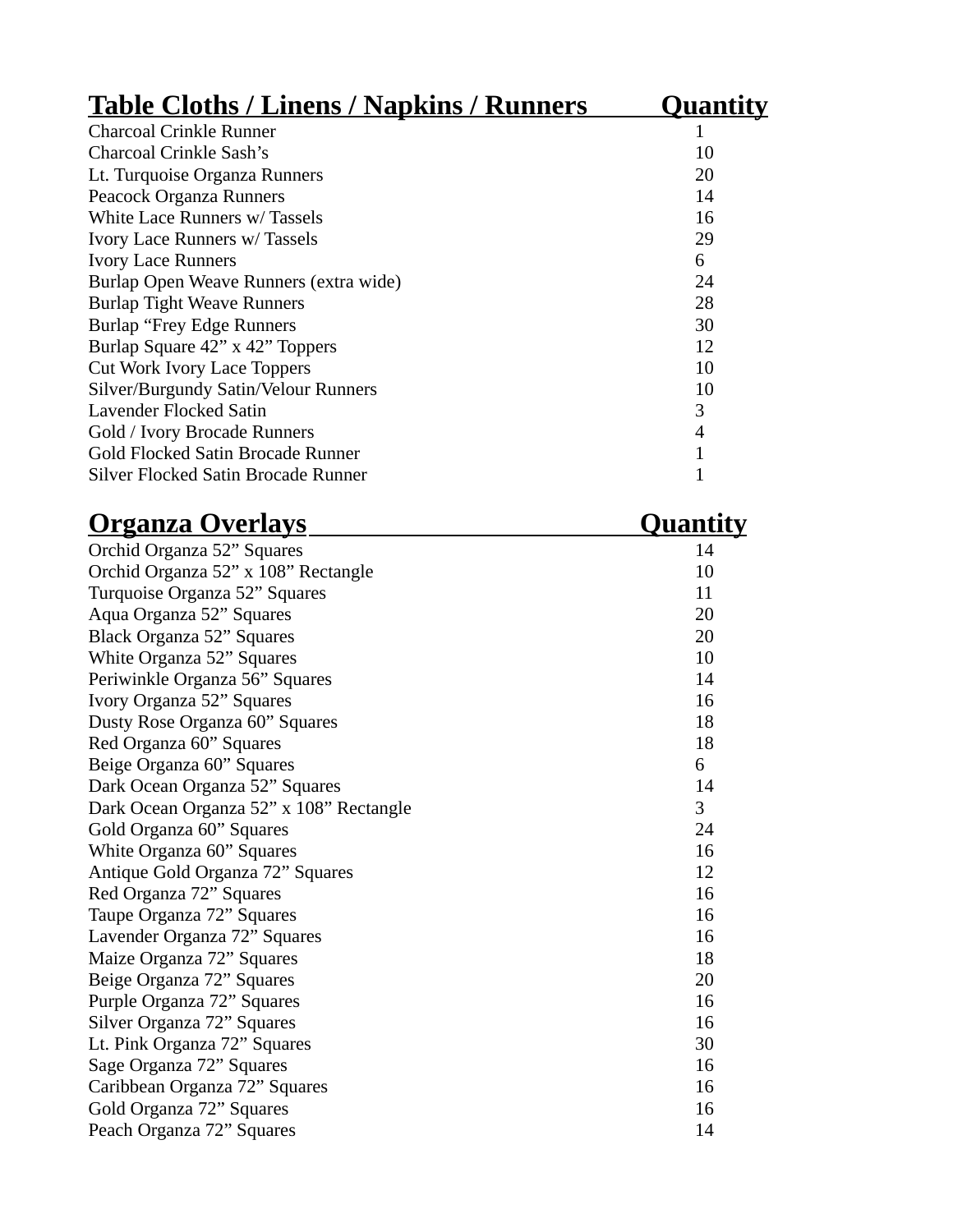| <u> Organza Overlay's</u>       | cont. | <u>Quantity</u> |
|---------------------------------|-------|-----------------|
| Aqua Organza 72" Squares        |       | 15              |
| Soft Gold Organza 72" Squares   |       | 13              |
| Black Organza 72" Squares       |       | 16              |
| Lt. Blue Organza 72" Squares    |       | 18              |
| Coral Organza 72" Squares       |       | 16              |
| Hot Pink Organza 72" Squares    |       | 16              |
| Eggplant Organza 72" Squares    |       | 27              |
| Charcoal Organza 72" Squares    |       | 14              |
| Burgundy Organza 72" Squares    |       | 18              |
| Royal Blue Organza 72" Squares  |       | 15              |
| Turquoise Organza 72" Squares   |       | 16              |
| Amethyst Organza 72" Squares    |       | 16              |
| Ivory Organza 72" Squares       |       | 16              |
| Marigold Organza 72" Squares    |       | 16              |
| Lilac Organza 72" Squares       |       | 18              |
| Cinnamon Organza 72" Squares    |       | 16              |
| LT. Aqua Organza 72" Squares    |       | 14              |
| Pine Green Organza 72" Squares  |       | 16              |
| Seamist Organza 72" Squares     |       | 17              |
| Kelly Green Organza 72" Squares |       | 18              |
| Lime Green 72" Squares          |       | 14              |
| Pink Organza 85" Squares        |       | 18              |
| Fuchsia Organza 85" Squares     |       | 18              |
| White Organza 85" Squares       |       | 18              |

| <b>NEW LINENS (new in packages)</b>        | <u>Quantity</u> |
|--------------------------------------------|-----------------|
| White Polyester 108" Rounds                | 36              |
| White Polyester 96" Rounds                 | 12              |
| Ivory Polyester 90" Rounds                 | 16              |
| <b>Black Polyester 90" Rounds</b>          | 16              |
| Navy Blue Polyester 108" Rounds            | 25              |
| Pink Polyester 120" Rounds                 | 19              |
| Pink Polyester 90" Rounds                  | 15              |
| Pink Polyester 108" Rounds                 | 4               |
| <b>White Pintuck Runners</b>               | 15              |
| White Polyester 90" x 132" 6' Table Throws | 12              |
| White Polyester 120" Rounds                | 24              |
| Navy Polyester 90" Rounds                  | 20              |
| Navy Polyester 54" Squares                 | 16              |
| $T_{\text{max}}$ Delector 4002 December    | 11              |

| Navy Polyester 54" Squares                         | 16 |
|----------------------------------------------------|----|
| Ivory Polyester 120" Rounds                        | 14 |
| Charcoal Polyester 54" Squares                     | 7  |
| Charcoal Polyester 90" Rounds                      | 28 |
| Charcoal Polyester 90" x 132" 6' Table Throw/Skirt | 4  |
| Charcoal Polyester 90" x 156" 8' Table Throw/Skirt | 8  |
| Lt. Pink Polyester 120" Rounds                     | 15 |
| Lt. Pink Polyester 90" x 132" 6' Table Throw/Skirt | 4  |
| Marsala Polyester 90" Rounds                       | 12 |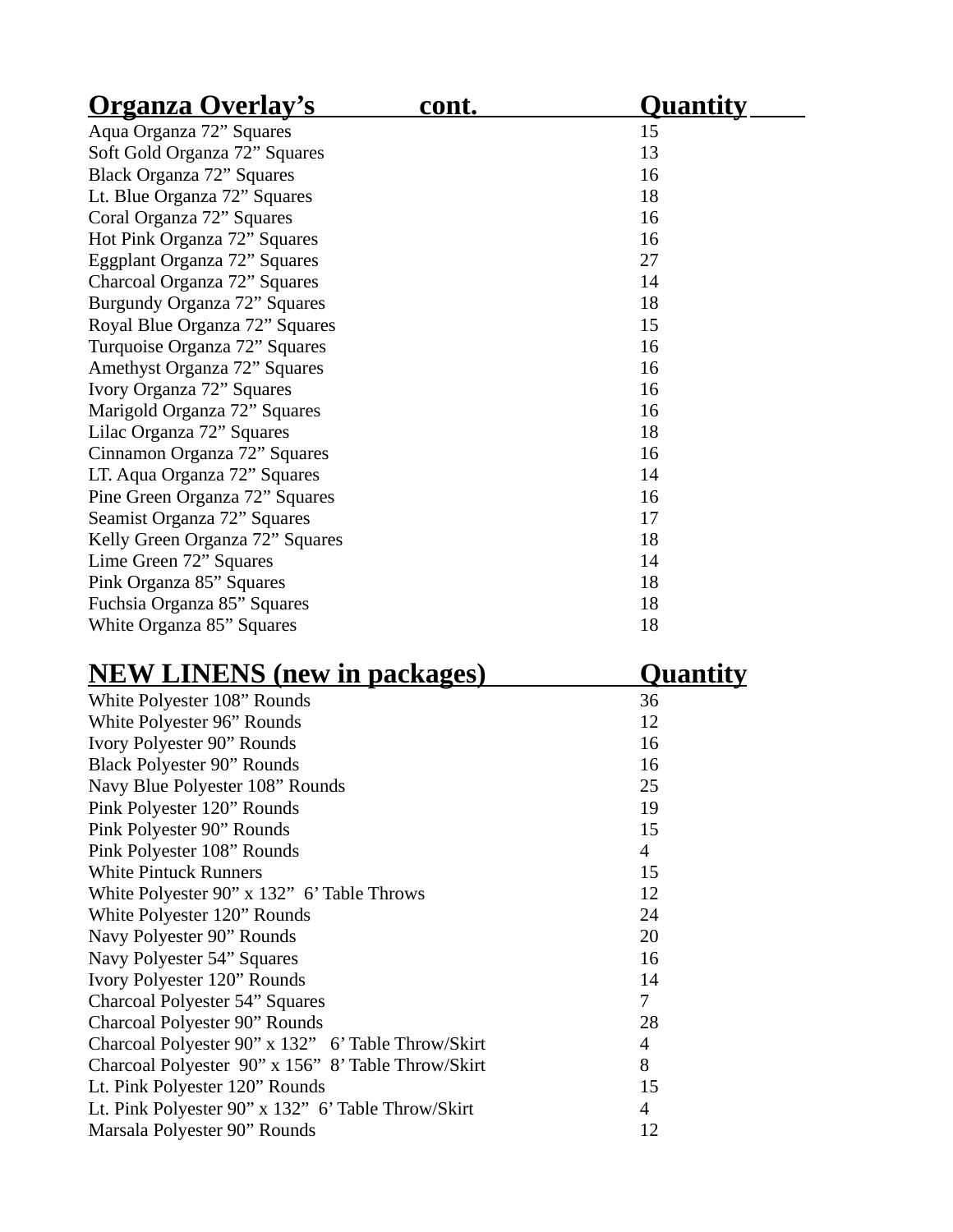| <u>NEW LINEN'S (In Packages)</u><br>Cont.          | <u>Quantity</u> |
|----------------------------------------------------|-----------------|
| Marsala Polyester 120" Rounds                      | 4               |
| Marsala Polyester 108" Rounds                      | 4               |
| Marsala Polyester 90" x 156" 8' Table Throw/Skirts | 4               |
| <u> Table Cloth's / Linens / Napkins</u>           | <u>Quantity</u> |
| Burgundy Crinkle 85" Squares                       | 8               |
| <b>Burgundy Crinkle 72" Squares</b>                | 16              |
| Burgundy Crinkle 106" Rounds                       | 16              |
| Burgundy Crinkle 90" x 132" 6' Table Throw/Skirt   | 4               |
| Burgundy Crinkle 90" x 156" 8' Table Throw/Skirt   | 4               |
| Eggplant Crinkle 72" Squares                       | 16              |
| <b>Eggplant Crinkle 85" Squares</b>                | $\overline{2}$  |
| <b>Eggplant Crinkles 106" Rounds</b>               | 20              |
| <b>Eggplant Crinkles 120" Rounds</b>               | 4               |
| Eggplant Crinkle 90" x 132" 6'Table Throw/Skirts   | 4               |
| Eggplant Crinkle 90" x 156" 8' Table Throw/Skirts  | 4               |
| Nassau Blue Cotton Blend 52" x 114" Rectangles     | 4               |
| Lt. Blue Cotton Blend 52" x 52" Squares            | 14              |
| Lt. Blue Cotton Blend 52" x 69" Rectangles         | 2               |
| Lt. Blue Cotton Blend 62" x 62" Squares            | 6               |
| Teal Cotton Blend 62" Squares                      | 4               |
| Teal Cotton Blend 52" x 114" Rectangles            | 15              |
| Gold Lame 90" Rounds                               | 2               |
| Gold Lame 102" Rounds                              | 2               |
| Kelly Green Cotton Blend 20" x 20" Napkins         | 21              |
| Light Blue Cotton Blend 20" x 20" Napkins          | 32              |
| Ice Blue Cotton Blend 20" x 20" Napkins            | 9               |
| Red Polyester "Jomar" 20" x 20" Napkins            | 12              |
| Dark Purple Cotton Blend 20" x 20" Napkins         | 95              |
| Light Pink Cotton Blend 20" x 20" Napkins          | 12              |
| White Brocade 20" x 20" Napkins                    | 8               |
| White Brocade 13" x 13" Napkins                    | 10              |
| Copper Leaf Pattern 20" x 20" Napkins              | 12              |
| Coral Satin 20" x 20" Napkins                      | 10              |
| Black & White Checkered 20" x 20" Napkins          | 19              |
| Cream Lace 90" Rounds                              | 5               |
| Cream Lace 54" x 108" Rectangle                    | $\mathbf{1}$    |
| Cream Lace 54" x 54" Square                        | $\mathbf{1}$    |
| Cream Lace 102" round Overlay                      | $\overline{2}$  |
| Cream Crinkle 102" under liner                     | 2               |
| White Lace Skirts w/liner<br>$(8'$ table)          | 5               |
| White Lace Overlay 8' table w/ruffle bottom        | 1               |
| White Lace Overlays 102" rounds                    | 6               |
| <b>White Linen Under liners</b>                    | 6               |
| White Poly Clove Lace 120" Round                   | $\mathbf{1}$    |
| White Poly Clove Lace 102" Rounds                  | $\overline{2}$  |
| <b>White Lace Skirting</b>                         | 2               |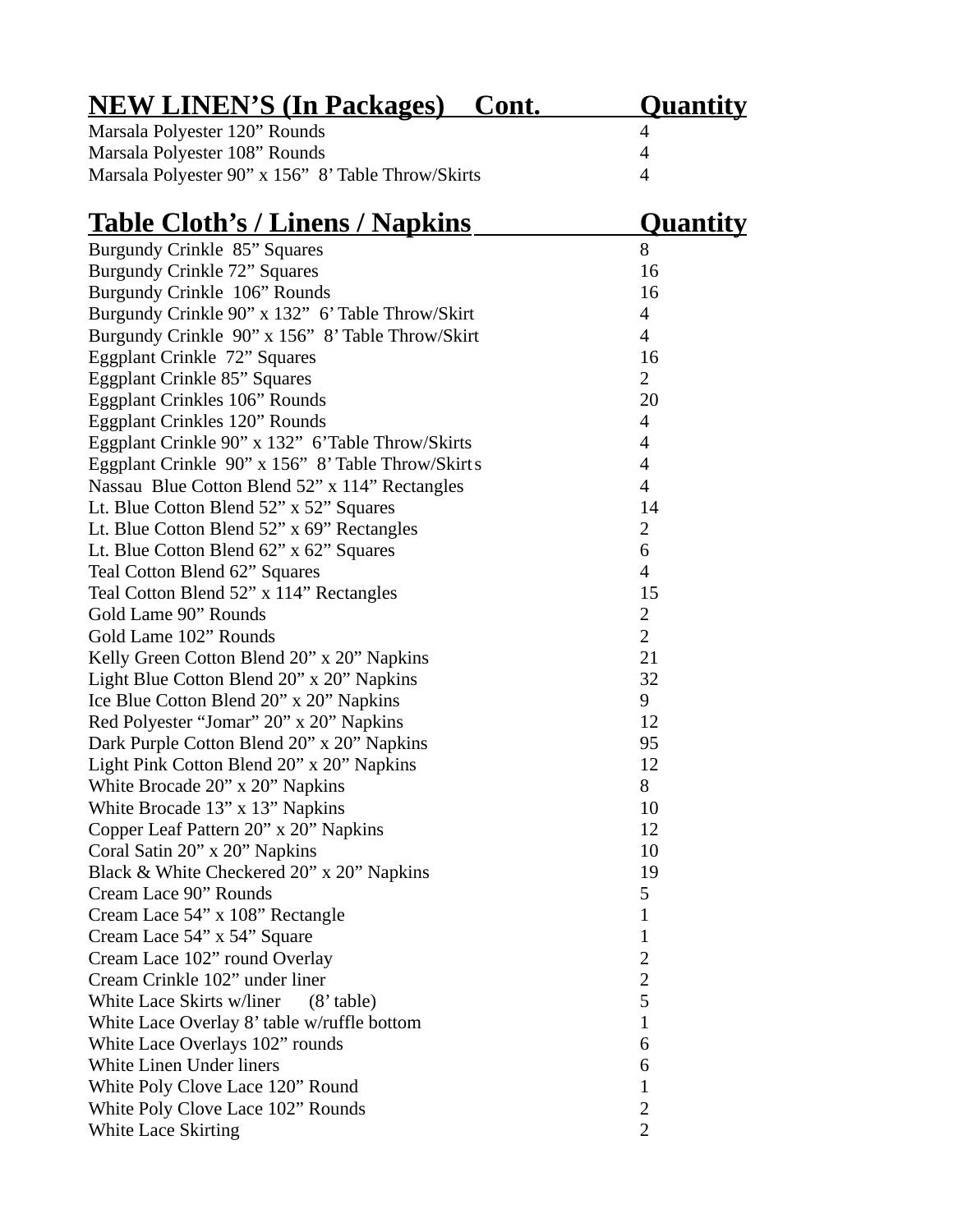| <u> Greenery Bush's / Garlands / Flowers</u>                              | <b>Quantity</b>  |
|---------------------------------------------------------------------------|------------------|
| Willow Stems -NEW-                                                        | 6                |
| Hostage Bush's -NEW-                                                      | 24               |
| Ivy Bush's -NEW-                                                          | 12               |
| Ivy Bush's /Greenery Bush's Mixed                                         | 72               |
| Springeri Bush's                                                          | 18               |
| Soft Greenery Bush's                                                      | 46               |
| Soft Greenery Garlands (Myrtle/ Springerii/ Boxwood) 6' long              | 31               |
| Green Chain Ivy Garlands 6' Long                                          | 47               |
| Heavy Chain Ivy Garland green mix                                         | 6                |
| Eucalyptus Garland Green/Burgundy                                         | 12               |
| White flowers/Greenery Mix garlands                                       | 12               |
| Willow Garland 6' (Hanging Style)                                         | 6                |
| Succulents Mix of styles / sizes                                          | 1 Large Box full |
| Tuscan Blend Roses -NEW-                                                  | 24               |
| Calla Lily's Mix of Colors Large Style -NEW-                              | 141              |
| Fabric Style Flowers Large Flowers                                        | 72               |
| Fabric Style Magnolia Large Style                                         | 72               |
| Mini Leaf Fall Color Long Stem Sprays 60" -NEW-                           | 6                |
| White Mini Berry Stems (36" Stems) -NEW-                                  | 24               |
| White Mini Berry Garlands 6' long -NEW-                                   | 24               |
| Pine Wreath w/Ice and Lights NEW in Box                                   | $\mathbf{1}$     |
| Grapevine Garland w/ green edges<br><b>NEW</b>                            | $\overline{4}$   |
| Green Fuzzy Stems (cat tail style)<br><b>NEW</b>                          | 96               |
| Poinsettia wreaths 12"                                                    | 12               |
| Holly Wreaths 12"                                                         | 12               |
| Pine Wreaths 24" w/ Pine Cones                                            | 12 In round tote |
| Pine Wreaths 24" w/ Ice Branchs                                           | 12 In round tote |
| Pine Wreaths 24"                                                          | 12 In round tote |
| <b>White Rose Bouquets</b>                                                | 18               |
| White Calla Lily/Blue Hydrangea Bouquets                                  | 18               |
| White Calla Lily/ Purple Hydrangea Bouquets                               | 18               |
| Hydrangea Bush's (9.99 pre-price) -NEW-                                   | 19               |
| White Peony Bushs (19.00 pre-price) -NEW-                                 | $\overline{4}$   |
| Large Roses Mixed Colors (\$6.99 pre-price)                               | 137              |
| Green Sparkle Spray/Stems NEW                                             | 1 Full Flat tote |
| Ice Branchs 4'/6' long                                                    | 1 Full Flat tote |
| Herb Bush's (\$9.99 to 24.99 per bush) -NEW -                             | 1 Large Box Full |
| White/Ivory Roses (\$14.99 per stem pre-price)<br>-NEW-                   | 126 Stems        |
| Holly Hock Stems (\$9.99 per stem) -NEW-                                  | 4 Stems          |
| Green Hydrangea Bush's (\$19.99 pre-priced)<br>-NEW-                      | 4 Bush's         |
| Red Rubrum Lily Bush's \$14.99 Pre-price) -NEW-                           | 6                |
| Large Banana Leafs -NEW-                                                  | 3 Large Bush's   |
| Pink Rubrum Lily Bush's (\$14.99 pre-priced)<br>-NEW-                     | 24 Bush's        |
| Baby's Breath Bush's -NEW-                                                | 6                |
| Pink Rose/Calla Lilly Bouquets                                            | 12               |
| White/Peach/Blush NICE Roses (\$9.99 Pre-priced) -NEW-                    | 36               |
| "Real Feel" Roses Various colors (9.99 to 12.99 each pre-priced) -NEW -36 |                  |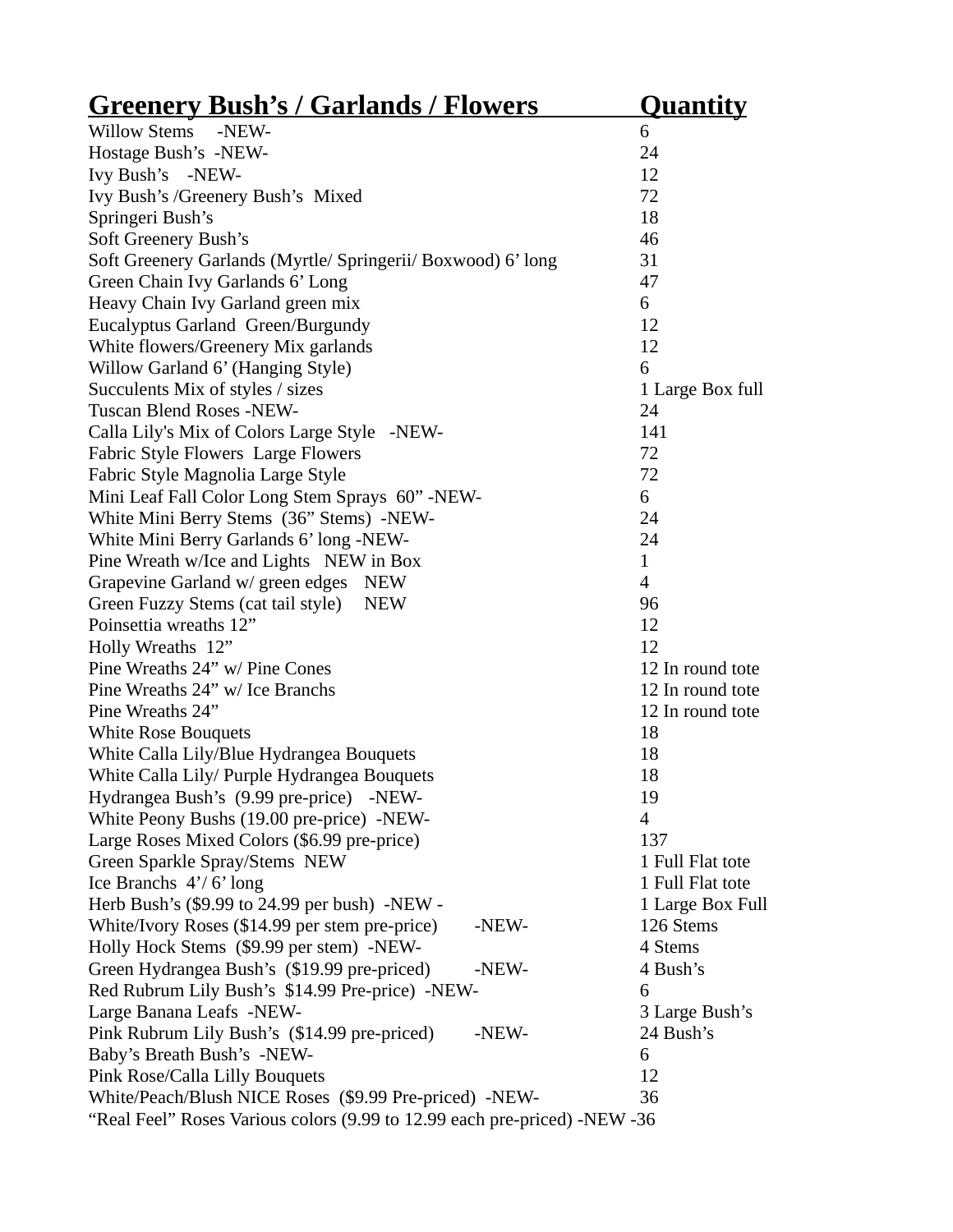| <b>Greenery Bush's/ Garlands / Flowers</b>     | <u>Quantity</u>  |
|------------------------------------------------|------------------|
| Calla Lily's 24" Stems -NEW- White             | 24               |
| Calla Lily's 24" Stems -NEW- Green             | 36               |
| Euchaluptus Garlands 6' long -NEW-             | 12               |
| White Berry Sprays -NEW-                       | 24               |
| Latex Grape Garlands 6' long -NEW-             | 12               |
| Latex Grape Sprays -NEW-                       | 12               |
| Latex Grape Picks -NEW-                        | 2 Full Totes     |
| Frosted Grape Bush's -NEW Large                | $\overline{2}$   |
| Frosted Grape Ivy Garlands -NEW-               | 16               |
| Pussy Willow Sprays -NEW-                      | 7                |
| Ivy / Branch sprays -NEW-                      | 12               |
| Green Ivy Sprays -NEW-                         | 6                |
| Berry Garlands and sprays Orange/Red -NEW      | 97               |
| Greenery Folage pieces/stems                   | 1 VERY Large Bag |
| Large Green Calla Lilys -NEW-                  | 22               |
| <b>Eucalyptus Garlands -NEW-</b>               | 12               |
| Calla Lilly's White Large -NEW-                | 36               |
| Calla Lilly's Green Large -NEW-                | 24               |
| White Mini Berry Sprays -NEW-                  | 24               |
| Tuscan Roses -NEW- (Pre-priced 8.99)           | 24               |
| Calla Lillys White Long & Short Stems          | 122              |
| Fabric Flowers Large 8 "- 12"                  | 72               |
| Fabric Magnolias Large                         | 72               |
| White Berry Garlands Mini's -NEW-              | 24               |
| <b>Large Fabric Butterflies</b>                | 20               |
| Green Fuzzy Stems (cat tail like) -NEW-        | 24               |
| Mini Grapevine Garlands 6' long                | 6                |
| Long Mini Leaf Myrtle Garlands -NEW-           | 6                |
| White Mini Berries Sprays -NEW-                | 12               |
| White Stephanotis Stems -NEW-                  | 48               |
| White Carnations (6.99 pre-price) -NEW-        | 12               |
| Green Eucalyptus Berrie Stems (6.99 pre-price) | 12               |
| Raffia Rope Garlands                           | 18               |
| Gerber Daisy Bush's Pink -NEW-                 | 24               |
| Gerber Daisy Bush's White -NEW-                | 24               |
| Gerber Daisy Bush's Pink/White -NEW-           | 48               |
| Mauve Rose Stems -NEW-                         | 114              |
| Rubrum Lily Bush's Fall Colors -NEW-           | 36               |
| White Calla Lilly's Short Stem                 | 42               |
| White Calla Lilly's Long Stem                  | 76               |
| <b>White Rose Picks</b>                        | 150              |
| Fuchsia Rubrum Lilly (9.99 pre-price) -NEW-    | 96               |
| <b>Yellow Tulip Stems</b>                      | 1 Large bag      |
| <b>White Tulip Stems</b>                       | 1 Large Bag      |
| <b>Lavender Tulip Stems</b>                    | 1 Large Bag      |
| Peacock Feathers short stem<br>-NEW-           | 2 Bags           |
| Cat Tails - NEW -                              | 1 Full Bunch     |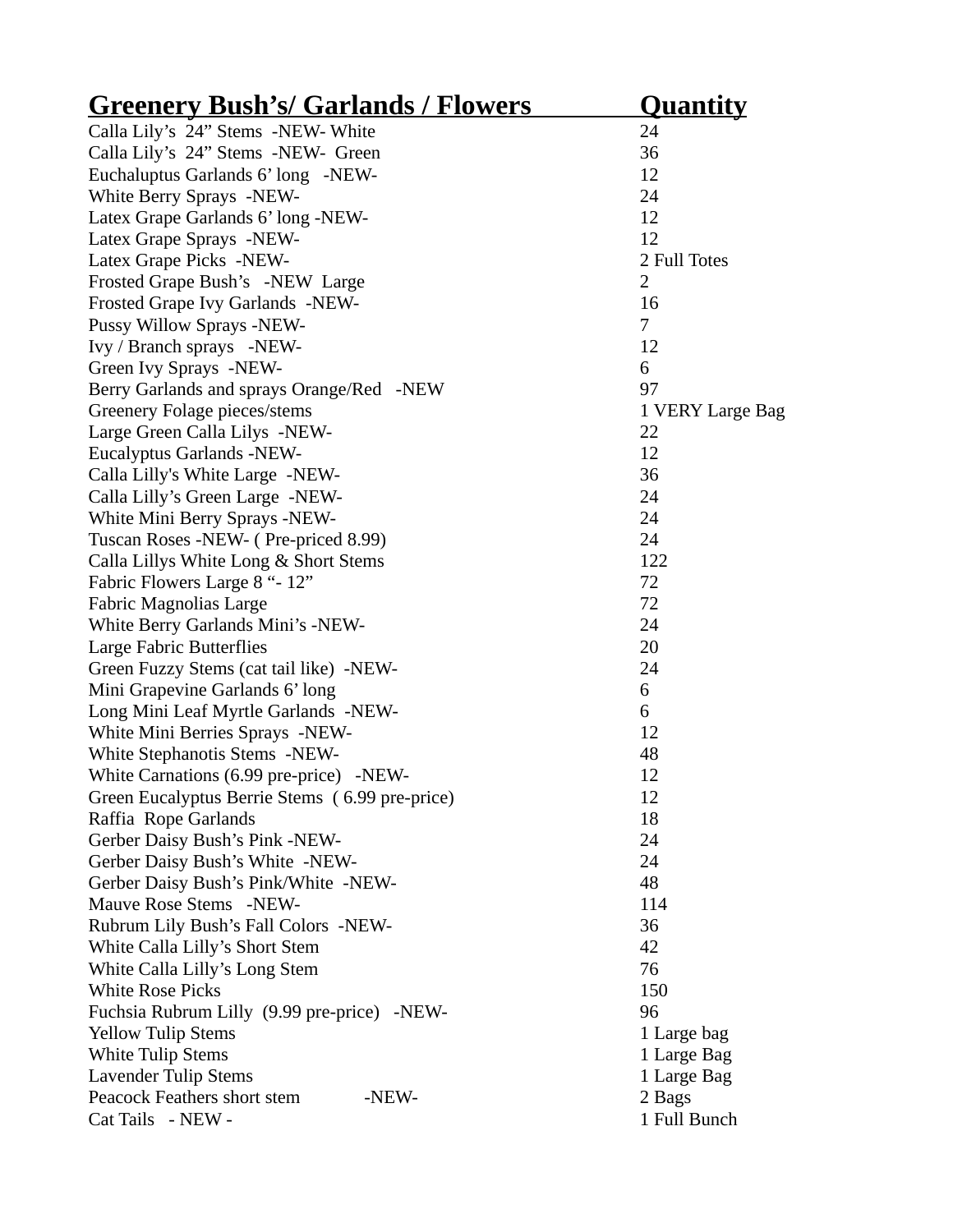| <b>Greenery / Bush's / Garlands / Flowers</b>   | <u>Quantity</u>       |
|-------------------------------------------------|-----------------------|
| Peacock Feathers long stem -NEW-                | 1 Bag                 |
| White Feathers short stems -NEW                 | 1 Bag                 |
| <b>Black Feathers Short Stems -NEW-</b>         | 1 Bag                 |
| <b>Grapevine Stick Garlands</b>                 | $\mathbf{1}$          |
| Greenery Bush "Grass Style" -NEW-               | $\overline{2}$        |
| Lavender Foam Roses -NEW-                       | 24                    |
| Lime Foam Roses -NEW-                           | 24                    |
| White Foam Roses -NEW-                          | 24                    |
| Blush Foam Roses -NEW-                          | 24                    |
| Pine Branch's w/ cones Picks                    | 1 Large Tote          |
| Green Berries Garlands w/ sticks                | 1 Large Tote          |
| White Calla Lilys<br>-NEW-                      | 18                    |
| White Tulips/Gardenias/Roses                    | 1 Large Box           |
| <b>Gold Balls Stems</b><br>-NEW-                | 4                     |
| <b>Gold Leaf Stems</b><br>-NEW-                 | 4                     |
| Political Decor/Flags/Ribbons                   | 1 Box                 |
| Frosted Ivy Bush -NEW-                          | 1 In Large Round Tote |
| Ivy Wreath 24" -NEW-                            | $\mathbf{1}$          |
| Myrtle Wreath 24" -NEW-                         | 4 In Large Round Tote |
| White Rose Wreath 24" -NEW-                     | $\mathbf{1}$          |
| Eucalyptus w/ fruit Wreath 24" -NEW-            | $\mathbf{1}$          |
| Tropical Flower Garlands -NEW-                  | 8                     |
| Lilac Garlands -NEW-                            | 8                     |
| Lilac Sprays -NEW-                              | 12                    |
| Stephanotis Garlands 6'-NEW- (16.99 Pre-priced) | 16                    |
| Springeri Bush's -NEW- (16.99 Pre-Priced)       | 8                     |
| Ivy Bush's -NEW-<br>$(16.99$ Pre-Priced)        | 10                    |
| Mini Ivy Bush's (14.99 Pre-priced_-NEW-         | 3                     |
| Fuchsia Flower Garland -NEW-                    | 12                    |
| Fuchsia Flower Bush's -NEW-                     | 6                     |
| Small Springeri Bush's -NEW-                    | 13                    |
| Fruit Sprays -NEW-                              | $\overline{2}$        |
| Burgundy Mixed Flower Garlands -NEW-            | 12                    |
| Burgundy Mixed Small Flower Garlands -NEW-      | 12                    |
| Burgundy Mixed Small Flower Sprays -NEW-        | 12                    |
| Red Rose Garland -NEW-                          | $\mathbf{1}$          |
| <b>Pink Tulip Stems</b>                         | 67                    |
| Pink Tulips Bush's -NEW-                        | 12                    |
| Burgundy/Wine Tulip Bush's -NEW-                | 12                    |
| Purple Tulip Bush's -NEW-                       | 12                    |
| Red Tulip Bush's -NEW-                          | 12                    |
| Pink Rose Single Stems -NEW-                    | 500                   |
| Burgundy Roses Single Stems -NEW-               | 600                   |
| Red Rose Bouquets -NEW-                         | 12                    |
| Extra Large Pine Cones (Sugar)                  | 20                    |
| Grapevine Garland -NEW-                         | 3                     |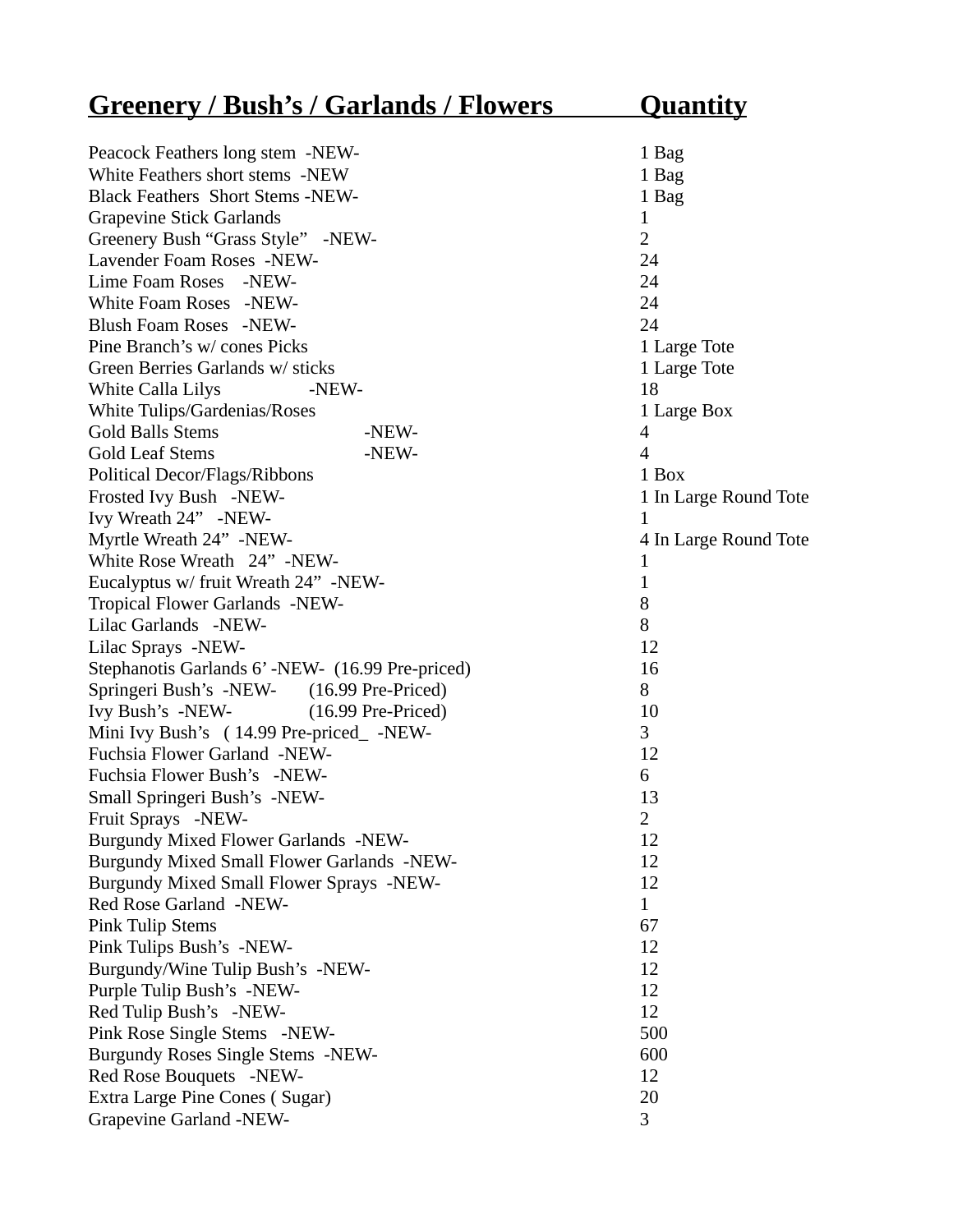| <u>Greenery / Garlands / Bush's / Flowers</u>                        | <b>Quantity</b>              |
|----------------------------------------------------------------------|------------------------------|
| Rose Foliage                                                         | 1 Box                        |
| Pussy Willow Stems/Sprays/Bush's                                     | 36                           |
| Orange Button Mums -NEW-                                             | 288                          |
| Lime Green Button Mums -NEW-                                         | 72                           |
| Black Roses Single Stems -NEW-                                       | 36                           |
| Red Roses Single Stems -NEW-                                         | 96                           |
| Burgundy Roses Single Stems -NEW-                                    | 12                           |
| Pink Roses Single Stems -NEW-                                        | 48                           |
| Soft Greenery Bush's (6.99 to 12.99 pre-priced) -NEW-                | 63                           |
| Springeri Bush's -NEW                                                | 9                            |
| Myrtle Bush's -NEW-                                                  | 10                           |
| Australian Fern Bush's -NEW-                                         | 3                            |
| Boxwood Bush's -NEW-                                                 | 1                            |
| Orange Berry Garlands -NEW-                                          | $\mathbf 1$                  |
| Lime Green Berry Garlands -NEW-                                      | 3                            |
| Candy Land Christmas Decor -NEW (3.99 to 29.99 each)                 | 1 Large Floral Box Full      |
| White Rubrum Lily Bush's -NEW- (14.99 Pre-priced)<br>-NEW-           | 6                            |
| White Rubrum Lily Stem -NEW                                          | 1                            |
| White Wisteria Stem -NEW-                                            | $\mathbf{1}$                 |
| Green Ivy Stems w' Sticks -NEW-                                      | 12                           |
| Tropical Flowers Ginger/Protea/Bird of Paridise/Jasmine/Cyclamen     | 3 Very Large Totes Full      |
| White Daisy Garland -NEW-                                            | 16                           |
| White Babys Breath Garlands -NEW-                                    | 8                            |
| Green Ivy Garlands -NEW-                                             | $\overline{4}$               |
| Greenery Stems Misc. Foliage Styles -NEW-                            | 42                           |
| Miscellaneous Green Foliage (4' x 4' x 4' Box Full)                  | 1 Large box full             |
| <b>Green Ivy Garlands</b>                                            | 1 Large Box full             |
| Ivy Spray/ Garland -NEW-                                             | 1                            |
| Pear/Artichoke Latex Spray -NEW-                                     | 3                            |
| Pear / Artichoke Latex Picks -NEW-                                   | 24                           |
| Grapevine Wreaths 24" -NEW-                                          | $\overline{2}$               |
| Fall Garlands 6' Long each                                           | 12                           |
| Red Hydrangea Bush                                                   | 1                            |
| Fruit Wreath 24" -NEW-                                               | 1                            |
| Veggi Wreath 24" -NEW-                                               | 1                            |
| Wild Flower Wreath 24" -NEW-                                         | 1                            |
| Pussy Willow Wreath 24" -NEW-                                        | 2 W/Large Round Tote         |
| Wild Flower Garlands -NEW-                                           | 12                           |
| Pine Garland w/ sticks/juniper/berries                               | 1 large tote                 |
| <b>NEW</b><br>Ice Branch's w/snow 4' long                            | 72 in original boxes         |
| Ice Branch's w/ Snow 4' Long                                         | 1 Large tote                 |
| Pine Branch Garlands Heavy                                           | 2 Large Totes                |
| Pine Garland w/ sticks Heavy                                         | 2 Large Totes 1 large Box    |
| Fall Floral Stems (4.99 to 12.99 pre-priced each)                    | 4 Large Boxs approx 350stems |
| Fall Floral Garlands Heavy (9.99 to 19.99 pre-priced each)           | 5 Large Totes approx 60      |
| Pine Garlands w/ heavy snow 9' long (19.99 to 24.99 pre-priced each) | 2 Large Totes approx 18      |
| Pine Branchs w/ heavy snow (8.99 to 14.99 each pre-priced)           | 1 Large Tote approx 30       |
|                                                                      |                              |